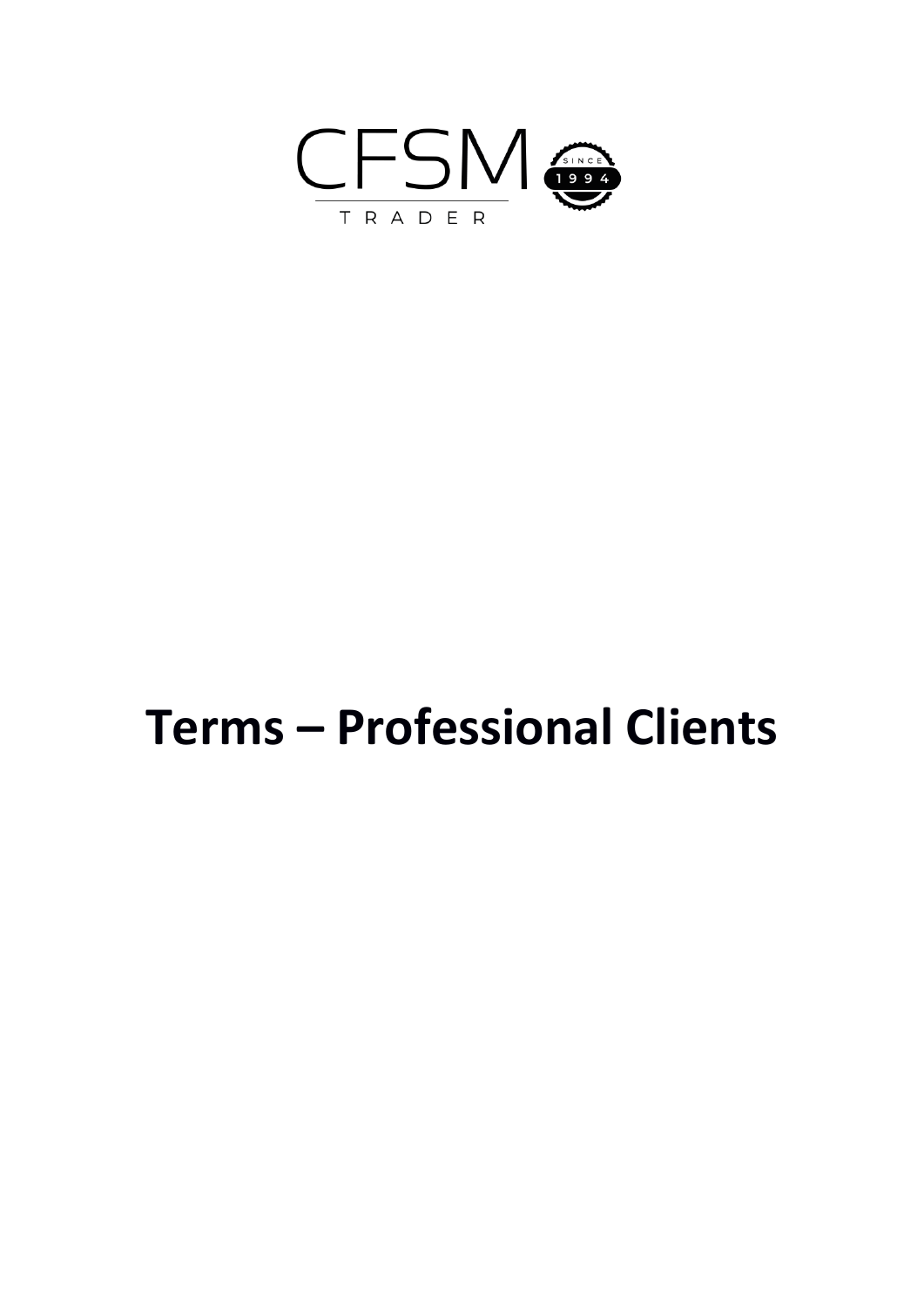Contracts For Differences ("CFDs") are complex instruments and come with a high risk of losing money rapidly due to leverage. You should consider whether you understand how CFDs work and whether you can afford to take the high risk of losing your money. To ensure you fully understand the risks for this activity, these can be found on our website https://cfsmtrader.com/

CFS Markets ("CFSM") is a trading name of CFS Management. These CFSM Terms ("CFSM Terms") supplement, form part of and are subject to, the CFS Terms of Business (the "Terms"), a copy of which can be found at https://cfsm.co.uk/, and sets out certain additional terms and conditions applicable to the specific products set out herein. Any reference in the Terms to CFS or the Company shall include a reference to CFSM as the context requires. For the avoidance of doubt, CFS Management is the provider of all services and the counterparty to any transactions undertaken pursuant to and in accordance with these CFSM TermsIn the event of an inconsistency between these CFSM Terms and the Terms, the provisions of the CFSM Terms shall take precedence. In particular, the provision of "Part VI Contracts for Differences" of the Annex to the Terms shall be disapplied for the purposes of CFD Transactions entered into in accordance with these CFSM Terms.

#### **TERMS OF BUSINESS**

#### **Introduction**

These Terms of Business, which include the product specific Annex (attached hereto (the "Terms")), together with certain other documents that will be provided to you and/or can be accessed through the Company's website, Trading Facility, or upon request, namely: accessed through the Company's website, Trading Facility, or upon request, namely: the Fee Schedule; any application or form that the Client submits to open an Account;

our 'Execution Policy', which explains certain aspects of how we quote prices and deal with Orders and Transactions; and

our 'Risk Warning and Further Disclosure', which summarises the key risks involved in investing,

and which together (and as amended and updated from time to time) are referred to as the "Agreement", set out the terms and conditions which by conducting business with CFS Management Limited ("Company", "us", "our" "we") you (the "Client", "you") agree and accept will apply in relation to your investment activities with the Company.

There are additional documents and information available to the Client upon request which do not form part of the Agreement. These include:

our 'Conflict of Interest Policy', which explains how we handle conflicts of interests in a manner that treats customers fairly;

**CFS Management is registered in England and Wales with Registered number 02960433 and registered address 55 Riding House Street, London, England, W1W 7EE. CFS Management is authorised and regulated by the Financial Conduct Authority (Register number 171480). https://cfsmtrader.com**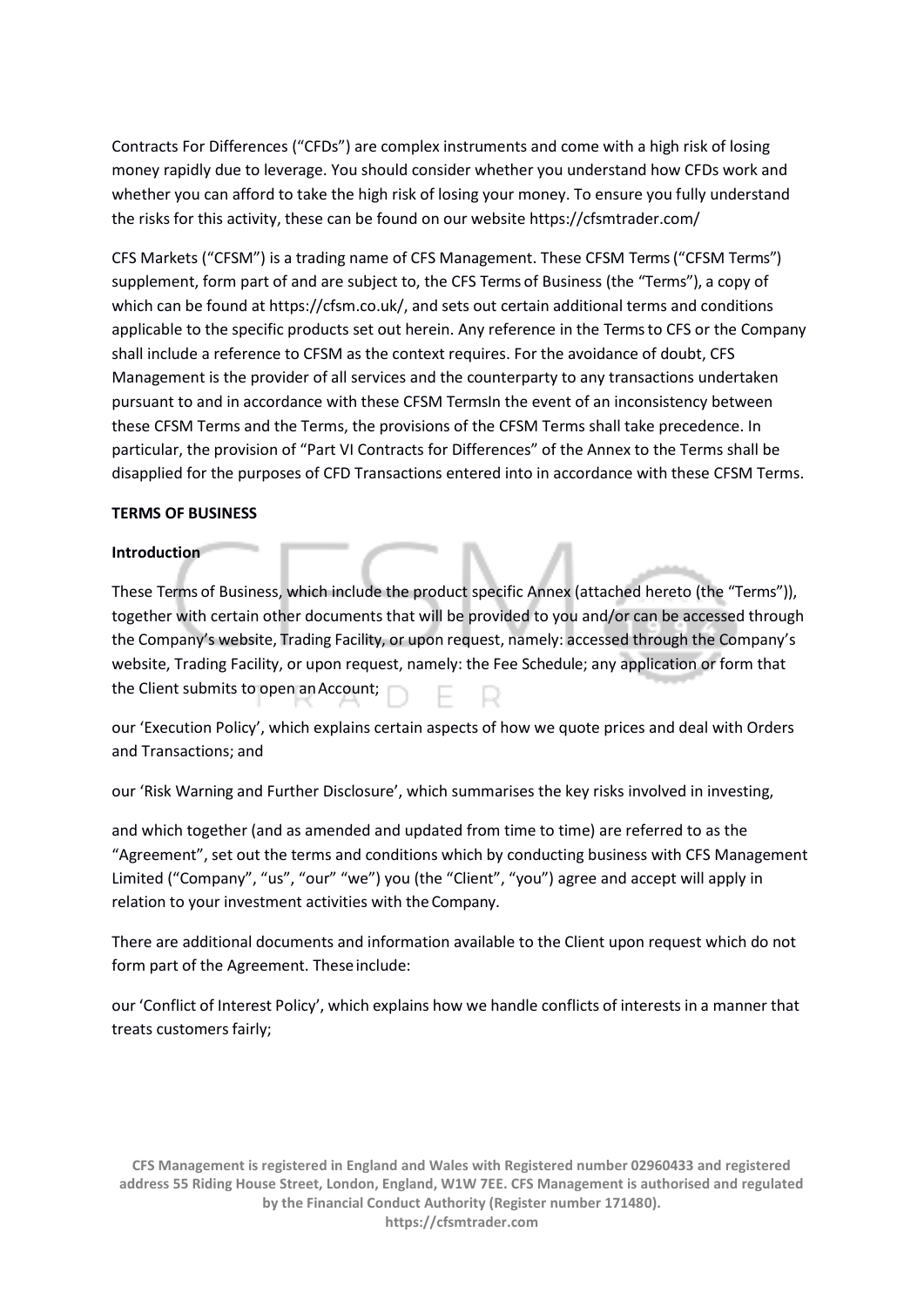our 'Privacy and Security Policy', which explains how we deal with personal information that you provide to the Company;

any instructions, guides and worked examples published or provided by the Company explaining how to enter into and close Transactions on the Trading Facility;and

our 'Complaints Handling Procedure', which details how we deal with customer complaints.

For your benefit and protection, you should take sufficient time to read the Terms, as well as any additional documents and information available on our website or on request. You should contact the Company to ask for further information or seek independent professional advice if you do not understand anything. You will be deemed to have accepted these Terms if you instruct us to provide Services to you following receipt of the Terms, and each time you send Instructions in accordance with clause 7.1(a).

#### Definitions and Interpretation

In these Terms, the following words and phrases shall, unless the context otherwise requires, have the following meanings and may be used in the singular or plural as appropriate. Additional definitions are included in relevantAnnexes provided to you (where applicable).

"Account" means any account, including a Currency Sub-Account, that the Company maintains for the Client for dealing in the products or services made available under these Terms and in which the Client's cash and assets are held and to which realised profits and/or losses are debited or credited;

"Account Statement" shall mean a periodic statement of the Transactions and/or charges credited or debited to an Account at a specific point in time;

"Act of Insolvency" means in respect of the Client:

its making a general assignment for the benefit of, or entering into a reorganisation, arrangement, or composition with creditors; or it's becoming insolvent or unable to pay its debts or admits in writing that it is unable to pay its debts as they become due; or the presentation or filing of a petition in respect of it (other than by the other party to these Terms) in respect of any obligation under these Terms) in any court of before any agency alleging or for the bankruptcy, winding-up or insolvency of such party (or any analogous proceeding) or seeking any reorganisation, arrangement, composition, re- adjustment, administration, liquidation, dissolution orsimilar relief under any present or future statute, law or regulation, such petition (except in the case of a petition for winding- up or any analogous proceeding, in respect of which no such 30 day period shall apply ) not having been stayed or dismissed with 30 days of its filing; or

it's seeking or becoming subject to the appointment of a receiver, administrator, liquidator, trustee or analogous officer over all or any material part of its assets;or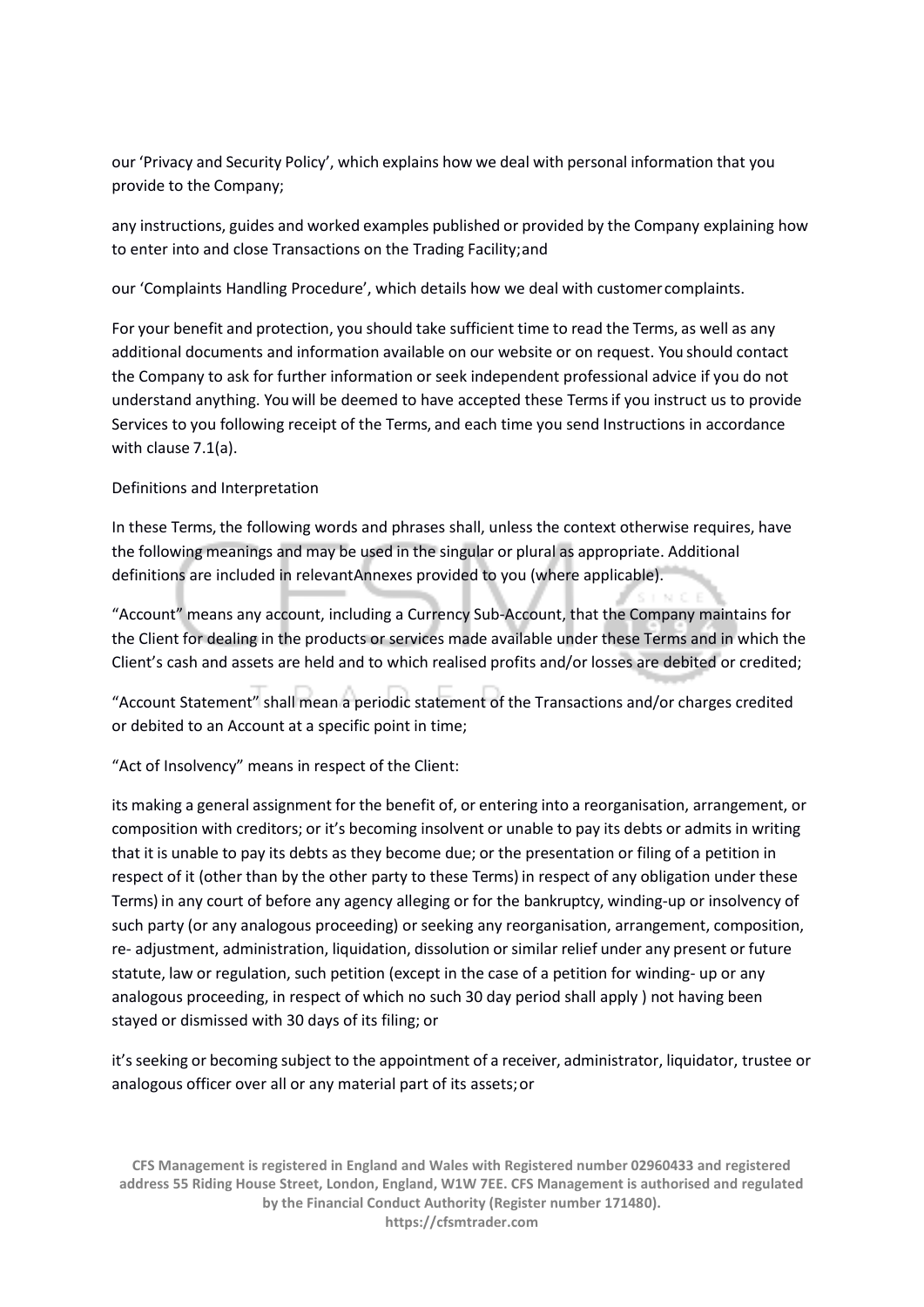it being dissolved or having a resolution passed for its winding-up, official management or liquidation (other than pursuant to a consolidation, amalgamation or merger);or

the convening of any meeting of its creditors for the purposes of considering a voluntary arrangement as referred to in Section 3 of the Insolvency Act 1986 (or any analogous proceeding); or Standards in the FCA Rules, and in particular (but without limitation) se

It's being subject to any event with respect to which, under the applicable laws of any jurisdiction, has an analogous effect to any of the events specified above (inclusive).

"Agent" means an individual person or legal entity undertaking a Transaction on behalf of another individual person or legal entity in his/its own name or in the Client's name;

"Annex" means the product specific annex setting out the various products available to Clients under the Agreement and the additional terms, conditions and ancillary matters applicable to Transactions in such products;

"Applicable Regulations" means FCA Rules or any other rules of a relevant regulatory authority or any other rules of a relevant Market and all other applicable laws, and regulations as in force from time to time;

"Associated Company" means, in respect to the Company, the Company's subsidiaries or holding companies or subsidiaries of such holding companies with "subsidiary" and "holding company" being as defined in Section 1159 of the Companies Act 2006 (as amended from time to time);.

"Business Day" means any day other than a Saturday or Sunday where the banks are open for general commercial business in London, United Kingdom;

"Client Money" means, in accordance with the Client Money Rules, money of any currency that the Company receives or holds for the Client, or on the Client's behalf, in the course of or in connection with, the business contemplated by the Agreement other than money which is due and payable by the Client to the Company or any third party and, for the avoidance of doubt, shall include Margin held or received by the Company in the form of currency;

"Client Money Rules" means the rules set out in the CASS Client Assets sub-section of the Business Standards in the FCA Rules, and in particular (but without limitation) section 7 "Client Money Rules" thereof

"Collateral" means any securities, financial instruments or currency acceptable to the Company which you transfer to the Company in accordance with clause 15 of these Terms, and shall include any certificates of or evidencing title and transfer thereto.

"Confidential Information" has the meaning given to it in clause 31 of these Terms;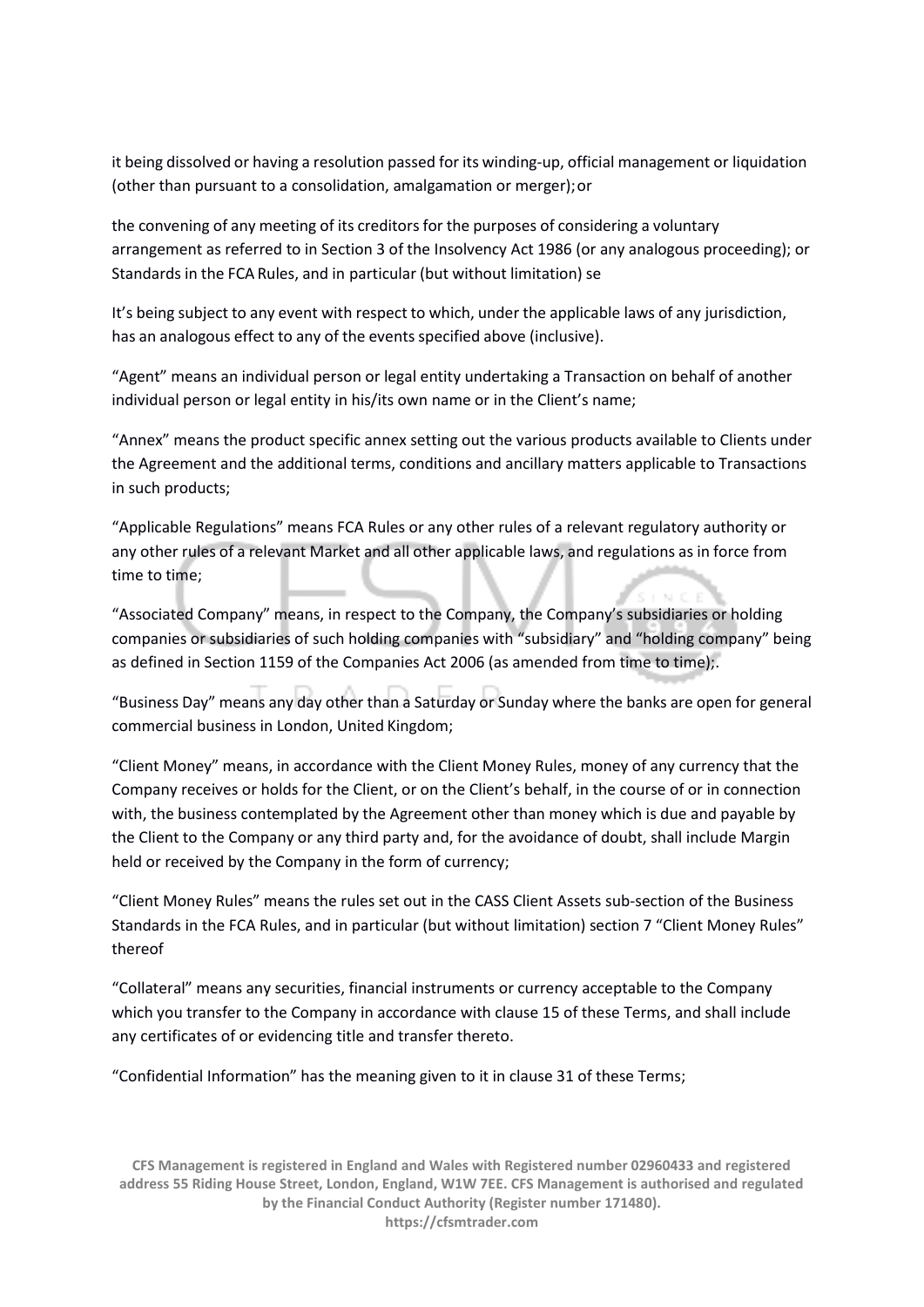"Confirmation" means a notification from the Company to the Client confirming the Client's entry into a Transaction;

""Currency Sub-Account" means a sub-account established to hold a currency other than the Client's designated Base Currency

"Custody Assets" means Securities, investments and any other assets (whether tangible or intangible) held or received by us for your Account, and, for the avoidance of doubt, shall include any non-currency Margin;

"EEA" means the European Economic Area, which is all the countries in the EU plus Iceland, Norway and Liechtenstein;

"Event of Default" means any of the events listed in clause 19.1 of these Terms;

"Equivalent Collateral" means securities, financial instruments or currency of an identical type, nominal value, description and amount as the Collateral and shall include any certificates of or evidencing title and transfer thereto

"FCA" means the United Kingdom Financial Conduct Authority or any successor organisation or authority;

"FCA Rules" means the Handbook of Rules and Guidance of the FCA as amended from time to time;

"Force Majeure Event" has the definition given to it in clause 20.1 of these Terms;

"Group Entity" means the Company, any subsidiary undertaking, any parent undertaking and any subsidiary undertaking of any parent undertaking from time to time of the Company (as defined in section 1162 of the Companies Act 2006) (a "Group Undertaking"), together with any other undertaking under which a Group Undertaking has an interest by way of shares or voting rights of 25% or more or has the ability to appoint a majority of the board appointees;

""Information" means quotes, news, research and information accessible via the Trading Facility and/or Secure Access Website (including through links to outside websites) or from the Company via any other means.

"Instructions" means instructions for Services provided to the Client by the Company in accordance with these Terms;

"Introducing Broker" means a broker that is not an Associated Company that refers Clients to the Company in accordance with the provisions of clause 17.

"Introducing Broker Agreement" means the agreement entered into by any Introducing Broker and the Company as set out in clause 17.2.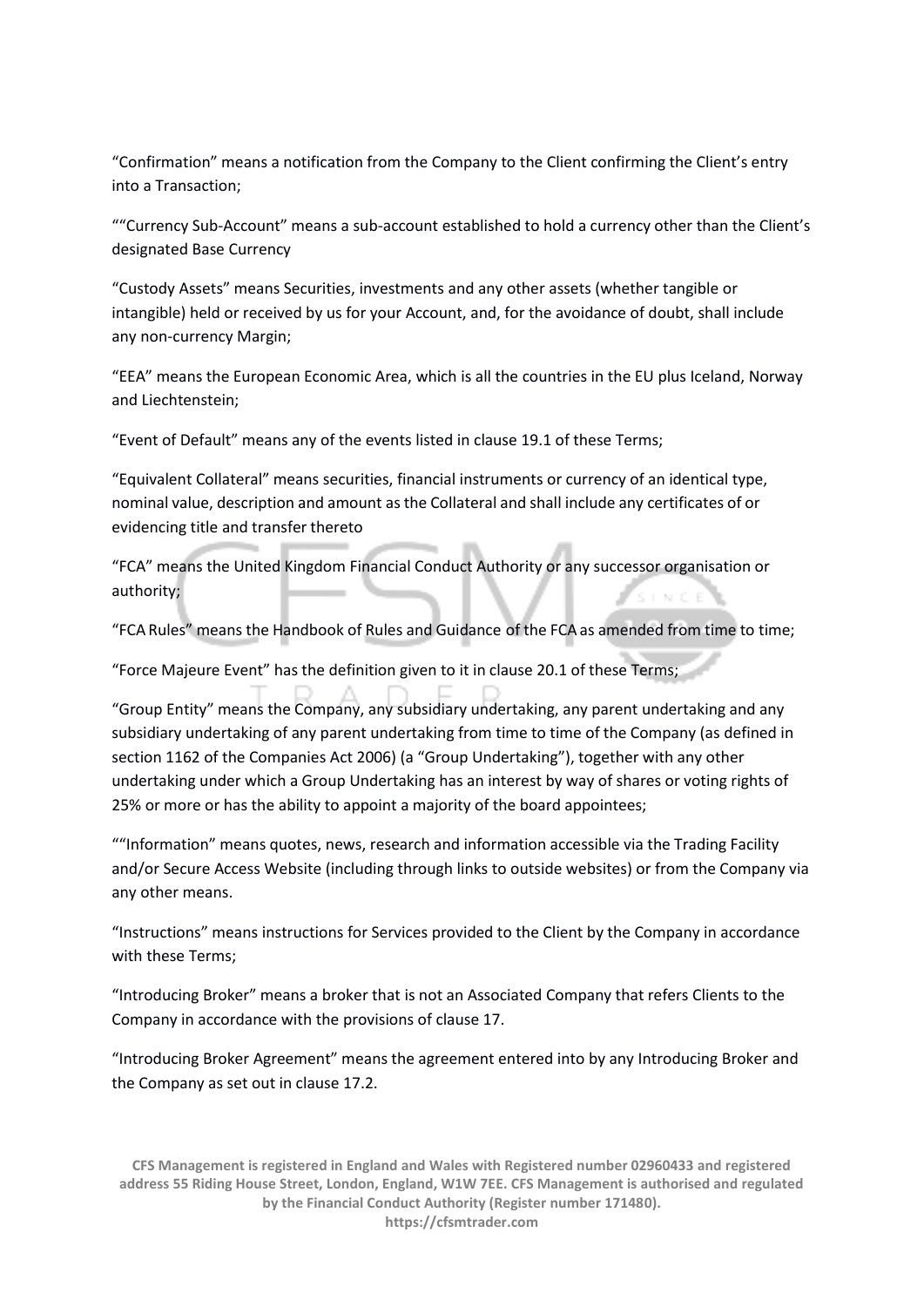"Limit Order(s)" means an order to buy or sell a financial instrument at its specified price limit or better, and for a specified size;

"Losses" means losses, obligations, actions, claims, liabilities, damages, penalties, actions, judgements, suits, costs, disbursements and expense of any nature (including those incurred to any dealer, exchange or clearing house and reasonable legal fees and other reasonable costs and expenses relating to investigating or defending any such demands charges of claims) of any kin or nature whatsoever, including costs of enforcement;

"Market" means any market, multilateral trading facility or organised trading facility subject to government or state regulation with established trading rules and trading hours including without limitation a Regulated Market, a Multilateral Trading Facility or Organised Trading Facility;

"Market Order" means an Order to enter or leave the market at the best current price at that time;

"Margin" means both (i) the deposit of funds in a currency, and/or (ii) Securities, investments and other assets (whether tangible or intangible), in an amount and form acceptable to the Company, that the Company may, in its absolute discretion, require, identify and accept from time to time as security against loss or risk of loss in respect of any present, future or contemplated Transaction;

"Margin Liquidation Event" means a liquidation and/or close out event as a result of you failing to meet or maintain your Margin Requirement as set out in clause 8.3

"Margin Requirement" means the amount of Margin, determined by the Company in its absolute discretion, that the Client is required to deposit and/or hold with the Company as consideration for entering into a Transaction and/or maintaining an Open Position;

"Obligations" means, at any time, the aggregate (as determined by the Company in its sole discretion) of all monies, debts, liabilities, obligations, whether present or future, actual or contingent, owing or incurred by the Counterparty to the Company under or in connection with this Agreement, the Services and/or any Transaction.

"Open Position" means a Transaction which has not been closed in whole or in part under these Terms;.

"Order" means an instruction to purchase or sell a product offered by the Company from time to time, at a price quoted by the Company as appropriate;

3.1 The Company has its registered office Level 55 Riding House Street, London, England, W1W 7EE and is authorised and regulated by the FCA with FCA reference number 171480.

"Principal" means the individual person or legal entity which is a party to a Transaction; "Professional Client" has the meaning given to it in the FCA Rules; "Fee Schedule" means the details of any interest, costs, fees or other charges which apply to the Client's Account with the Company as provided to the Client and as varied and updated from time to time;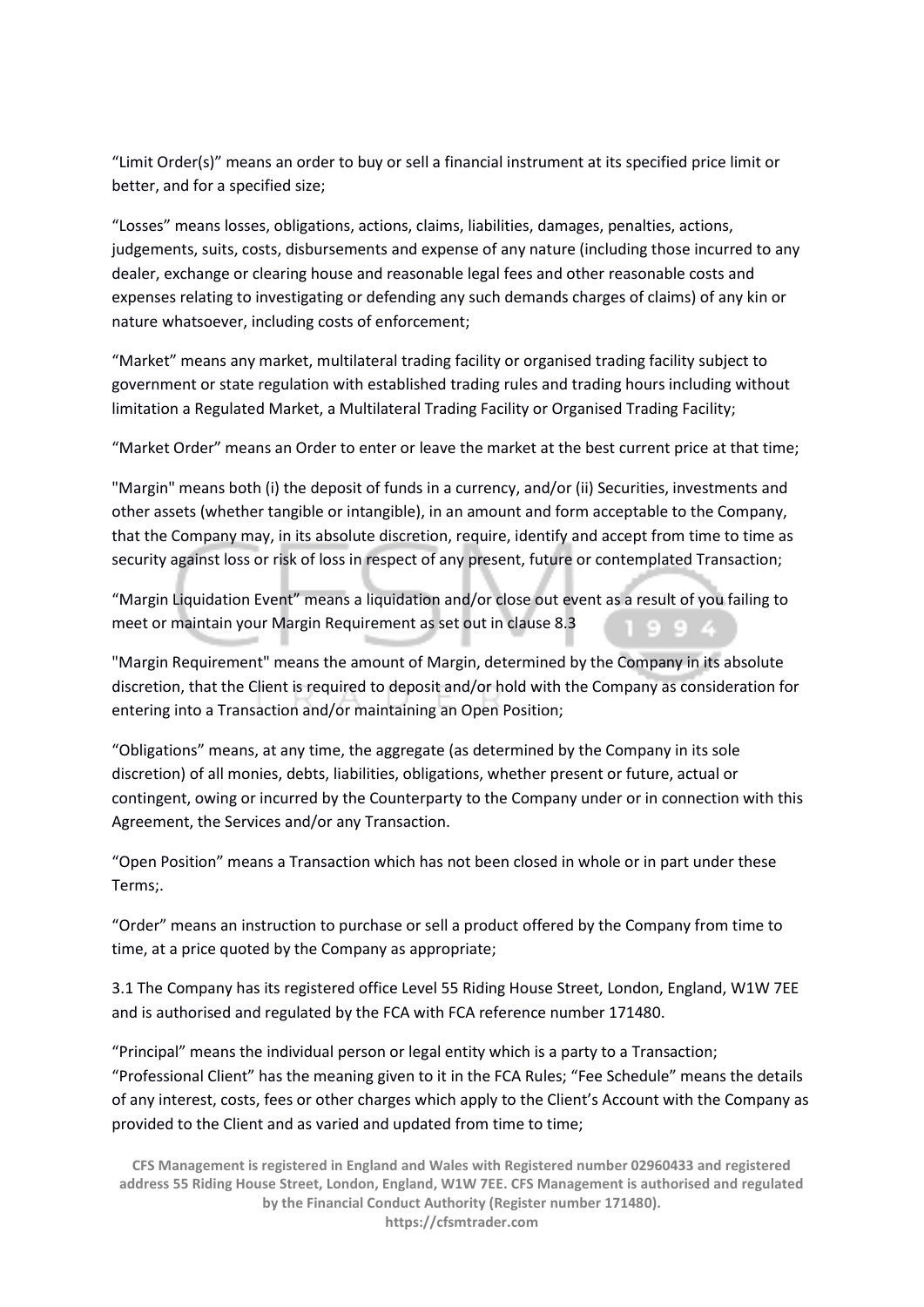"Regulated Market" means a multilateral trading system operated by a market operator in the EEA such as the London Stock Exchange that brings together multiple third party buying and selling interests in financial instruments where the instruments traded are admitted to the Market according to its rules and systems;

"Secure Access Website" means the password protected part of the Company's website (or any website notified to the Client by the Company) through which the Client can view its Account information;

"Security" means investments within articles 76 to 80 of the Financial Services and Markets Act 2000 (Regulated Activities) Order 2001; "Security Interest" means the security interest created pursuant to clause 11.1 of the Terms. "Services" means the services to be provided to the Client by the Company under these Terms; "Stop Orders" means an order to buy or sell a financial instrument once the price of that financial instrument reaches a specified price (known as the stop price);

"Trading Facility" means the password protected online or downloadable electronic facility where the Client can trade with the Company under these Terms; and

general commercial business in London, United Kingdom;

"Client Money" means, in accordance with the Client Money Rules, money of any currency that the Company receives or holds for the Client, or on the Client's behalf, in the course of or in connection with, the business contemplated by the Agreement other than money which is due and payable by the Client to the Company or any third party and, for the avoidance of doubt, shall include Margin held or received by the Company in the form of currency;

"Client Money Rules" means the rules set out in the CASS Client Assets sub-section of the Business Standards in the FCA Rules, and in particular (but without limitation) section 7 "Client Money Rules" thereof

"Collateral" means any securities, financial instruments or currency acceptable to the Company which you transfer to the Company in accordance with clause 15 of these Terms, and shall include any certificates of or evidencing title and transfer thereto.

"Confidential Information" has the meaning given to it in clause 31 of these Terms;

"Confirmation" means a notification from the Company to the Client confirming the Client's entry into a Transaction;

""Currency Sub-Account" means a sub-account established to hold a currency other than the Client's designated Base Currency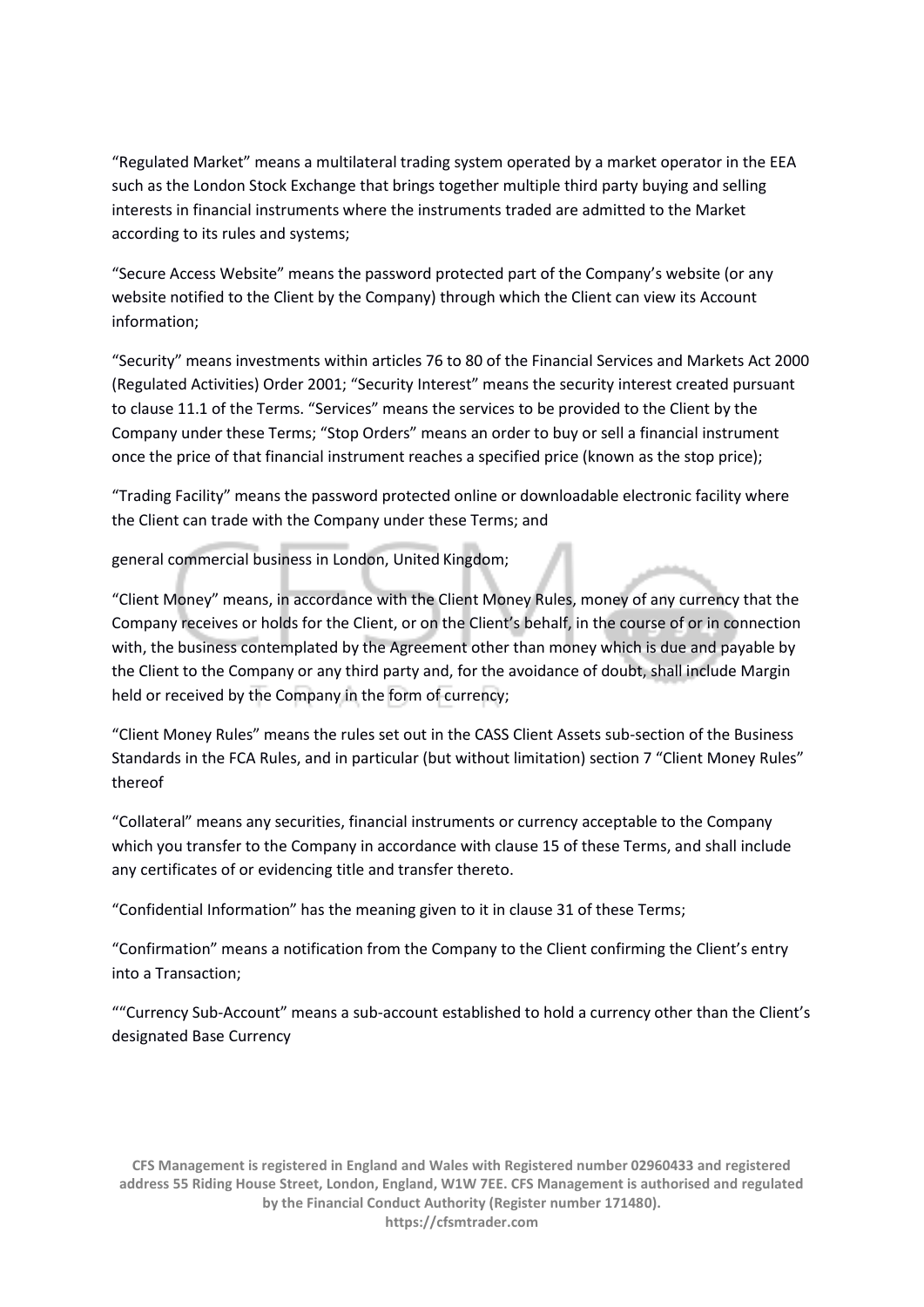"Custody Assets" means Securities, investments and any other assets (whether tangible or intangible) held or received by us for your Account, and, for the avoidance of doubt, shall include any non-currency Margin;

"EEA" means the European Economic Area, which is all the countries in the EU plus Iceland, Norway and Liechtenstein;

"Event of Default" means any of the events listed in clause 19.1 of these Terms;

"Equivalent Collateral" means securities, financial instruments or currency of an identical type, nominal value, description and amount as the Collateral and shall include any certificates of or evidencing title and transfer thereto

"FCA" means the United Kingdom Financial Conduct Authority or any successor organisation or authority;

"FCA Rules" means the Handbook of Rules and Guidance of the FCA as amended from time to time;

"Force Majeure Event" has the definition given to it in clause 20.1 of these Terms;

"Group Entity" means the Company, any subsidiary undertaking, any parent undertaking and any subsidiary undertaking of any parent undertaking from time to time of the Company (as defined in section 1162 of the Companies Act 2006) (a "Group Undertaking"), together with any other undertaking under which a Group Undertaking has an interest by way of shares or voting rights of 25% or more or has the ability to appoint a majority of the board appointees;

""Information" means quotes, news, research and information accessible via the Trading Facility and/or Secure Access Website (including through links to outside websites) or from the Company via any other means.

"Instructions" means instructions for Services provided to the Client by the Company in accordance with these Terms;

"Introducing Broker" means a broker that is not an Associated Company that refers Clients to the Company in accordance with the provisions of clause 17.

"Introducing Broker Agreement" means the agreement entered into by any Introducing Broker and the Company as set out in clause 17.2.

"Limit Order(s)" means an order to buy or sell a financial instrument at its specified price limit or better, and for a specified size;

"Losses" means losses, obligations, actions, claims, liabilities, damages, penalties, actions, judgements, suits, costs, disbursements and expense of any nature (including those incurred to any dealer, exchange or clearing house and reasonable legal fees and other reasonable costs and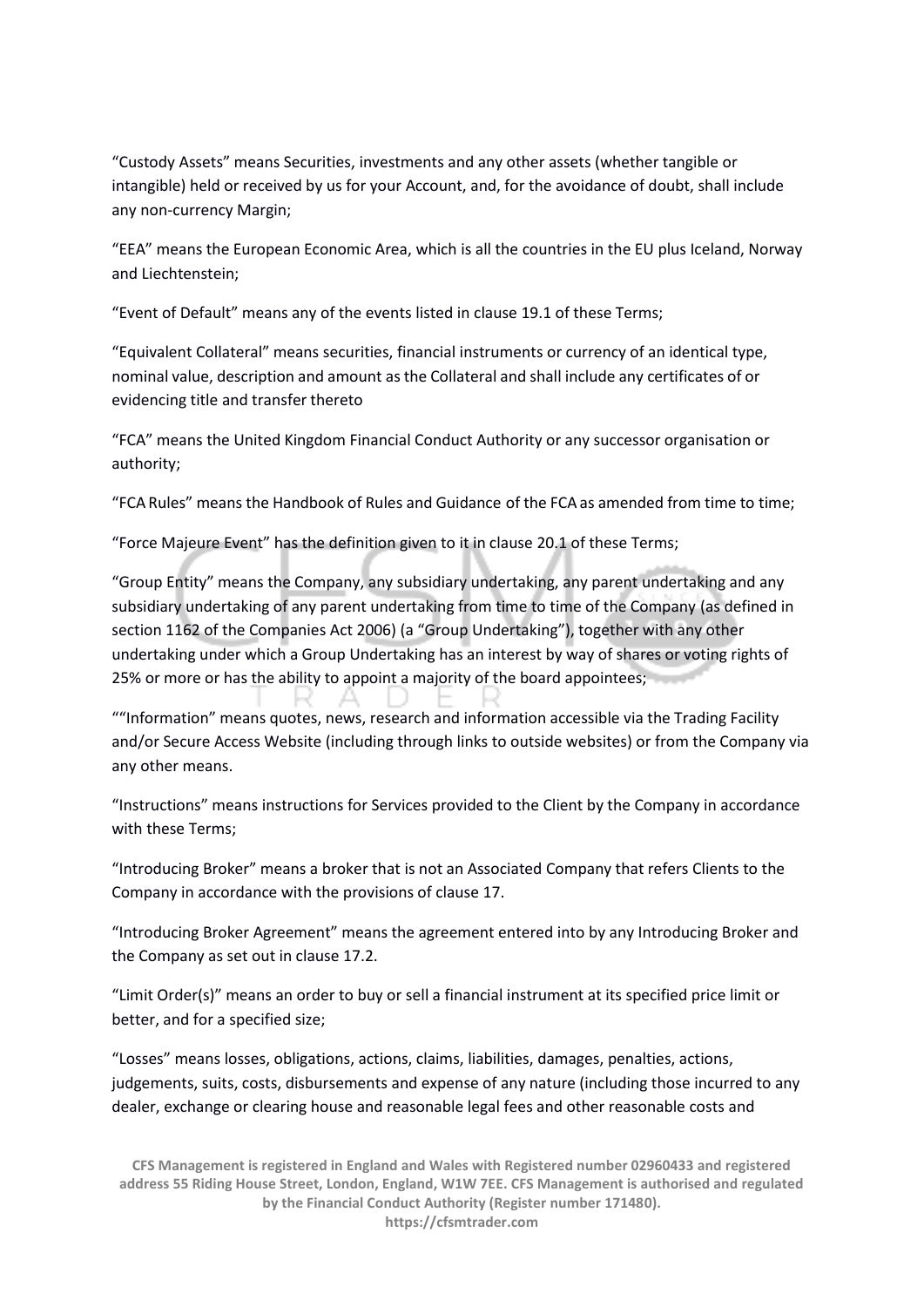expenses relating to investigating or defending any such demands charges of claims) of any kin or nature whatsoever, including costs of enforcement;

"Market" means any market, multilateral trading facility or organised trading facility subject to government or state regulation with established trading rules and trading hours including without limitation a Regulated Market, a Multilateral Trading Facility or Organised Trading Facility;

"Market Order" means an Order to enter or leave the market at the best current price at that time;

"Margin" means both (i) the deposit of funds in a currency, and/or (ii) Securities, investments and other assets (whether tangible or intangible), in an amount and form acceptable to the Company, that the Company may, in its absolute discretion, require, identify and accept from time to time as security against loss or risk of loss in respect of any present, future or contemplated Transaction;

"Margin Liquidation Event" means a liquidation and/or close out event as a result of you failing to meet or maintain your Margin Requirement as set out in clause 8.3

"Margin Requirement" means the amount of Margin, determined by the Company in its absolute discretion, that the Client is required to deposit and/or hold with the Company as consideration for entering into a Transaction and/or maintaining an Open Position;

"Obligations" means, at any time, the aggregate (as determined by the Company in its sole discretion) of all monies, debts, liabilities, obligations, whether present or future, actual or contingent, owing or incurred by the Counterparty to the Company under or in connection with this Agreement, the Services and/or any Transaction.

"Open Position" means a Transaction which has not been closed in whole or in part under these Terms;.

"Order" means an instruction to purchase or sell a product offered by the Company from time to time, at a price quoted by the Company as appropriate;

3.1 The Company has its registered office Level 55 Riding House Street, London, England, W1W 7EE and is authorised and regulated by the FCA with FCA reference number 171480.

"Principal" means the individual person or legal entity which is a party to a Transaction; "Professional Client" has the meaning given to it in the FCA Rules; "Fee Schedule" means the details of any interest, costs, fees or other charges which apply to the Client's Account with the Company as provided to the Client and as varied and updated from time to time;

"Regulated Market" means a multilateral trading system operated by a market operator in the EEA such as the London Stock Exchange that brings together multiple third party buying and selling interests in financial instruments where the instruments traded are admitted to the Market according to its rules and systems;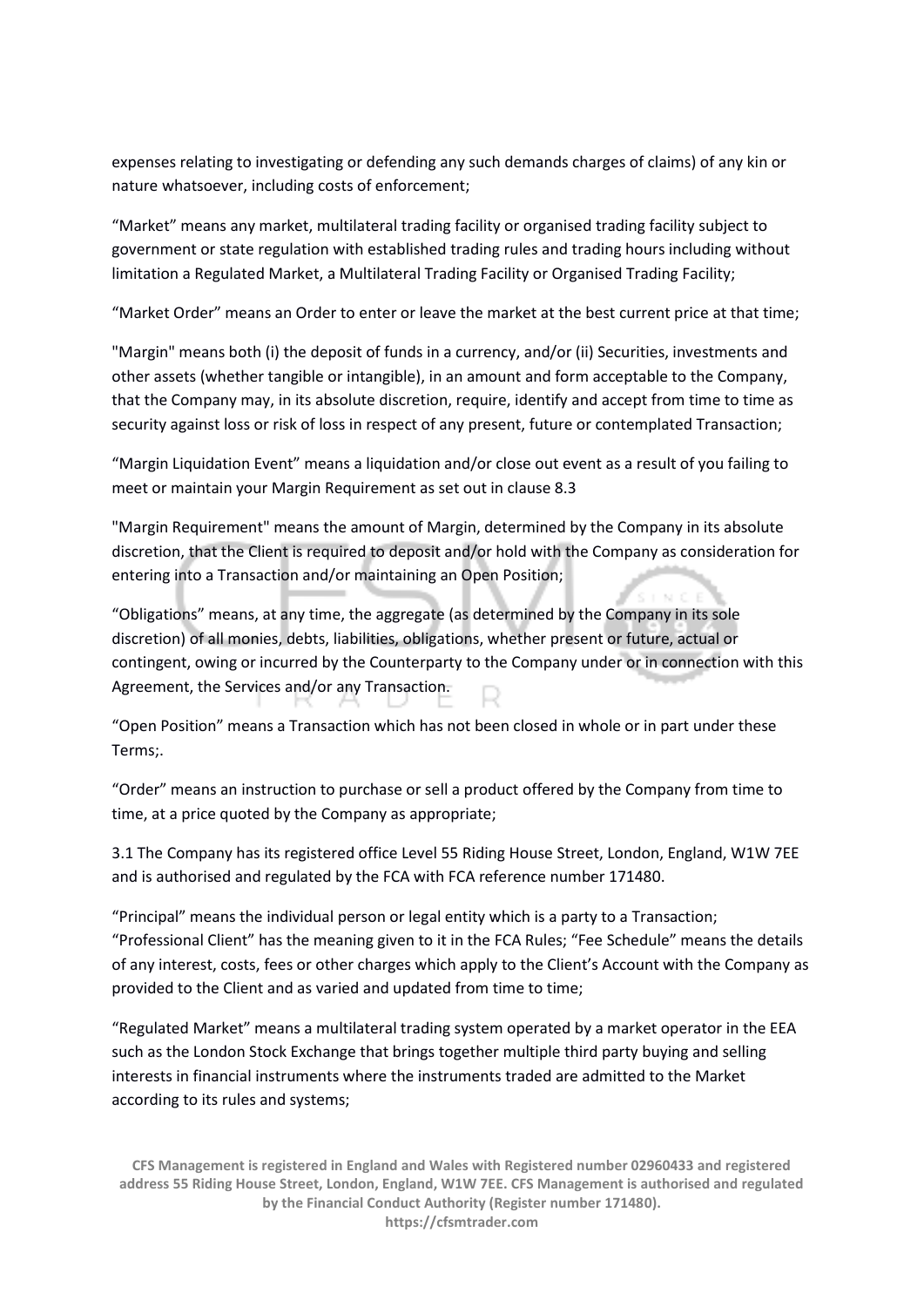"Secure Access Website" means the password protected part of the Company's website (or any website notified to the Client by the Company) through which the Client can view its Account information;

"Security" means investments within articles 76 to 80 of the Financial Services and Markets Act 2000 (Regulated Activities) Order 2001; "Security Interest" means the security interest created pursuant to clause 11.1 of the Terms. "Services" means the services to be provided to the Client by the Company under these Terms; "Stop Orders" means an order to buy or sell a financial instrument once the price of that financial instrument reaches a specified price (known as the stop price);

"Trading Facility" means the password protected online or downloadable electronic facility where the Client can trade with the Company under these Terms; and

the Client will immediately notify the Company if the Client becomes aware of the loss, theft or disclosure to any third party or of any unauthorised use of its Access Code; and

the Company will not be liable or responsible for any unauthorised use of the Access Code resulting from your negligence or fraud.

If the Company believes that unauthorised persons are using the Client's Access Code without the Client's knowledge, the Company may, in good faith but without prior notice, suspend the Client's rights to use the Trading Facility. In such circumstances, the Company will inform the Client of such action as soon as reasonably practicable. Further, if the Company believes that the Client supplied its Access Code to other persons in breach of clause 6.2(b) above, the Company may immediately terminate this Agreement.

Information, which may be prepared by independent providers, is the property of the Company, the independent providers or their licensors (as the case may be). You agree not to reproduce, distribute, sell or commercially exploit the Information in any manner without the prior written consent of the Company or the independent providers (as the case may be). The Company reserves the right to terminate access to the Information and none of the Information constitutes either a recommendation by the Company or an offer to buy or sell a particular product. Neither the Company nor the independent providers guarantee the accuracy, timeliness or completeness of the Information. Reliance on Information is at your own risk. In no event will the Company (or any independent providers) be liable for consequential, incidentally, special or indirect damages arising from use of the Information. There is no warranty or any kind, express or implied, regarding the Information.

Access to the Trading Facility or Secure Access Website is provided "as is". The Company makes no warranties, express or implied representations or guarantees as to the merchantability and/or fitness for any particular purpose or otherwise with respect to the Trading Facility or Secure Access Website, their content, any documentation or any hardware or software provided. Technical difficulties could be encountered in connection with either the Trading Facility or Secure Access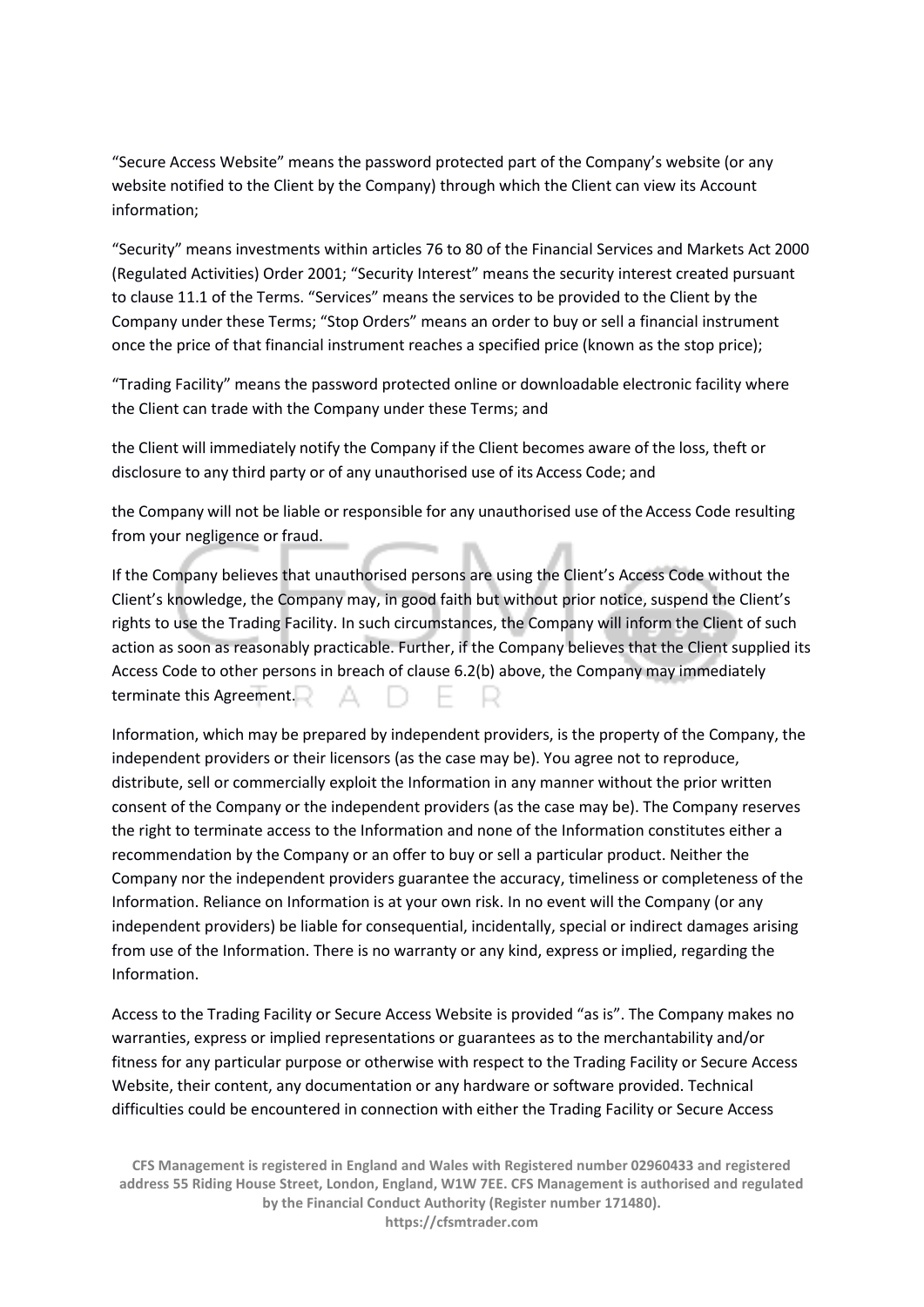Website and the internet may be interrupted through no fault of the Company. These difficulties could involve, among others, failures, delays, malfunction, software erosion or hardware damage, which could be the result of hardware, software or communication link inadequacies or other causes. Such difficulties could lead to possible economic and/or data loss.

The Company grants you a non-exclusive, non-transferable license to use the software provided via access to the Trading Facility and the Secure Access Website, but title to the software (including all patents, copyrights and trademarks) is not transferred. You agree not to sell, exchange or transfer the software to any third party. You agree not to copy, modify, translate, decompile, reverse engineer, disassemble or reduce to human readable form, or adapt the software or use it to create a derivative work, unless authorised in writing by the Company.

In no event will the Company, any Associated Company, or any of their employees be liable for any possible loss, cost or damage which might occur as a result of or arising out of using, accessing, installing, maintaining, modifying, de-activating, or attempting to access either the Trading Facility or Secure Access Website or otherwise except where such losses are caused by the Company's negligence or breach of contract.

The Company may change the content, presentation, performance, user facilities and availability of any part of the Trading Facility and Secure Access Website at any time.

We will do our best to take all reasonable steps to protect your personal information but cannot guarantee the security of any information you provide online. You accept the security implication of passing information over the internet and agree to access our Trading Facility and Secure Access Website at your own risk. You agree that the Company will have no legal responsibility for any mistakes, missing information or breaks in security beyond our reasonable control.

#### Dealing between the Company and Client

In accordance with these Terms, the Client may request a quotation, provide the Company (or any of its Associated Companies and/or Agents where so permitted by the Company) with Instructions or otherwise trade with the Company as follows:

a) all requests for quotations, Instructions for execution of Transactions between the Client and the Company and other trade matters must be given to the Company face to face, electronically through the Trading Facility or by telephoning the Company (or an Associated Company who will receive and transmit the Client's Instructions to the Company). without prejudice to clause

7.1(c), the Company will act as Principal to the Client's transactions arranged by the Company and its employees. the charges, remuneration and commission receivable by the Company as set out in the Fee Schedule, will not differ because of the Client's interactions with theCompany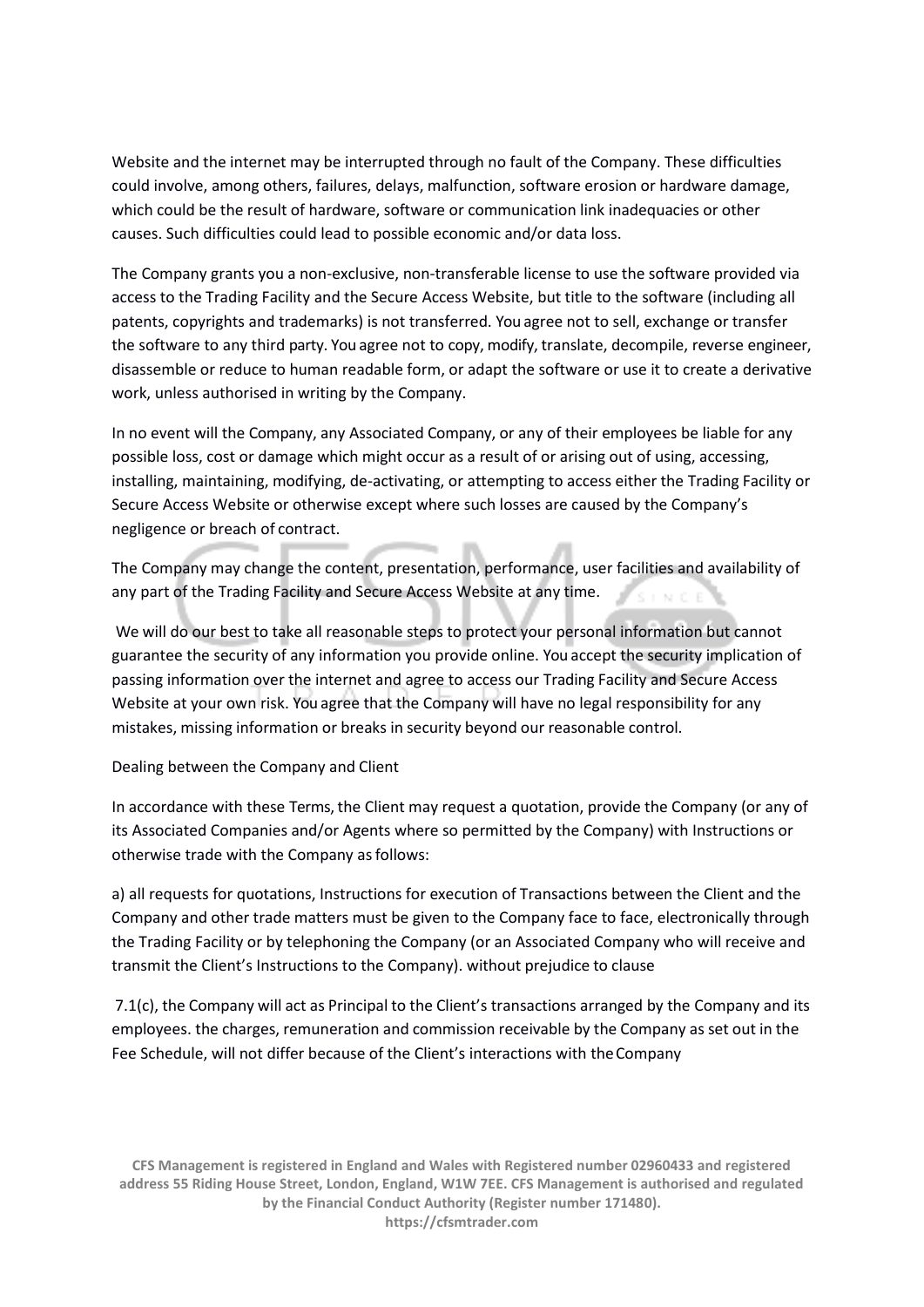the Company will only accept Instructions by telephone during specified hours, which will be notified to the Client from time to time. the Company may impose more restrictive time limits on when Instructions may begiven.

the Company will not accept Instructions left by way of an answering machine orfacsimile.

with respect to dealing via telephone, all telephone calls with the Company are recorded for the purposes of fraud prevention and quality control. By agreeing to these Terms, the Client consents and agrees to the recording of such telephone conversations by theCompany.

Verbal quotes provided by the Company (or any of its Associated Companies or Agents where permitted) are indicative only. Such quotations are provided for information purposes only and do not constitute an offer to buy or sell any product or instrument at that price. Where the Client places an Order following a quotation, the Company shall consider that the Client is placing an Order at the Company's then offered rate. The Client acknowledges that such rate may differ from the quotation provided by the Company.

Any Instruction shall only be deemed to have been received and shall only then constitute an Order when such Instruction has been recorded by the Company and confirmed by the Company to the Client orally or through the Trading Facility. An Order shall not constitute a binding Transaction between the Company and the Client (even if accepted by the Company) nor does acceptance of the Order constitute a representation that the Company will execute the Order. A binding Transaction between the Client and the Company will only occur when an Order is executed, recorded and confirmed by the Company to the Client through the Trading Facility, trade Confirmation and/or Account Statement. When Instructions are given over the telephone, the Company or its affiliates and agents shall acknowledge the reception of the Instructions orally or in writing, as appropriate, such acknowledgement shall constitute the acceptance of a valid Order

The Company shall be entitled to rely upon any Instruction given or purporting to be given by the Client or any other person on the Client's behalf without further enquiry as to the genuineness, authority or identity of any such person giving or purporting to give such Instructions.

Unless otherwise directed, the Company will select the market/dealer to which to route your orders. For products traded at multiple markets, the Company may provide "Smart Routing", which seeks the best market for each order through a computerised algorithm. You should choose Smart Routing if available. If you direct orders to a particular market, you assume responsibility for knowing and trading in accordance with the rules and policies of that market (e.g. trading hours, order types, etc.). The Company cannot guarantee execution of every Order at the best posted price as: (i) the Company may not access to every market/dealer; (ii) other orders may trade ahead; (iii) market centers may not honor posted prices or may re-execute orders for manual handling; or (iv) market rules, decisions of system failures may prevents/delay execution of your Orders or cause an Order not to receive the bestprice.

**CFS Management is registered in England and Wales with Registered number 02960433 and registered address 55 Riding House Street, London, England, W1W 7EE. CFS Management is authorised and regulated by the Financial Conduct Authority (Register number 171480). https://cfsmtrader.com**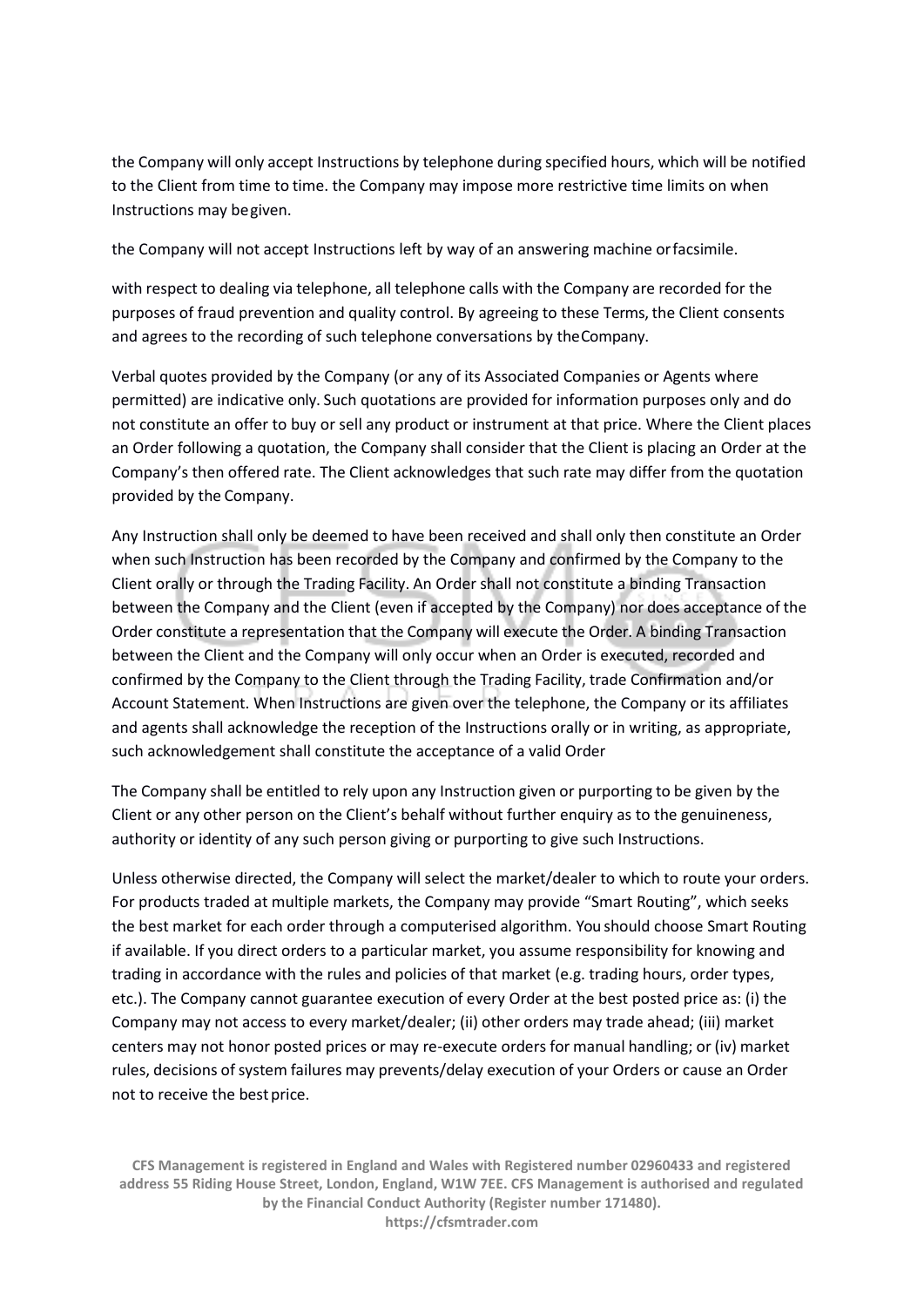Orders may be placed as Market Orders to buy or sell as soon as possible at the price obtainable by the Company or on selected products as Limit Orders and Stop Orders to trade when the price reaches a pre-defined level. Limit Orders to buy and Stop Orders to sell must be placed below the then current price offered by the Company, and Limit Orders to sell and Stop Orders to buy must be placed above the then current price offered by the Company. If the bid price for sell orders or ask price for buy orders is reached, the Order will be filled as soon as possible at the price then offered by the Company. Limit Orders and Stop Orders are executed consistent with the Company's Execution Policy and are not guaranteed executable at the specified price or amount, unless explicitly stated by the Company for the specific Order. Limit Orders, Stop Orders and Market Orders shall be subject to the following terms:

the Company will try to execute Limit Orders, Stop Orders and Market Orders as soon as practicable but market conditions, available liquidity and technological issues can affect the time it takes to execute such orders and all orders are executed in due turn. The Company cannot guarantee that a Limit Order or a Stop Order will be executed even if the limit or stop price is reached. The Company does not accept any liability for any actual or potential loss the Client may suffer if there is a delay in execution except where such loss is caused by the Company's negligence, breach of contract or fraud; and

market conditions, available liquidity and technological issues may result in the execution of a Stop Order being at a price above or below the stop price. The Company does not accept any liability for any actual or potential loss the Client may suffer if the execution of a Stop Order occurs at a price above or below the stop price except where such loss is caused by the Company's negligence, breach of contract or fraud.

You acknowledge that trading any product on a foreign market is speculative and involves high risk. There are also are special risks associated with trading outside ordinary market hours, including the risk of lower liquidity, higher volatility, changing prices, un-linked markets, post instruction news announcement affecting prices and wider spreads.

The Company may, at its sole discretion refuse to accept any Instruction from the Client, without giving any reasons. Additionally, the Company may refuse to execute any Order with or without reason, and the Company may cancel any Order previously given by the Client, and accepted by the Company, provided that the Company has not acted on the Client's Order. In such circumstances, the Company will notify the Client as soon as reasonably practicable and use reasonable endeavours to work with the Client to amend or change (as the case may be) any such Instruction so as to create an executable Order and a bindingTransaction.

The Company cannot accept responsibility for any actual or potential financial loss (including, for the avoidance of doubt, loss caused by market movements) that may arise if the Client is unable to contact the Company to place an Order and/or close an Open Position by any of the agreed dealing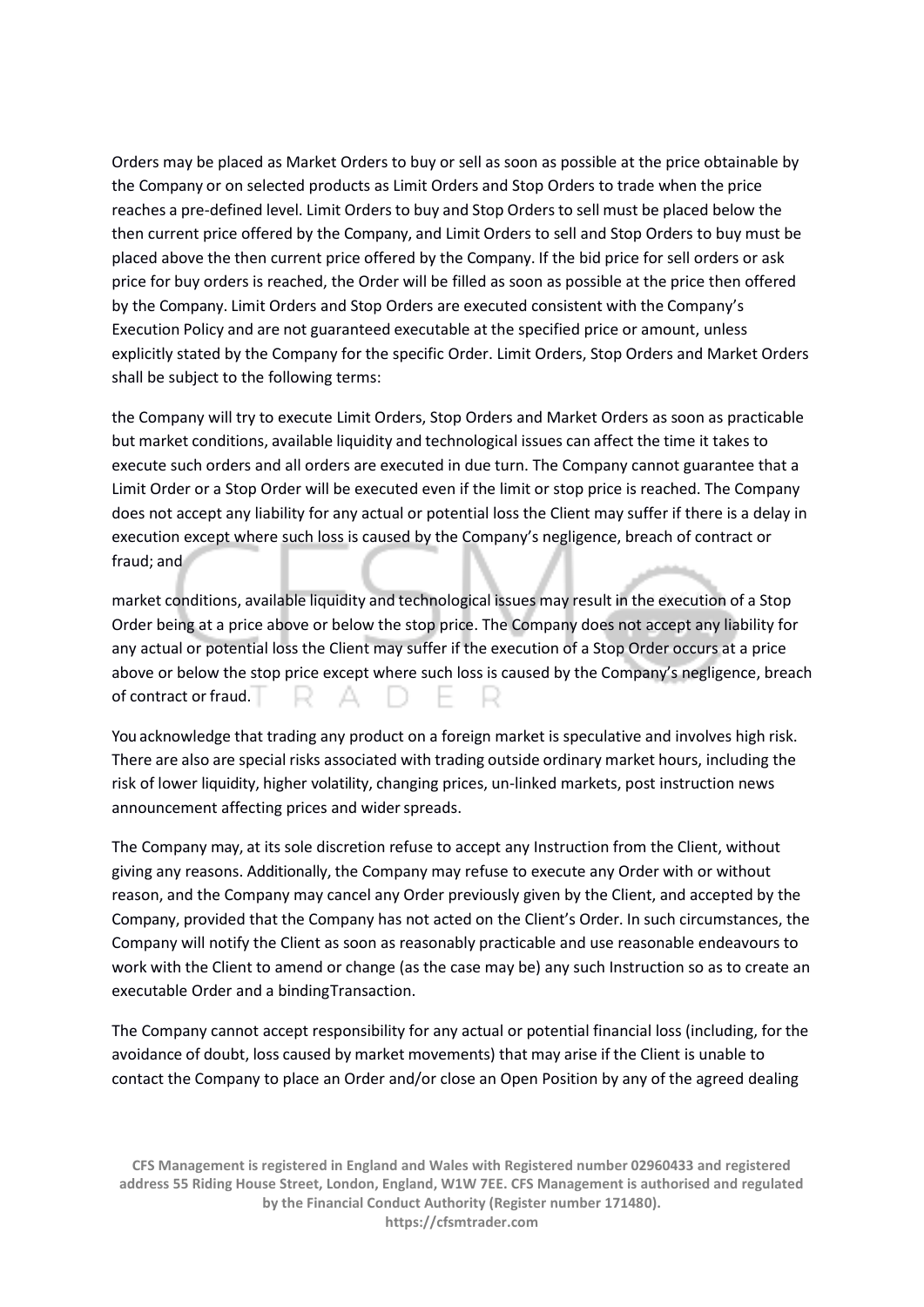methods, except where such inability is caused by the Company's negligence, breach of contract or fraud.

the Client will immediately notify the Company if the Client becomes aware of the loss, theft or disclosure to any third party or of any unauthorised use of its Access Code; and

the Company will not be liable or responsible for any unauthorised use of the Access Code resulting from your negligence or fraud.

If the Company believes that unauthorised persons are using the Client's Access Code without the Client's knowledge, the Company may, in good faith but without prior notice, suspend the Client's rights to use the Trading Facility. In such circumstances, the Company will inform the Client of such action as soon as reasonably practicable. Further, if the Company believes that the Client supplied its Access Code to other persons in breach of clause 6.2(b) above, the Company may immediately terminate this Agreement.

Information, which may be prepared by independent providers, is the property of the Company, the independent providers or their licensors (as the case may be). You agree not to reproduce, distribute, sell or commercially exploit the Information in any manner without the prior written consent of the Company or the independent providers (as the case may be). The Company reserves the right to terminate access to the Information and none of the Information constitutes either a recommendation by the Company or an offer to buy or sell a particular product. Neither the Company nor the independent providers guarantee the accuracy, timeliness or completeness of the Information. Reliance on Information is at your own risk. In no event will the Company (or any independent providers) be liable for consequential, incidentally, special or indirect damages arising from use of the Information. There is no warranty or any kind, express or implied, regarding the Information.

Access to the Trading Facility or Secure Access Website is provided "as is". The Company makes no warranties, express or implied representations or guarantees as to the merchantability and/or fitness for any particular purpose or otherwise with respect to the Trading Facility or Secure Access Website, their content, any documentation or any hardware or software provided. Technical difficulties could be encountered in connection with either the Trading Facility or Secure Access Website and the internet may be interrupted through no fault of the Company. These difficulties could involve, among others, failures, delays, malfunction, software erosion or hardware damage, which could be the result of hardware, software or communication link inadequacies or other causes. Such difficulties could lead to possible economic and/or data loss.

The Company grants you a non-exclusive, non-transferable license to use the software provided via access to the Trading Facility and the Secure Access Website, but title to the software (including all patents, copyrights and trademarks) is not transferred. You agree not to sell, exchange or transfer the software to any third party. You agree not to copy, modify, translate, decompile, reverse engineer,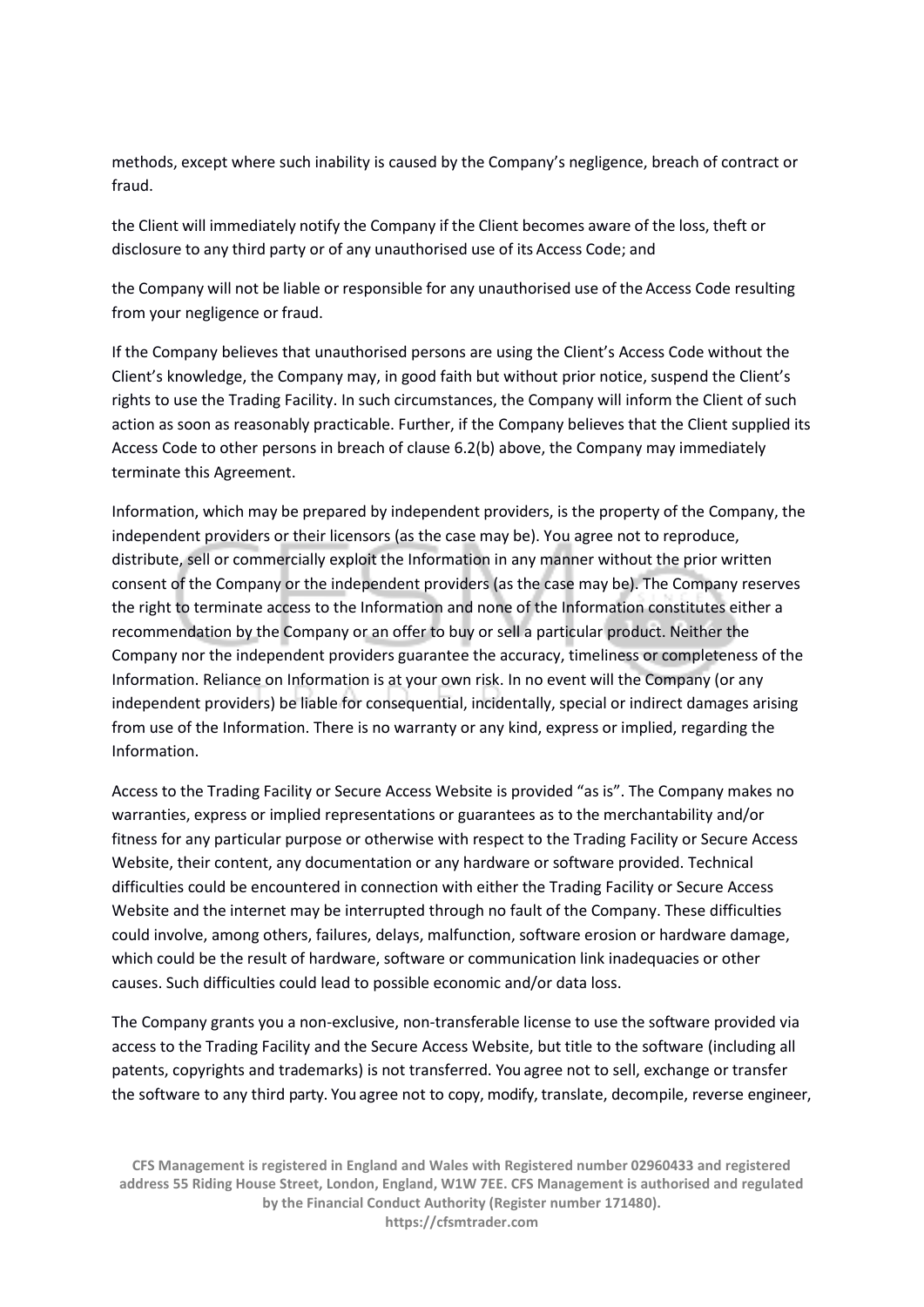disassemble or reduce to human readable form, or adapt the software or use it to create a derivative work, unless authorised in writing by the Company.

In no event will the Company, any Associated Company, or any of their employees be liable for any possible loss, cost or damage which might occur as a result of or arising out of using, accessing, installing, maintaining, modifying, de-activating, or attempting to access either the Trading Facility or Secure Access Website or otherwise except where such losses are caused by the Company's negligence or breach of contract.

The Company may change the content, presentation, performance, user facilities and availability of any part of the Trading Facility and Secure Access Website at any time.

We will do our best to take all reasonable steps to protect your personal information but cannot guarantee the security of any information you provide online. You accept the security implication of passing information over the internet and agree to access our Trading Facility and Secure Access Website at your own risk. You agree that the Company will have no legal responsibility for any mistakes, missing information or breaks in security beyond our reasonable control.

#### **7.Dealing between the Company and Client**

7.1 In accordance with these Terms, the Client may request a quotation, provide the Company (or any of its Associated Companies and/or Agents where so permitted by the Company) with Instructions or otherwise trade with the Company as follows:

a) all requests for quotations, Instructions for execution of Transactions between the Client and the Company and other trade matters must be given to the Company face to face, electronically through the Trading Facility or by telephoning the Company (or an Associated Company who will receive and transmit the Client's Instructions to the Company).

d) without prejudice to clause 7.1(c), the Company will act as Principal to the Client's transactions arranged by the Company and its employees.

e) the charges, remuneration and commission receivable by the Company as set out in the Fee Schedule, will not differ because of the Client's interactions with the Company

f) the Company will only accept Instructions by telephone during specified hours, which will be notified to the Client from time to time.

g) the Company may impose more restrictive time limits on when Instructions may be given.

h) the Company will not accept Instructions left by way of an answering machine or facsimile.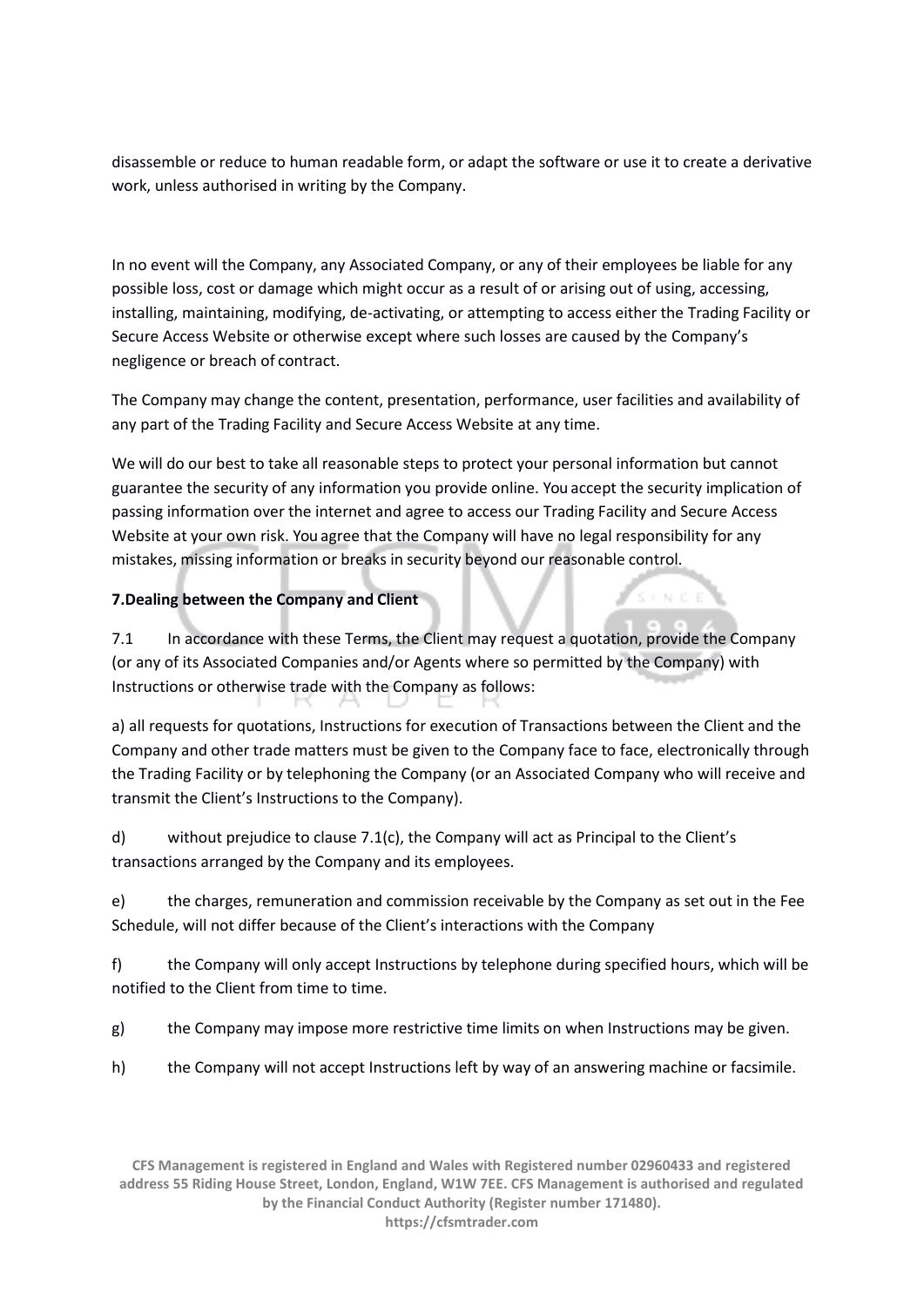i) with respect to dealing via telephone, all telephone calls with the Company are recorded for the purposes of fraud prevention and quality control. By agreeing to these Terms, the Client consents and agrees to the recording of such telephone conversations by the Company.

7.2 Verbal quotes provided by the Company (or any of its Associated Companies or Agents where permitted) are indicative only. Such quotations are provided for information purposes only and do not constitute an offer to buy or sell any product or instrument at that price. Where the Client places an Order following a quotation, the Company shall consider that the Client is placing an Order at the Company's then offered rate. The Client acknowledges that such rate may differ from the quotation provided by the Company.

7.3 Any Instruction shall only be deemed to have been received and shall only then constitute an Order when such Instruction has been recorded by the Company and confirmed by the Company to the Client orally or through the Trading Facility. An Order shall not constitute a binding Transaction between the Company and the Client (even if accepted by the Company) nor does acceptance of the Order constitute a representation that the Company will execute the Order. A binding Transaction between the Client and the Company will only occur when an Order is executed, recorded and confirmed by the Company to the Client through the Trading Facility, trade Confirmation and/or Account Statement. When Instructions are given over the telephone, the Company or its affiliates and agents shall acknowledge the reception of the Instructions orally or in writing, as appropriate, such acknowledgement shall constitute the acceptance of a valid Order

7.4 The Company shall be entitled to rely upon any Instruction given or purporting to be given by the Client or any other person on the Client's behalf without further enquiry as to the genuineness, authority or identity of any such person giving or purporting to give such Instructions.

7.5 Unless otherwise directed, the Company will select the market/dealer to which to route your orders. For products traded at multiple markets, the Company may provide "Smart Routing", which seeks the best market for each order through a computerised algorithm. You should choose Smart Routing if available. If you direct orders to a particular market, you assume responsibility for knowing and trading in accordance with the rules and policies of that market (e.g. trading hours, order types, etc.). The Company cannot guarantee execution of every Order at the best posted price as: (i) the Company may not access to every market/dealer; (ii) other orders may trade ahead; (iii) market centers may not honor posted prices or may re-execute orders for manual handling; or (iv) market rules, decisions of system failures may prevents/delay execution of your Orders or cause an Order not to receive the best price.

7.6 Orders may be placed as Market Orders to buy or sell as soon as possible at the price obtainable by the Company or on selected products as Limit Orders and Stop Orders to trade when the price reaches a pre-defined level. Limit Orders to buy and Stop Orders to sell must be placed below the then current price offered by the Company, and Limit Orders to sell and Stop Orders to buy must be placed above the then current price offered by the Company. If the bid price for sell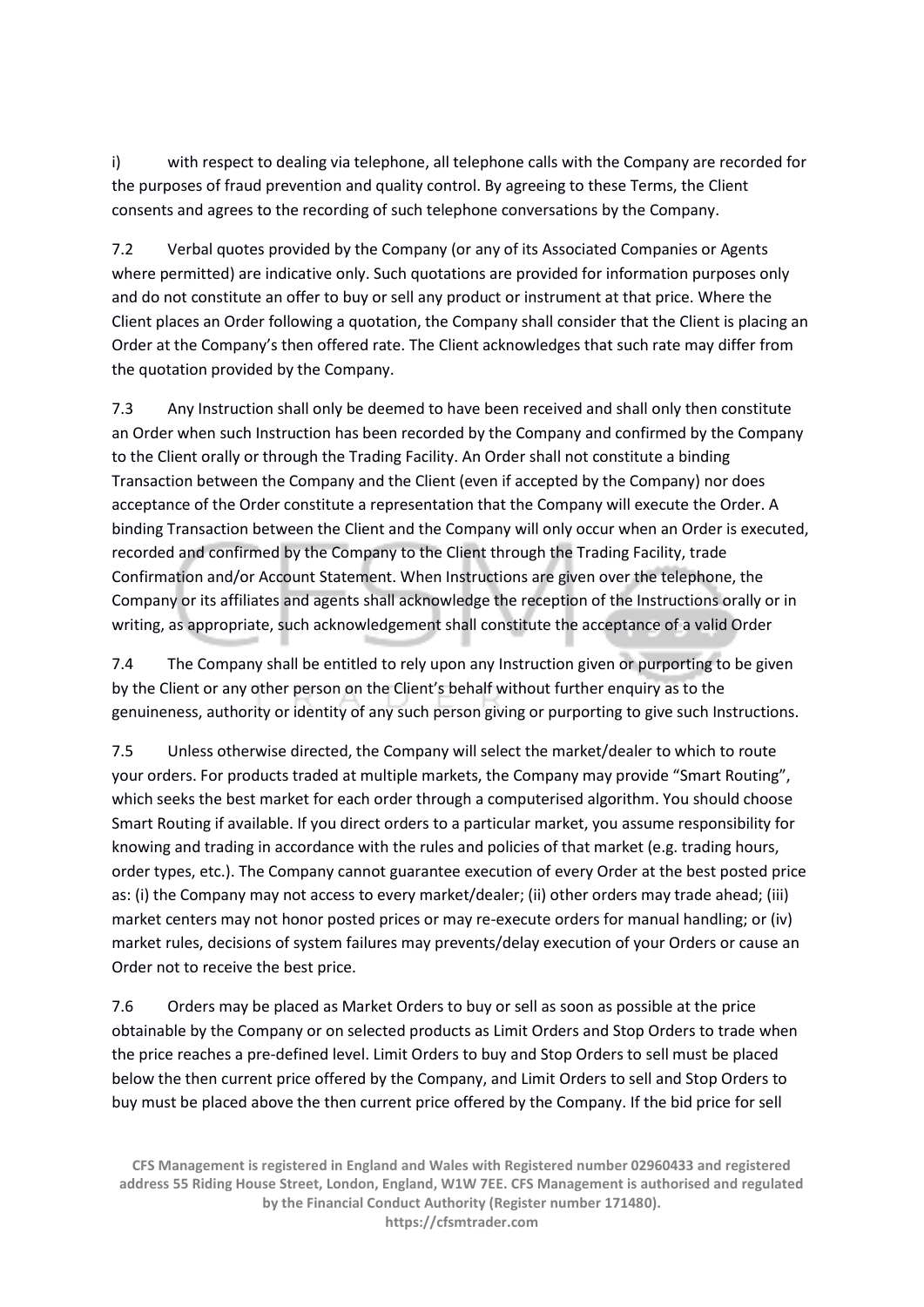orders or ask price for buy orders is reached, the Order will be filled as soon as possible at the price then offered by the Company. Limit Orders and Stop Orders are executed consistent with the Company's Execution Policy and are not guaranteed executable at the specified price or amount, unless explicitly stated by the Company for the specific Order. Limit Orders, Stop Orders and Market Orders shall be subject to the following terms:

a) the Company will try to execute Limit Orders, Stop Orders and Market Orders as soon as practicable but market conditions, available liquidity and technological issues can affect the time it takes to execute such orders and all orders are executed in due turn. The Company cannot guarantee that a Limit Order or a Stop Order will be executed even if the limit or stop price is reached. The Company does not accept any liability for any actual or potential loss the Client may suffer if there is a delay in execution except where such loss is caused by the Company's negligence, breach of contract or fraud; and

b) market conditions, available liquidity and technological issues may result in the execution of a Stop Order being at a price above or below the stop price. The Company does not accept any liability for any actual or potential loss the Client may suffer if the execution of a Stop Order occurs at a price above or below the stop price except where such loss is caused by the Company's negligence, breach of contract or fraud.

7.7 You acknowledge that trading any product on a foreign market is speculative and involves high risk. There are also are special risks associated with trading outside ordinary market hours, including the risk of lower liquidity, higher volatility, changing prices, un-linked markets, post instruction news announcement affecting prices and wider spreads.

7.8 The Company may, at its sole discretion refuse to accept any Instruction from the Client, without giving any reasons. Additionally, the Company may refuse to execute any Order with or without reason, and the Company may cancel any Order previously given by the Client, and accepted by the Company, provided that the Company has not acted on the Client's Order. In such circumstances, the Company will notify the Client as soon as reasonably practicable and use reasonable endeavours to work with the Client to amend or change (as the case may be) any such Instruction so as to create an executable Order and a binding Transaction.

7.9 The Company cannot accept responsibility for any actual or potential financial loss (including, for the avoidance of doubt, loss caused by market movements) that may arise if the Client is unable to contact the Company to place an Order and/or close an Open Position by any of the agreed dealing methods, except where such inability is caused by the Company's negligence, breach of contract or fraud.

7.10 You represent to the Company that you are knowledgeable of, and able to assume, the risks associated with any trading activity undertaken by you. You further represent and acknowledge that you are not relying on the Company for any investment advice in respect to your trading activity, that you are solely responsible for all decisions on whether to invest, hold, dispose of any assets,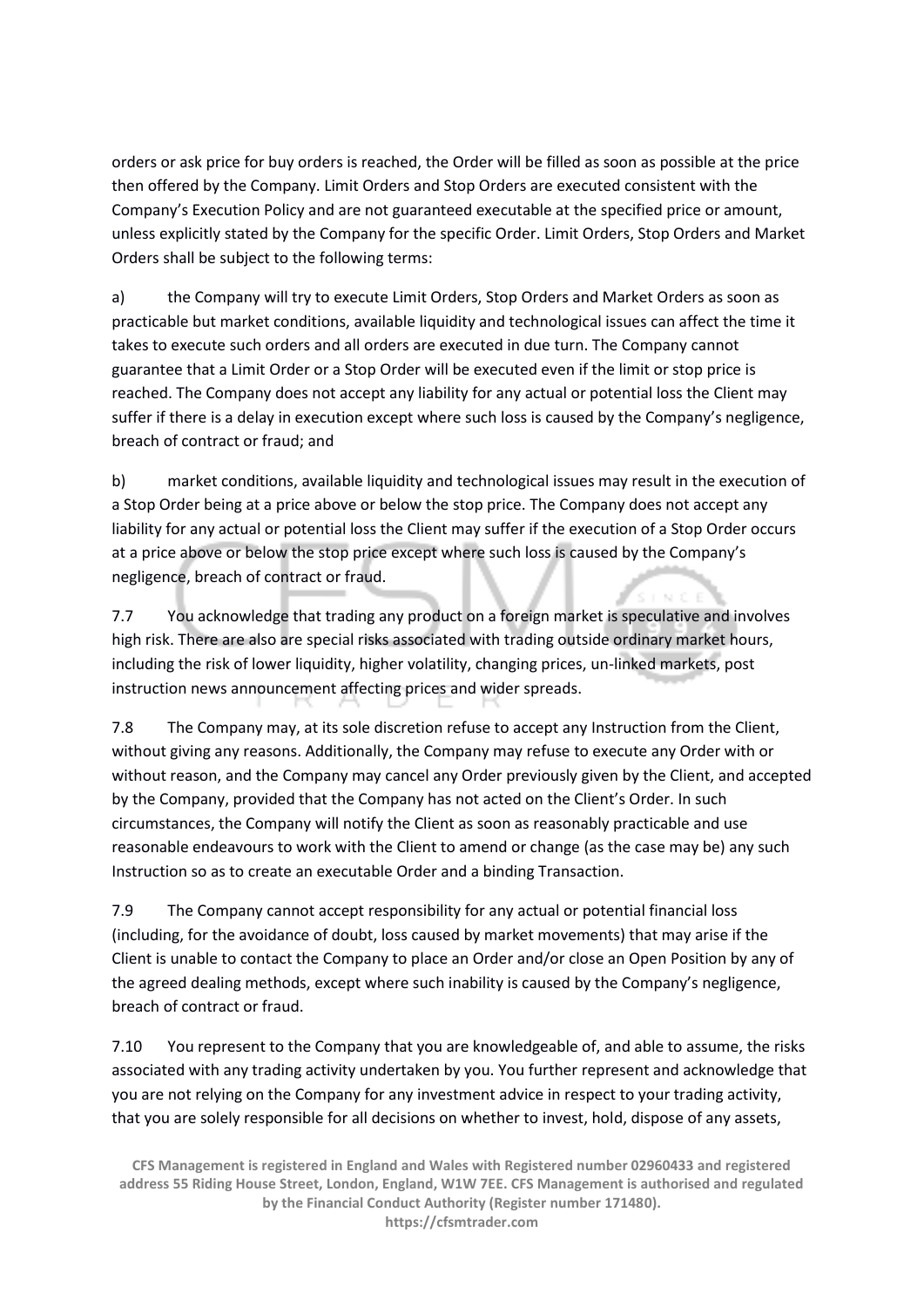enter into any Transactions or maintain or close any Open Positions and that you have, where necessary and as you deem appropriate, taken independent professional advice.

# **8. Margin**

8.1 To the extent that you enter into any Transaction or maintain any Open Positions that the Company, in its sole and absolute discretion, determines carries a Margin Requirement, you will on demand (i) provide such initial and/or variation Margin as is determined by the Company, in its sole and absolute discretion, to meet such Margin Requirement; and (ii) at all times monitor your Account to ensure that sufficient Margin is held by the Company to satisfy such Margin Requirement. We reserve the right to vary the amount and type of Margin required at our sole and absolute discretion and you acknowledge that the Margin Requirement may, in our sole and absolute discretion, be in excess of the margin requirement of any exchange, clearing house or regulator in respect of the Transactions and/or Open Positions concerned.

8.2 You acknowledge that the Company is not required to issue a demand for Margin and does not have to notify you of your failure to meet or maintain your Margin Requirement prior to exercising its rights under this Agreement.

8.3 You acknowledge that if your Account has insufficient Margin to meet the Margin Requirements, or is otherwise in deficit, the Company has the right, in its sole and absolute discretion, but not the obligation, to consider that a Margin Liquidation Event has occurred and, without prior notice to you nor any demand for further Margin, to exercise its rights under clause

19.2 to satisfy the Margin Requirement, remove any Account deficit and (at its option acting in good faith and in its sole and absolute discretion if it considers it necessary for its continued protection) provide such additional Margin as the Company considers prudent to maintain the Margin Requirements over the next three (3) Business Days. For the avoidance of doubt, should the Company determine in its sole and absolute discretion that exercising its rights under a Margin Liquidation Event will not be sufficient to satisfy your ongoing Margin Requirements, the Company may at any time declare an Event of Default pursuant to clause 19.1 g) and exercise all its rights under these Terms.

8.4 In the event of a Margin Liquidation Event, you shall be liable and will promptly pay the Company for any deficiencies in your Account that arise from such liquidations and/or close outs. The Company shall have no liability to you for any loss sustained by you in connection with the exercise of its rights under a Margin Liquidation Event (or if the Company delays effecting, or does not affect such liquidations and close outs) even if you re-establish certain of liquidated and/or closed out Open Positions and/or Transactions at a worse price.

8.5 Without prejudice to clause 8.2 above, the Company may choose (for whatever reason) to issue a demand for Margin. Any demand for Margin made (i) prior to 12.00pm (noon) London time on any Business Day must be met by 17:00pm London time on the same Business Day, and (ii) after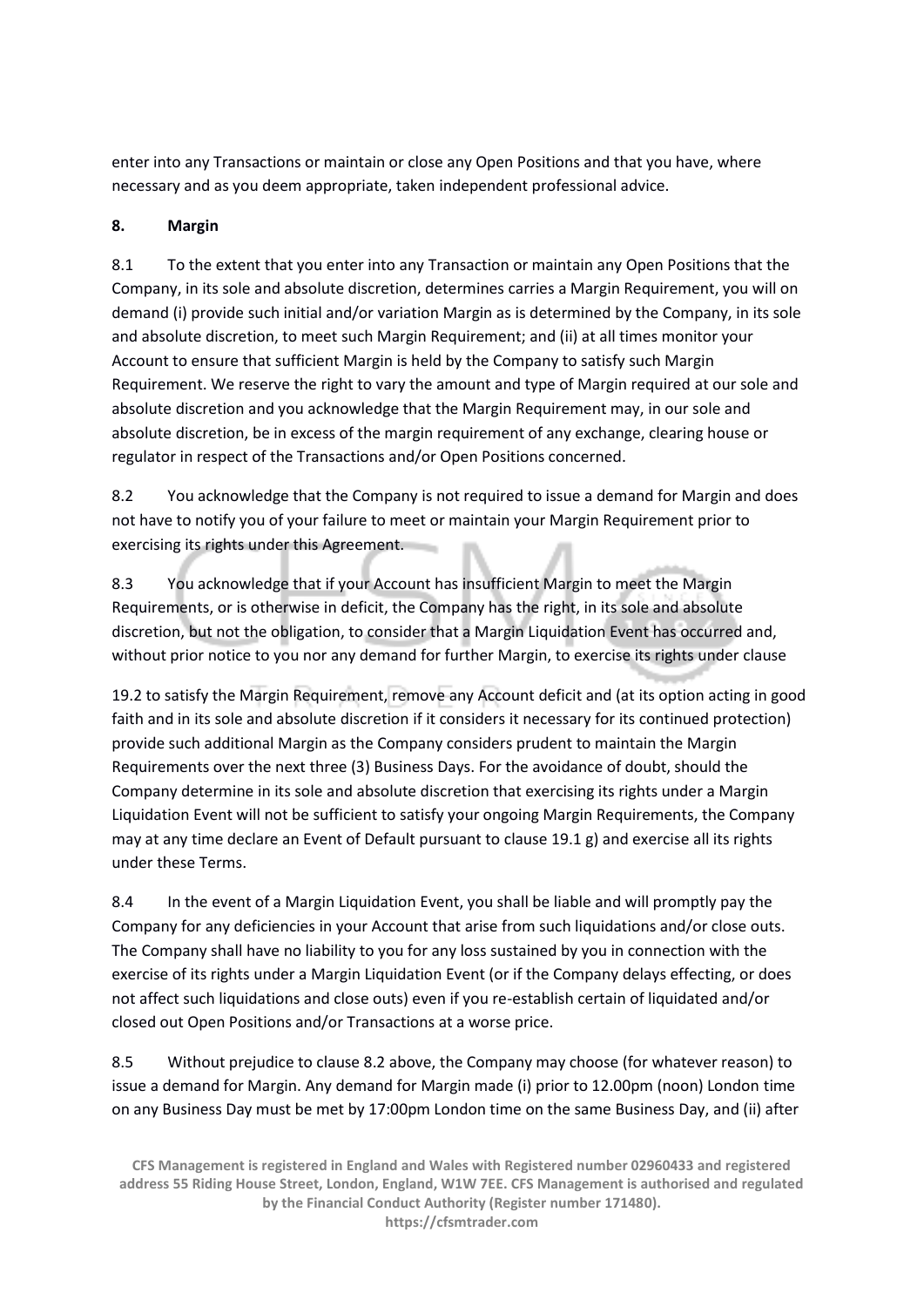12:00pm (noon) London time must be met by 12:00pm (noon) London time on the next following Business Day. Where the Company has issued a demand for Margin, the Company agrees that it may not take any action under clause 8.3 above until the relevant deadline for delivery of Margin pursuant to this clause 8.4 has elapsed and you have failed to deliver Margin to meet the Margin Requirement UNLESS the Company gives the Client effective prior notice in accordance with clause 29.3 c), d) and e).

8.6 If the amount of Margin held by us is greater than the amount we in our absolute discretion require, we will return to you any excess Margin in the form of cash, equivalent securities and/ or other collateral, as we determine.

8.7 On the termination of the Terms in accordance with clause 25 (Suspension and Termination) and following the application of any Margin held by us in satisfaction of your obligations and liabilities to us, if there are no outstanding Transactions governed by these Terms and we determine at our sole discretion that we are not at loss or risk of loss on present, future or contemplated Transactions under the Terms, we will return to you any remaining Margin in the form of cash, equivalent securities and/ or other collateral as we determine. 8.8 All Margin held by us shall be held pursuant to the Client Money Rules or the Custody Rules (as appropriate) as set out in the Terms and subject to the Security Interest.

# **9. Trading Confirmations and Account Statements**

- 9.1 The Company will provide the Client with general Account information either:
- a) through the Trading Facility and/or Secure Access Website; or
- b) via email.

9.2 Account information will usually include Confirmations with ticket numbers, purchase and sale rates, used Margin, amounts available for margin trading, statements of profits and losses, current open and pending positions and any other information as required by the FCA Rules. The Company will notify you as to which method for delivery of Account information will be applicable to your Account.

9.3 The Client acknowledges and accepts that the posting of Confirmations within the Account information accessed through the Trading Facility and/or Secure Access Website will be deemed delivery of trading Confirmations by the Company to the Client. Confirmations shall, in the absence of manifest error and whether posted through the Trading Facility and/or Secure Access Website or sent via email, be conclusive and binding on the Client, unless the Client notifies the Company of its rejection in writing within five Business Days of:

a) the Company's posting of the Confirmation within the Trading Facility and/or Secure Access Website; or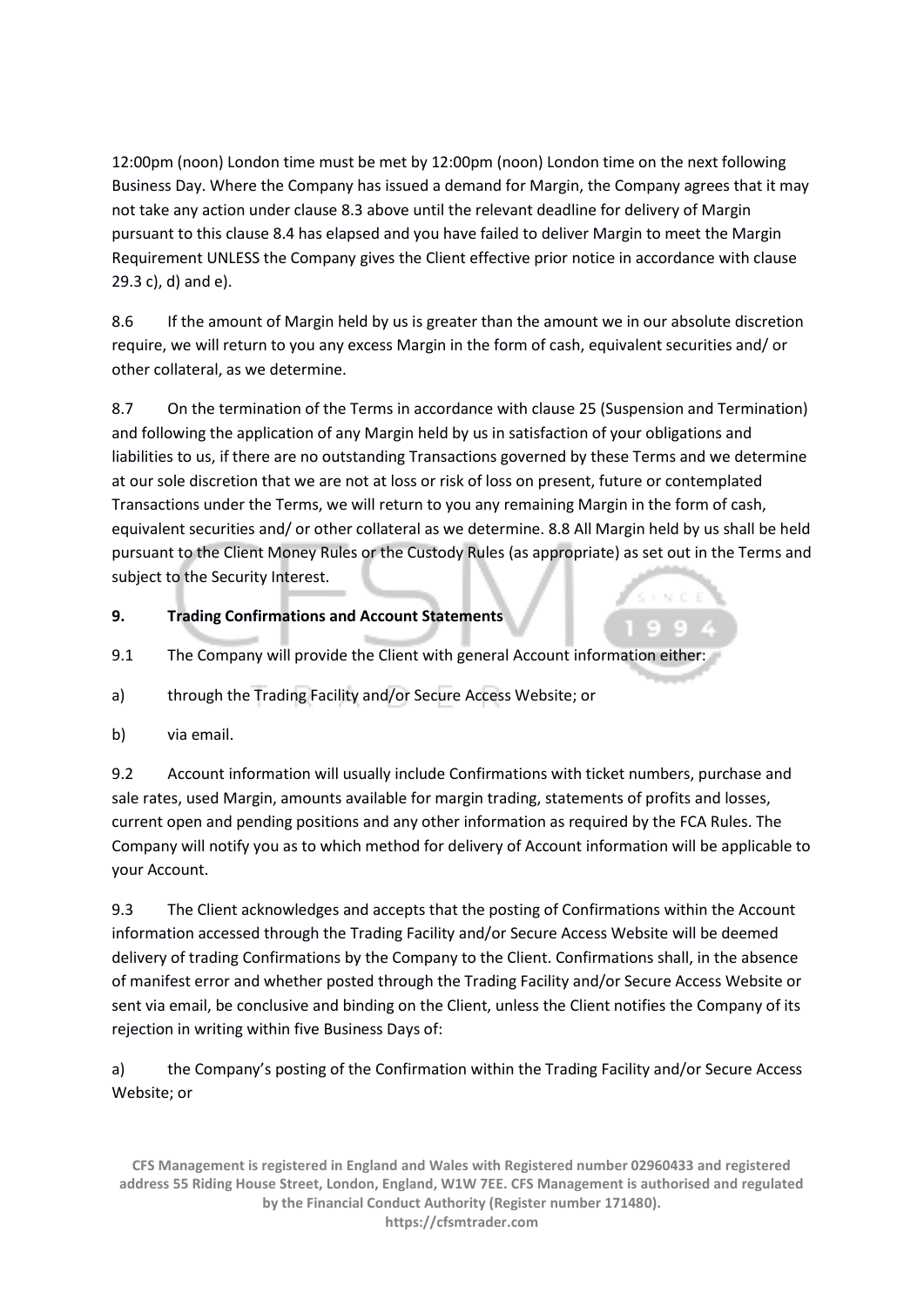b) receipt by the Client of the Confirmation via email (in accordance with clause 29.3e)); or

c) if the Company notifies the Client of an error in the Confirmation within the same period.

9.4 Where the Client receives Account information through the Trading Facility and/or Secure Access Website, the Client can generate and/or access daily, monthly and/or yearly reports of its Account. The provision of Account information coupled with the Client's ability to generate such reports will be deemed delivery of Account Statements by the Company to the Client. The Client has an obligation to generate its own Account Statement at least once a month, to be done on the first day of each month for the preceding month. The Client may request receipt of Account Statements via email at any time by submitting a written request to the Company's Compliance Officer by email at [\(compliance@cfsm.co.uk\)](mailto:compliance@cfsm.co.uk). Clients who receive Account information via email will be sent an Account Statement at least once a month.

9.5 Account Statements shall, in the absence of manifest error and whether generated from the Trading Facility and/or Secure Access Website by the Client or sent via email, be conclusive binding on the Client, unless the Client notifies the Company of its rejection in writing within five Business Days of: and

a) the first day of each month (such rejection to pertain to the previous month in accordance with the Client's obligations under clause 9.3 where the Client has not elected to receive Account Statements via email); or

b) receipt by the Client of the Account Statement via email (in accordance with clause 29.3e)); or

c) if the Company notifies the Client of an error in the Account Statement within the same period

# **10. Commissions, Charges, and Other Costs**

10.1 The Client shall be obliged to pay to the Company the commissions and charges set out in the Fee Schedule, and any additional commissions and charges notified to the Client by the Company from time to time whether in the Fee Schedule or not provided that agreement to any such additional commissions and charges has been obtained from the Client. The Fee Schedule is available on the Company's website and will be supplied to the Client on demand.

10.2 The Company shall, on notice, be entitled to demand that the following expenses be paid separately by the Client:

a) all extraordinary disbursements resulting from the client relationship (e.g. telephone, telefax, courier, and postal expenses in cases where the Client requests hardcopy Confirmations, Account Statements etc. which the Company could have delivered in electronic form);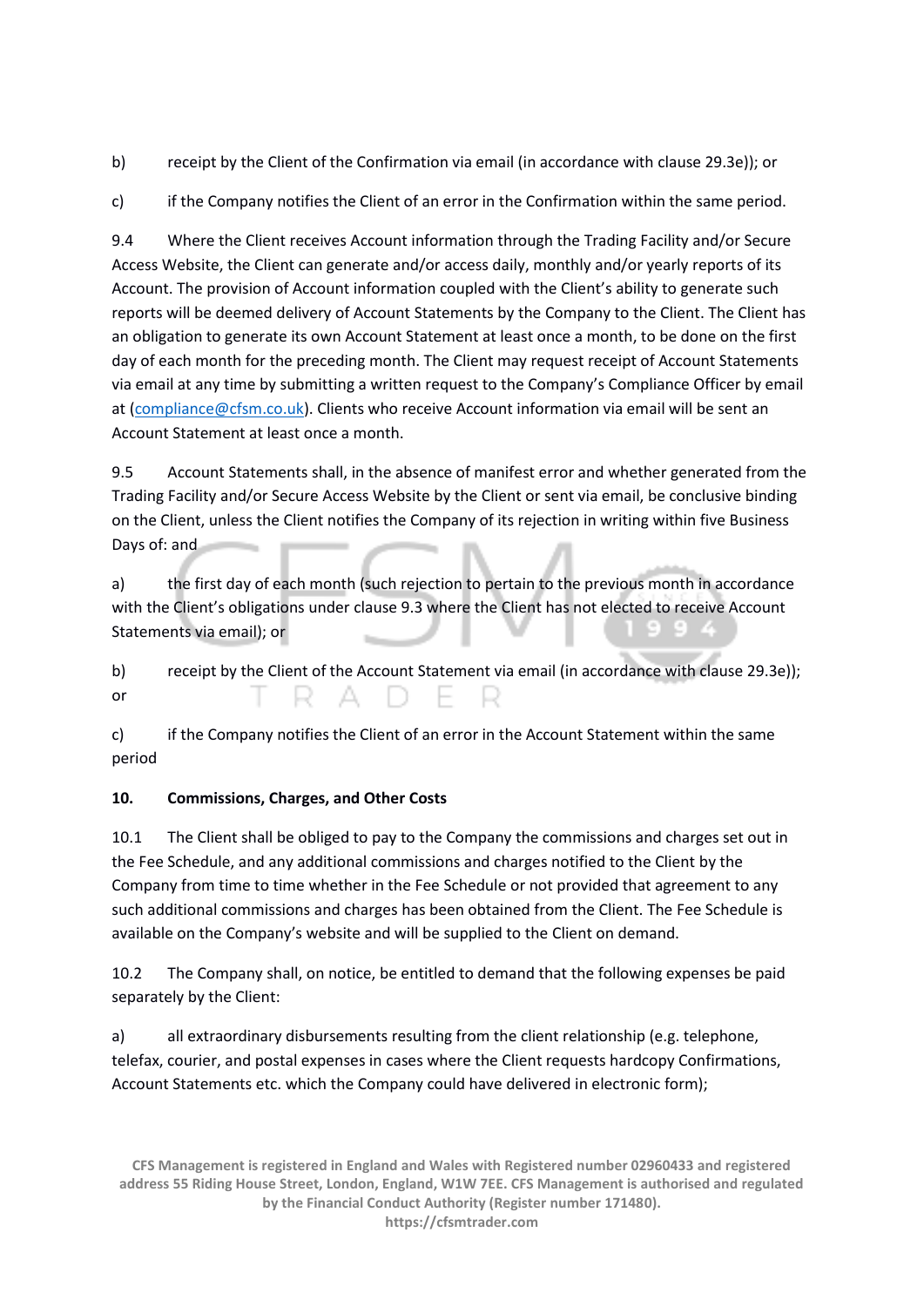b) any expenses, or charges or penalties incurred by the Company caused by the Client's nonperformance of its obligations under these Terms; and.

c) administration fees in connection with security deposits, and any expenses of the Company in relation to a pledge, if provided, including any insurance premium payments.

10.3 Unless specified otherwise in the Terms, all amounts properly due to the Company (or Agents used by the Company) under the Terms shall be deducted from any monies held by the Company.

10.4 If the Company receives or recovers any commission, cost, expense, fee or any other amount in respect of a Client's obligations under these Terms in a currency other than that in which the amount was payable, whether pursuant to a judgment of any court or otherwise, the Client shall compensate the Company and not hold the Company responsible for any cost (including costs of conversion) and loss suffered by the Company as a result of receiving such amount in a currency other than the currency in which it was due.

# **11. Payment and Withdrawal**

11.1 The Client agrees to comply with the following when making payments to the Company under these Terms:

a) payments due (including deposits) will be required in Pounds Sterling, United States Dollars, Euros, or any other currency reasonably specified by the Company and agreed with the Client from time to time; RADER

b) the Client may make any payment due to the Company (including deposits) by a bank transfer or any other method specified by the Company from time to time. Unless otherwise agreed between the Company and the Client, the Company will not accept payments or deposits in the form of cash;

c) the Client is responsible for all third party electronic, telegraphic transfer or other bank fees in respect of payment as well as any fees or charges imposed by the Company, which may be based on the elected payment method. Any fees or charges imposed by the Company will be listed on the Fee Schedule;.

d) if any payment is not received by the Company on the date such payment is due, then (without limitation of any other rights the Company may have) the Company will be entitled to charge interest on the overdue amount (both before and after judgment) at the interest rate prescribed in the Fee Schedule from the date payment was due until the actual date of payment;

e) any payment made to the Company will only be deemed to have been received when the Company receives cleared funds; and

**CFS Management is registered in England and Wales with Registered number 02960433 and registered address 55 Riding House Street, London, England, W1W 7EE. CFS Management is authorised and regulated by the Financial Conduct Authority (Register number 171480). https://cfsmtrader.com**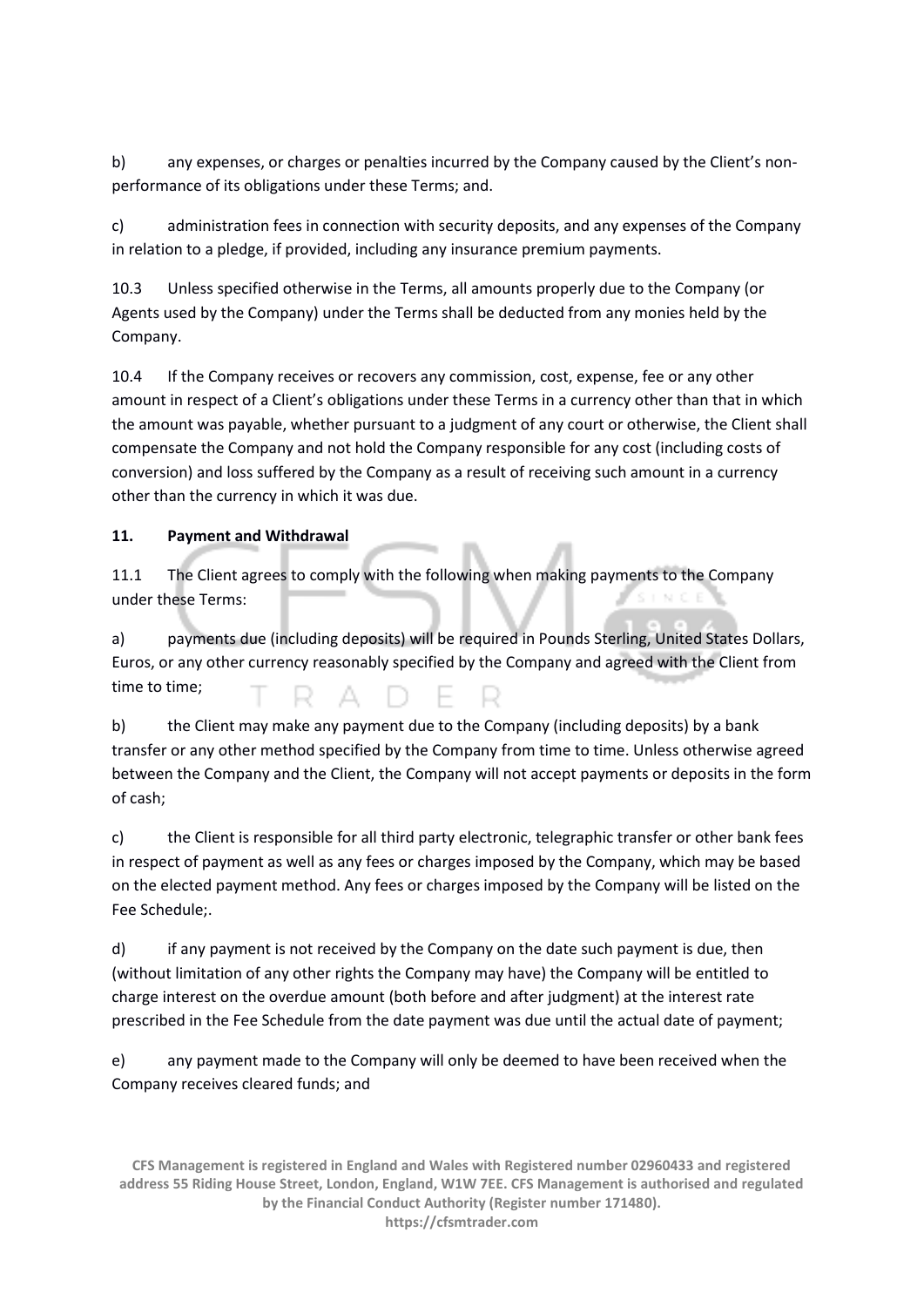f) the Client bears the responsibility to ensure that payments made to the Company are correctly designated in all respects, specifying without limitation the Client's Account details where required by the Company.

11.2 The Client will be asked to designate a Base Currency for its Account which shall either be Pounds Sterling, United States Dollars, Euros or any other currency agreed with the Company from time to time. The Client and the Company may agree to establish one of more Currency Sub-Accounts for the purpose of holding currencies other than the Base Currency in the Account from time to time. Where the Client wishes to deposit funds in its Account in a currency other than its designated Base Currency or any credit is to be applied to the Account in a currency other than the Client's designated Base Currency by reason of a Transaction, fee or otherwise, and in circumstance where the Client does not have a Currency Sub-Account set up to hold the relevant currency, the Company will convert (at the Client's cost) such funds into the Client's Base Currency at the time of the credit or a reasonable time thereafter unless the Company accepts alternative Instructions from the Client.

11.3 Where the Client has a positive balance in its Account, the Client may request a withdrawal from the Company, for any portion of the positive balance. The Company may at its sole and absolute discretion withhold, deduct or refuse to make a payment (in whole or in part) due to the Client where:

a) the Client has Open Positions on the Account showing a loss;

b) the requested payment would reduce the Client's Account balance to less than the Margin Requirement for the Client's Open Positions;  $\square$ 

c) the Company reasonably considers that funds may be required to meet any current or future Margin Requirement on Open Positions due to underlying market conditions;

d) the Client has any actual or contingent liability to the Company, its associates or any Group Entity;

e) the Company reasonably determines that there is an unresolved dispute between the Company and the Client relating to these Terms or any other agreement between them; and/or

f) the Client instructs the Company to pay a third party from its Account.

11.4 All payments from the Client's Account shall be made in the form of a return payment by bank transfer.

11.5 All payments from the Client's Account will be made in the Base Currency of that Account or in the currency of the relevant Transaction fee, commission or charge at the Company's sole and absolute discretion, unless the Client and the Company agree in advance that such payment should be made in a different currency. Where the Client and the Company agree that such payment should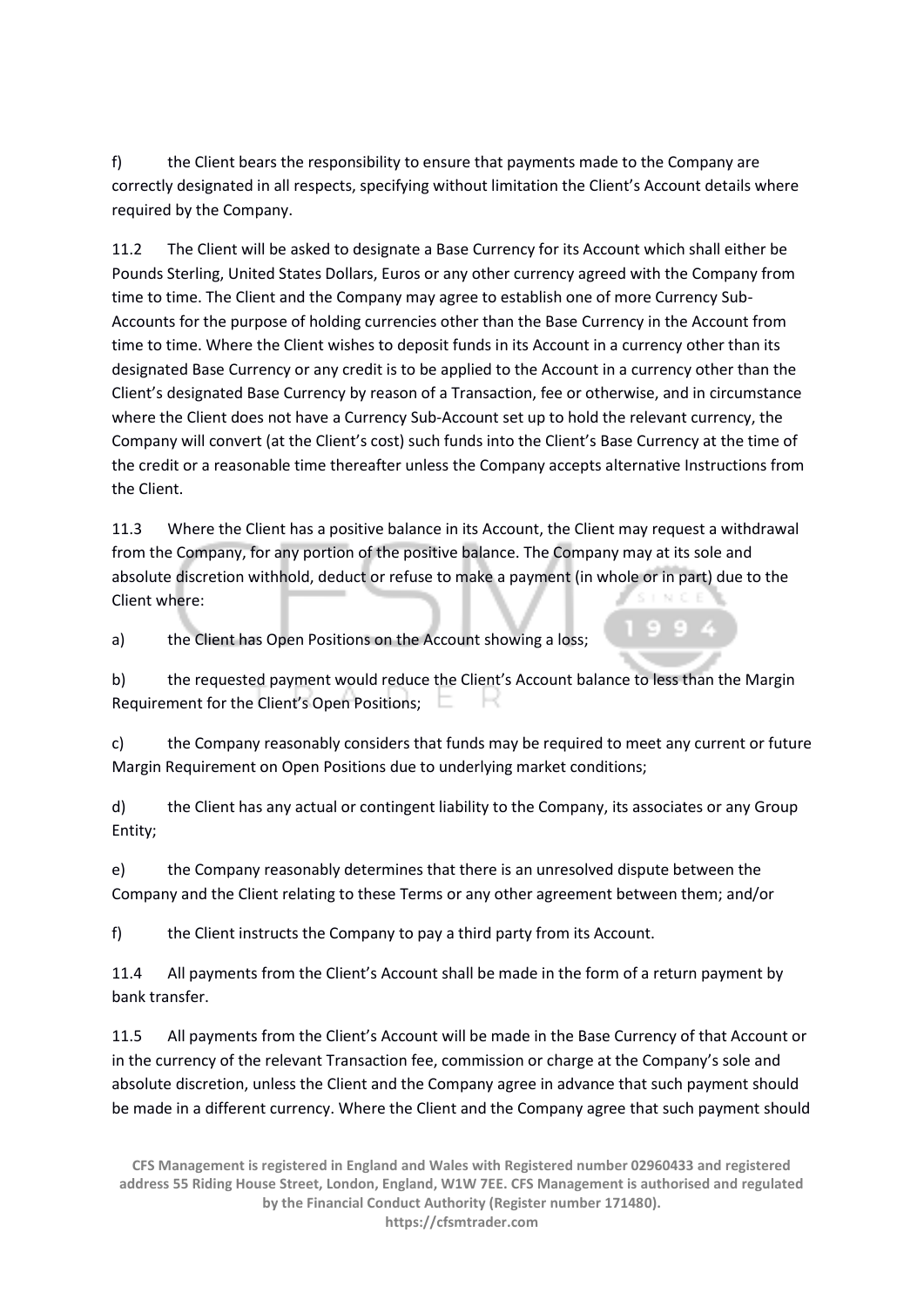be made in a different currency, and the Client does not have a sufficient credit balance in a Currency Sub-Account designated in that different currency to satisfy the payment obligation, the Company will (at the Client's cost) convert all or part (as the case may be) of the relevant payment amount from the Base Currency to the then agreed currency for payment.

11.6 The Company reserves the right to convert (at the Client's cost) any or all credits and/or debits standing to the Client's Account, irrespective of the currency of such credit or debit, into the Client's Base Currency at any time without notice to the Client save where the (i) the Client and the Company have agreed the use of Currency Sub-Accounts as part of the Client's Account and/or (ii) the other currency balance is the result of the Client and Company having entered into a Spot FX Transaction as defined, and further described, in Part IV of the Annex to these Terms.

11.7 Whenever the Company conducts currency conversions, the Company will do so at such reasonable rate of exchange as the Company selects. The Company shall be entitled to add a markup to the exchange rates. The prevailing mark-up, if any, is defined in the Fee Schedule.

11.8 The Company and the Client may agree from time to time that clauses 11.2 and 11.5 shall not apply to the Client. Where the Company and the Client so agree, the Client will have the facility to hold debits and credits in multiple currencies within the Account subject to the following: Client. Where the Company accepts alternative instructions, the Company will convert (at the Client's cost) such funds into the currency of the Client's choice

a) all payments from the Client's Account will be made in the currency of the payment obligation unless the Client and the Company otherwise agree. Where the Client does not hold the relevant currency for payment and the Client and the Company do not agree to convert all or a portion of the Client's funds to meet the payment obligation, the Company will charge the Client's Account with a floating debit in the amount and currency of the relevant payment obligation. The floating debit will accrue interest at the relevant rate prescribed in the Fee Schedule. It is the Client's responsibility to extinguish this obligation by either asking the Company to convert (at the Client's cost) available funds, or to transfer sufficient funds in the relevant currency. Until the Client takes such action, the Company will continue to charge interest. Where the Client has such floating debit balances on its Account, the Company will not allow the Client to enter into Transactions with its available funds in excess of the net balance (available funds less floating debit obligations at the Company's elected rate of exchange).

b) the provisions of this clause 11.8 shall not restrict the Company's rights at clauses 11.6 and

11.4 or any other rights of set-off otherwise permitted by the Terms. The Client should be aware that the Company can exercise its right to convert all debits and credits into the Client's Base Currency at any time and for any reason irrespective of the provisions of this clause 11.8.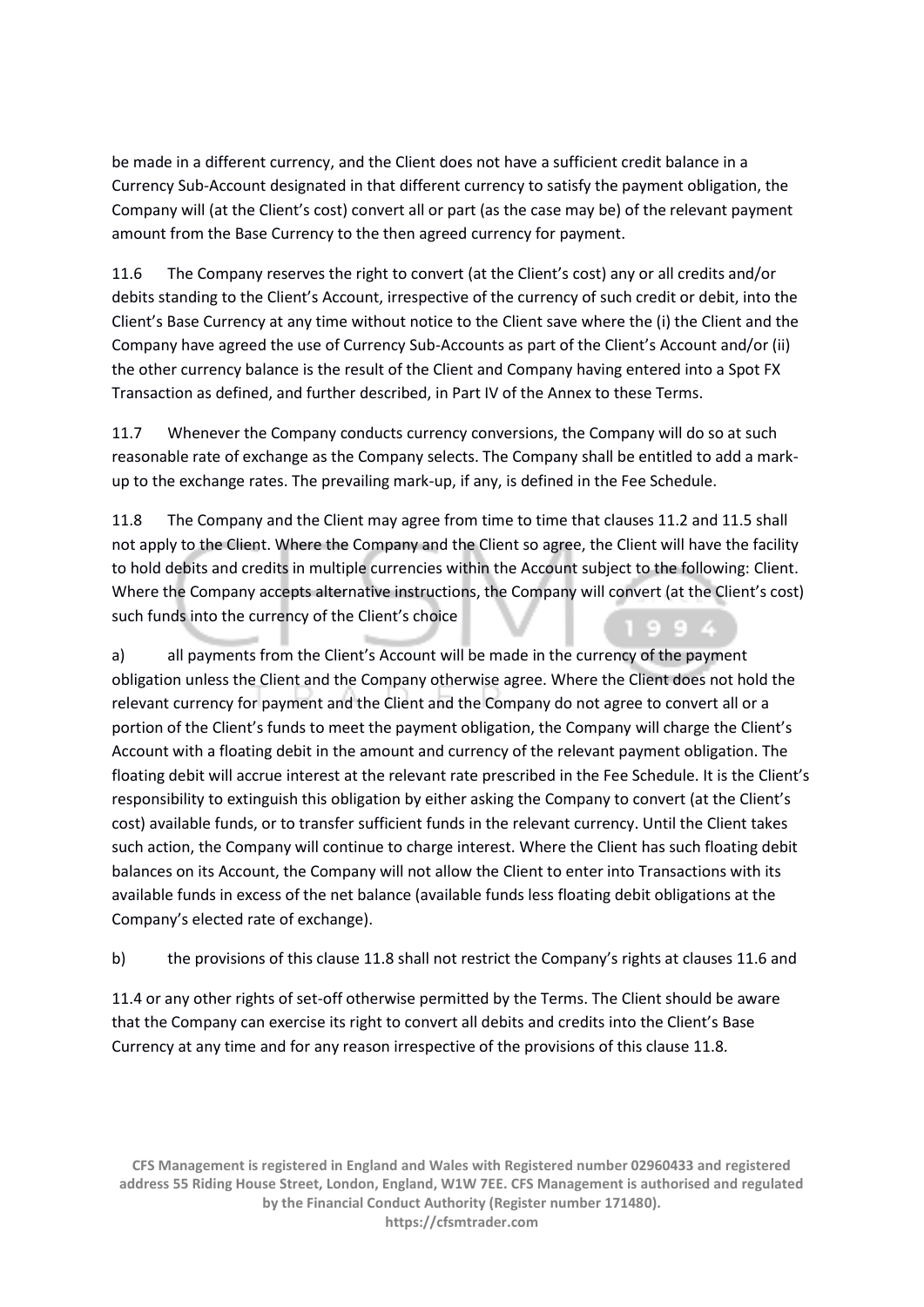11.9 Unless the Company provides the Client with written notice to the contrary, all payments and deliveries by the Company to the Client will be made on a net basis and the Company shall not be obliged to deliver or make payment to the Client unless and until the Client provides the Company with the appropriate documents or cleared funds.

# **12. Security Interest and Rights of Set Off**

12.1 As continuing security for the payment and discharge of all your payment and other responsibilities to us, you hereby charge, by way of first fixed charge in favour of the Company and any Group Entity, the Custody Assets, your Client Money and all of your rights, title or interest in, to or under any contract with the Company or any Group Entity whether arising prior to the date of these Terms or thereafter and whether liquidated, unliquidated, fixed, contingent, matured, unmatured, disputed, undisputed, legal, equitable, financial, physical, secured or unsecured.

12.2 The Security Interest shall remain in full force and effect by way of continuing security and shall not be affected in any way by any settlement of account and shall be in addition to any other security, guarantee or indemnity now or hereafter held by the Company or any Group Entity in respect of your responsibilities under the Terms.

12.3 You hereby authorise the Company at any time after the occurrence of an Event of Default to:

a) sell or otherwise realise all or any of the Custody Assets in such manner, at such time or times and to such person or persons as the Company in its absolute discretion thinks fit; and

b) apply the proceeds of sale in or towards discharge of your responsibilities to us in such manner and order as the Company thinks fit. The Company will use reasonable endeavours to obtain the best price available in all the circumstances for sales or realisation of Custody Assets.

12.4 Without prejudice to the Company's right to require payment from the Client in accordance with these Terms, the Company will have no obligation to carry out its responsibilities to pay money or deliver assets to you if you have not met your responsibilities to pay money or deliver assets to the Company. In such circumstances, the Company may set off any money you owe us against any money we owe you and pay to you only the excess. In addition, under general law, we have the right to use any credit balance that you have in any account (including any joint account held with the Company or any Group Entity in which you have an interest) to off-set or repay any debit balance which you owe us (whether in your sole name or in any joint account held with the Company or any Group Entity in which you have an interest). Where we exercise our rights under this clause 11.4, we will have no further responsibilities to you under this clause and for this purpose we may value our payment requirements in good faith but in our sole discretion.

**CFS Management is registered in England and Wales with Registered number 02960433 and registered address 55 Riding House Street, London, England, W1W 7EE. CFS Management is authorised and regulated by the Financial Conduct Authority (Register number 171480). https://cfsmtrader.com**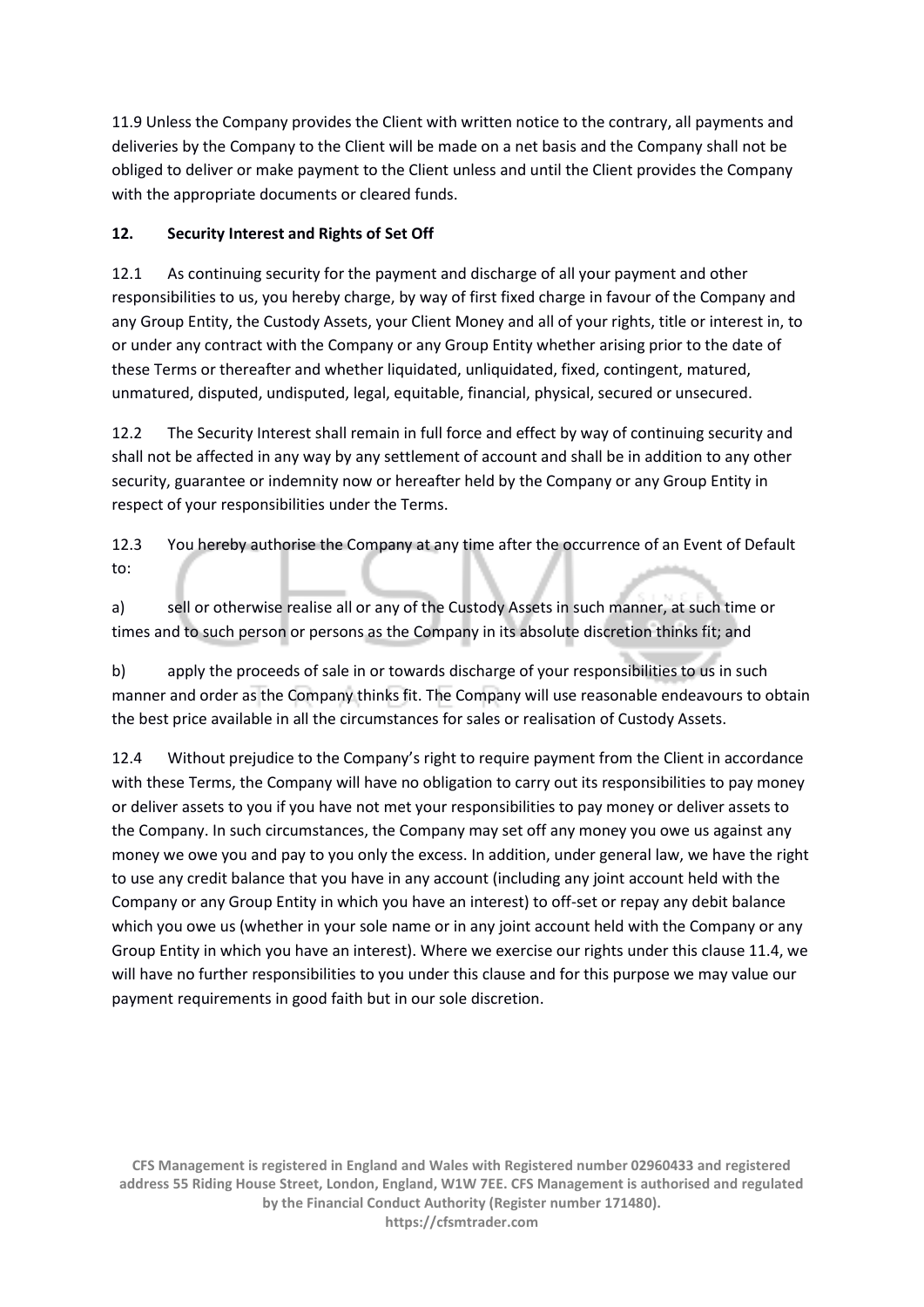12.5 You shall not create or have outstanding any mortgage, pledge, lien, hypothecation, security interest, right of set off or other charge or encumbrance, or any other agreement or arrangement having the same economic effect, over or in respect of Custody Assets, other than the Security Interest or a lien routinely imposed on all Securities in a relevant clearing system or where the security interest, lien ore right of set-off is required by applicable law in a jurisdiction accessed through a local third party service provider.

#### **13. Client Money**

13.1 Subject to clauses 14.7 and 14.11, we will hold your money as Client Money in a client bank account, set up with statutory trust status. This means we will separate your funds from our funds at a bank, in accordance with the FCA Rules. We may hold your money with other clients' money in a pooled account, which has been named as a client bank account. This means that we hold client money as part of a common pool of money, so you do not have a claim against a specific amount in a specific account. You would make your claim against the client money pool in general. If any bank we use were to fail for any reason, you would share a percentage of the shortfall depending on your original share of the assets in the pool. Pooled property may be used for the account of any of the relevant clients

13.2 We will promptly place your money into one or more accounts opened with a central bank, an EEA credit institution or a bank authorised in another country, or in a qualifying money market fund. Those accounts will be identified separately from any accounts we use to hold money we own. We may pass your money to another organisation (for example, an exchange, intermediate broker, over-the-counter organisation or clearing house) to hold or control so we can carry out a Transaction through or with that person or to meet your responsibility to provide Margin for a Transaction. In the absence of our negligence, we will have no responsibility for any acts (or failure to act) of any other organisation we pass your money to. Those organisations may have a security interest over or right to use that money as a result of any money owed to them. The organisation we pass your money to may hold it in a general account and it may not be possible to separate it from our money, or their money. If the organisation becomes insolvent, we will only have an unsecured claim against the organisation on your and our other clients' behalf. You realise that this means the other organisation may not pay us enough money to cover the claims of you and all other clients.

13.3 We may pass your money to an intermediate broker, settlement agent or organisation which may be based outside the EEA. In these circumstances, the law and applicable regulations to the bank, broker, agent or organisation holding your money will be different from that of the UK or other EEA states. If the bank, broker, agent or organisation is unable to return your money, it may be treated differently from the position which would apply if the money was in an EEA state.

13.4 Where any obligations owing to the Company from the Client are due and payable to us, we may, in accordance with the Client Money Rules, cease to treat as Client Money so much of the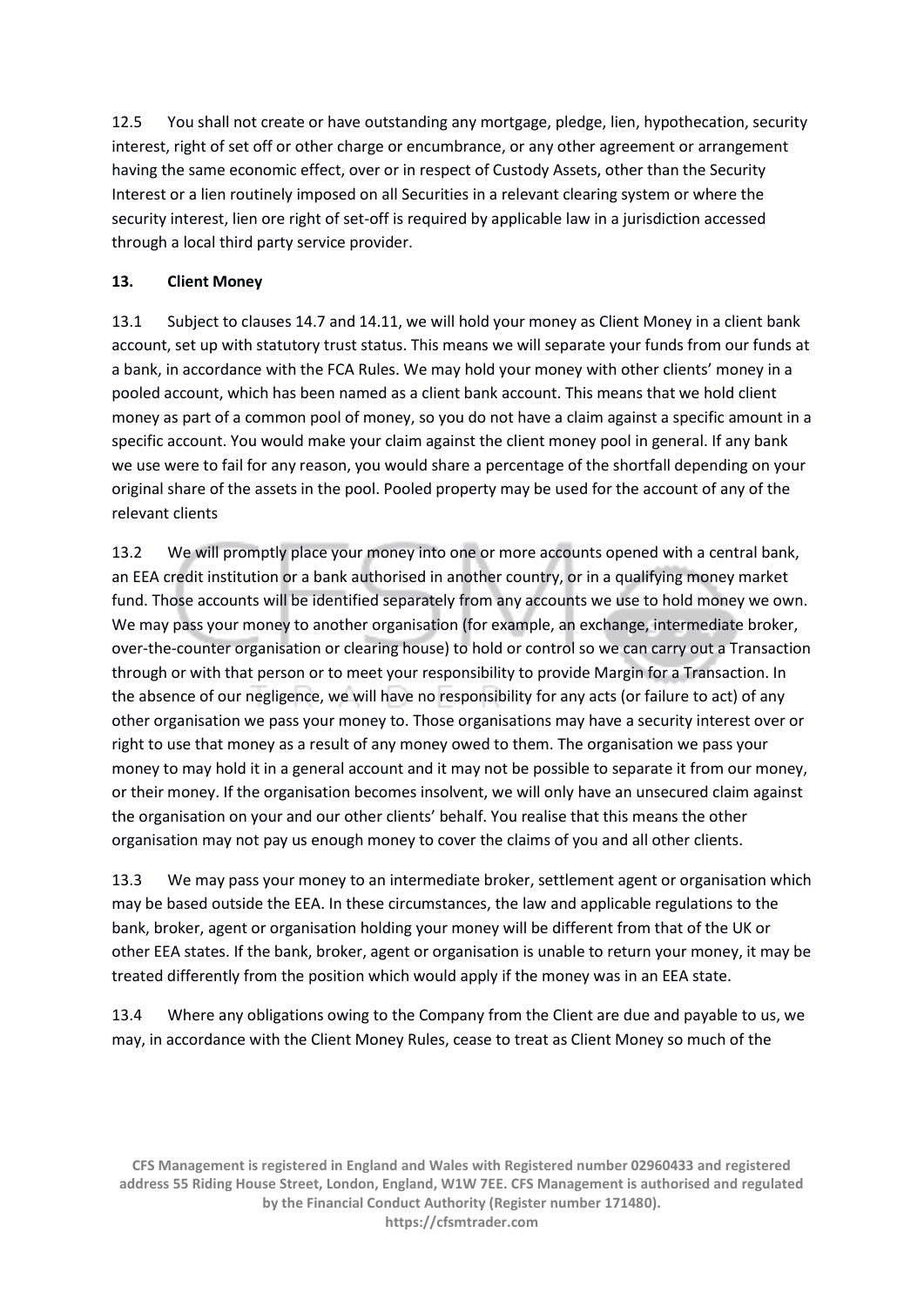money so held as equals the amount of those obligations and you agree that we may apply that money in or towards satisfaction of all or part of those obligations due and payable to us.

13.5 You understand and agree that where permitted by and in accordance with the Client Money Rules, we are entitled to cease to treat unclaimed balances held on your account as client money. 13.6 Unless otherwise agreed in writing, you agree that you are not entitled to and will not receive any interest on the Client Money held by us.

#### **14. Client Assets**

14.1 Custody Assets will be held or received by us in accordance the Custody Rules and subject to clause 14.3 below we agree to act as custodian or to arrange for the Custody Assets to be held in custody. Where we do so, we will open, or cause to be opened, such accounts as are required to safeguard adequately your ownership rights in those securities and other assets in the event of our insolvency, and to minimise the chance of loss or diminution of those assets. We will identify, record and hold all Custody Assets separately from any of our own investments and other assets, and in such a way that we can identify the Custody Assets at any time.

14.2 You hereby authorise us to register or arrange the registration of Custody Assets in any name permitted by the Custody Rules. Normally, your Custody Assets will be held in your name or in the name of an eligible nominee. However, where we are prevented from holding your Custody Assets in your name or in the name of an eligible nominee. However, where we are prevented from holding your Custody Assets in your name or in the name of an eligible nominee, we may, where permitted by and in accordance with the Custody Rules, register or record your Custody Assets in the name of a third party (including, without limitation, a custodian). In the event we are prevented from holding your Custody Assets in the name of a third party, we may, where permitted by and in accordance with the Custody Rules, register or record your Custody Assets in our name. If Custody Assets are held in our name or that of a third party, the Custody Assets may not be segregated from our assets or those of the third party and, in the event of a default by us or the third party, may not be as well protected from any claims by our or their creditors.

14.3 Custody Assets registered or recorded in the name of a nominee will be pooled with those of one or more of our other clients. In the event of an irrecoverable shortfall following any default or failure by the custodian responsible for pooled investments, you may not receive your full entitlement and may share in that shortfall pro rata to your original share of the assets in the pool. When corporate events (such as partial redemptions) affect some but not all of the investments held in a pooled account, we will allocate the investments so affected to particular clients in such fair and equitable manner as we consider appropriate (which may without limitation involve pro rata allocation or an impartial lottery).

**CFS Management is registered in England and Wales with Registered number 02960433 and registered address 55 Riding House Street, London, England, W1W 7EE. CFS Management is authorised and regulated by the Financial Conduct Authority (Register number 171480). https://cfsmtrader.com**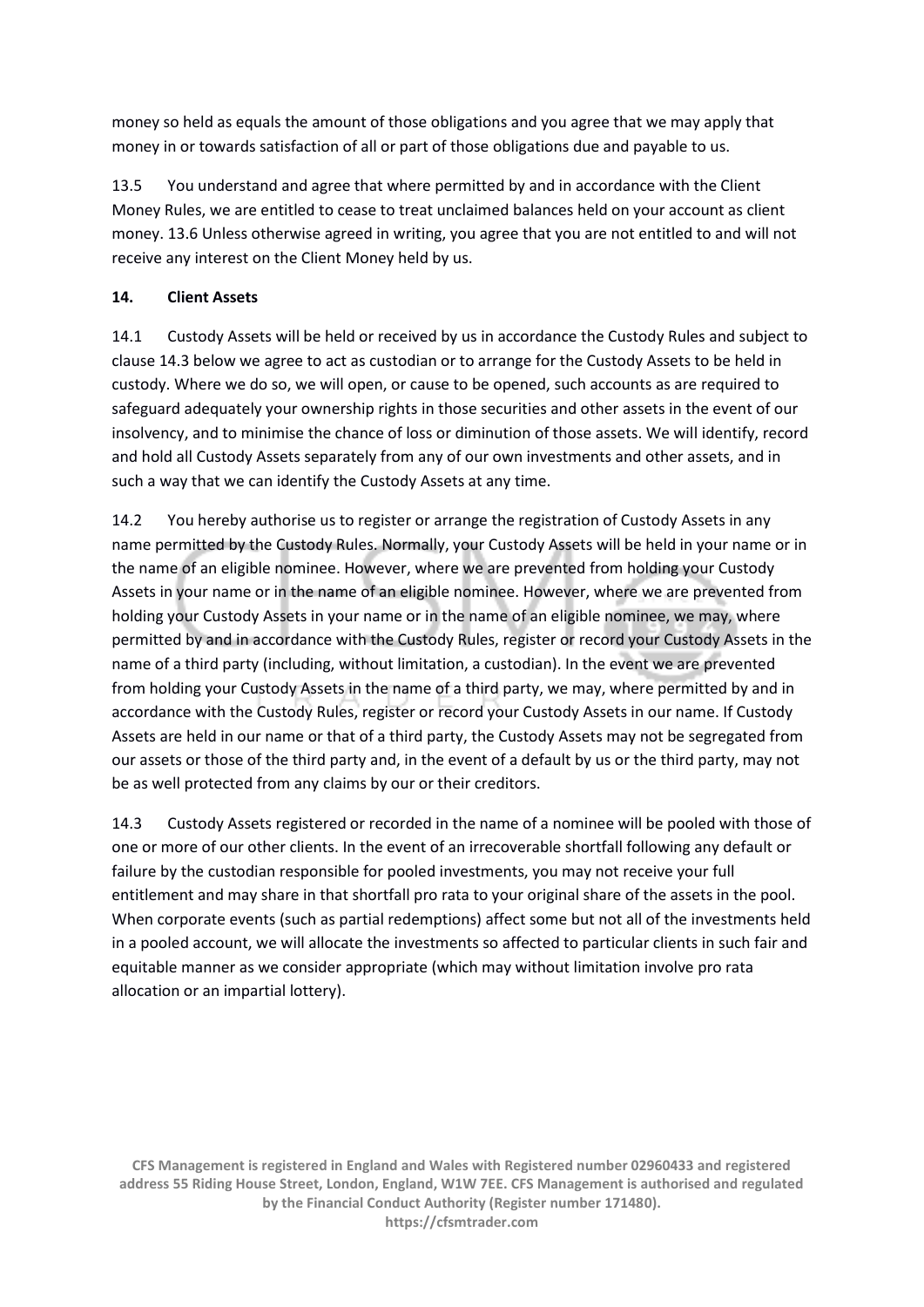14.4 We may appoint sub custodians to hold Custody Assets, and such sub custodian may be any of our Associated Companies. Those assets will usually be held in a single account that is identified as belonging to our clients and we will identify them in our books and records. The broad effect of this is that if there is a shortfall as a result of the sub custodian suffering financial loss, you may share in that shortfall with other clients, depending on the amount of your Custody Assets held with the sub custodian.

14.5 We will only deposit your Custody Assets with a person in a non-EEA jurisdiction which does not regulate custody activities if (i) the nature of the financial instrument requires it to be deposited in such a jurisdiction; or (ii) we receive a prior written instruction from you. If we deposit your Custody Assets with a person in a non-EEA jurisdiction, such Custody Assets shall be subject to the law of that jurisdiction and your rights in relation to those assets may differ accordingly, in which case the consequences of so doing are entirely at your own risk.

14.6 We will claim all amounts of any dividends, interest, payments or analogous sums to which you may be entitled in relation to Custody Assets and of which we are notified, but we shall not be responsible for claiming any entitlement or benefit you may have under any applicable taxation treaty or arrangement. Unless otherwise agreed with you we shall not be responsible for notifying you of any voting rights or other powers or rights arising or exercisable in respect of any Custody Asset or for exercising or taking any actions in respect of the same.

14.7 In the event that income in the form of dividends is declared but not paid with respect to any securities recorded as being held as Custody Assets, we may, in our sole discretion, provisionally treat as your money, and therefore as Client Money, an amount equal to the income notwithstanding that we have not actually received such amount. You understand and agree that if, for any reason, we fail to receive the income, we may, at any time in our sole discretion, reverse any such credit and stop treating it as your money and subject to the Client Money rules.

14.8 In acting as custodian or nominee, we accept responsibility for all Custody Assets registered in the name of our nominee companies or Associated Companies. Where we use sub custodians, clearing agents or other delegates (who are not Associated Companies), we will not be liable for any act or failure to act or for the solvency, of any of our sub custodian, clearing agents or delegates unless, and to the extent that, we have failed to exercise reasonable skill, care and diligence in the selection and monitoring of the sub custodian, clearing agent or delegate. If any of these parties suffer severe financial loss or becomes insolvent you may not get back all your Custody Assets. We will do all we reasonably can to recover any loss on your behalf.

14.9 The Company shall be responsible for the duration of any sub custodian agreement for satisfying itself as to the ongoing suitability of the sub custodian to provide custodial services and shall maintain an appropriate level of supervision of the sub custodian and make appropriate enquiries periodically to confirm that the obligations of the sub custodian continue to be competently discharged.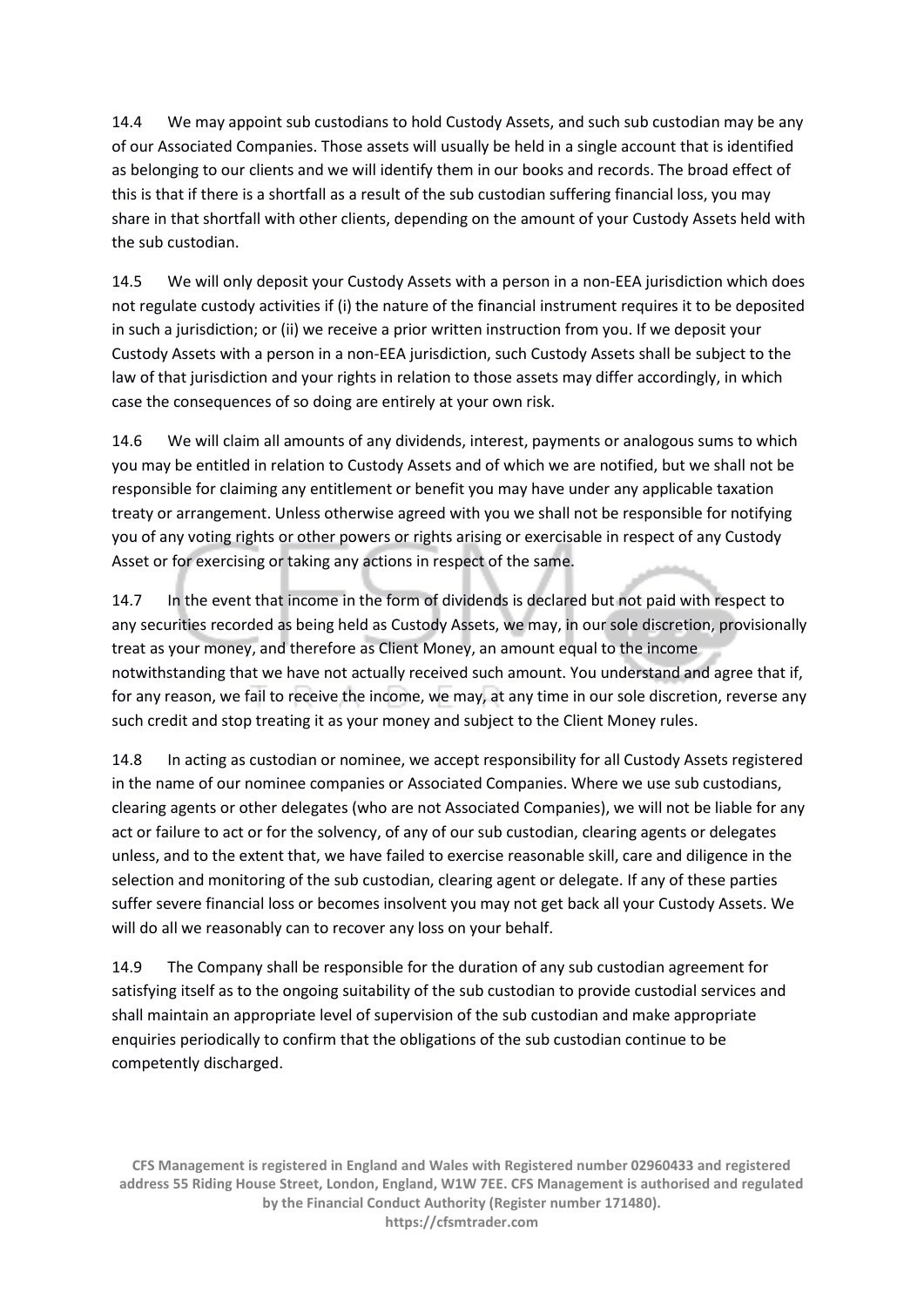14.10 In the event that we identify a discrepancy as a result of, or that reveals, a shortfall (as such term is defined in the FCA Rules) with respect to your Custody Assets, and we determine that the Client Asset Rules require us to do so, we will, until such time as the relevant discrepancy is resolved, hold for you an amount of our own assets and/or money in accordance with the Client Asset Rules and these Terms to cover the value of such shortfall.

# **14.11 You understand and agree that:**

a) where money or securities are the subject of a delivery versus payment transaction through a commercial settlement system (a "DVP Transaction") we may, but we are not required to, hold these for you in accordance with the Client Money Rules or Custody Rules during the relevant DVP Period; and

b) in the event that a DVP Transaction fails to settle during the DVP Period, rather than holding the relevant securities received from the Client (and which are expected to settle) in accordance with the Custody Rules, the Company may elect in its sole discretion, to hold segregated for the Client an amount of the Company's own money equivalent to the value of the relevant securities in accordance with the Client Money Rules until such time as the relevant DVP Transactions settles.

# For the purposes of the above:

"DVP Period" means in respect of the relevant transaction, the period from (and including) the day on which the Client fulfills the relevant payment or delivery obligation (as applicable) to the Company in respect of such transaction to (and including) the earlier of (a) the day on which the relevant transaction settles and (b) the third Business Day following the day on which you fulfilled the relevant payment or delivery obligation (as applicable) to the Company.

# **15. Rights of Use**

15.1 As security against the Obligations, you agree from time to time to transfer to the Company all right, title and interest in and to certain Collateral identified by the Company, free and clear of any liens, claims, charges or encumbrances of the Client or any third party. For these purposes, you hereby authorise the Company to identify and designate Custody Assets and/or cash held in any Account as Collateral and to transfer the Collateral into a proprietary account of the Company, subject to the Company's obligation to redeliver Equivalent Collateral on satisfaction of the Obligations. The parties acknowledge that the provisions of this Agreement comprise a financial collateral arrangement within the meaning of The Financial Collateral Arrangements (No. 2) Regulations 2003 (as amended).

15.2 Following such transfer into a proprietary account of the Company, such Collateral will neither be (as the case may be) Custody Assets held pursuant to the Custody Rules nor Client Money held pursuant to the Client Money Rules, and the Client will rank as a general, unsecured creditor in the event of the Company's insolvency. The Collateral will not be segregated from the other assets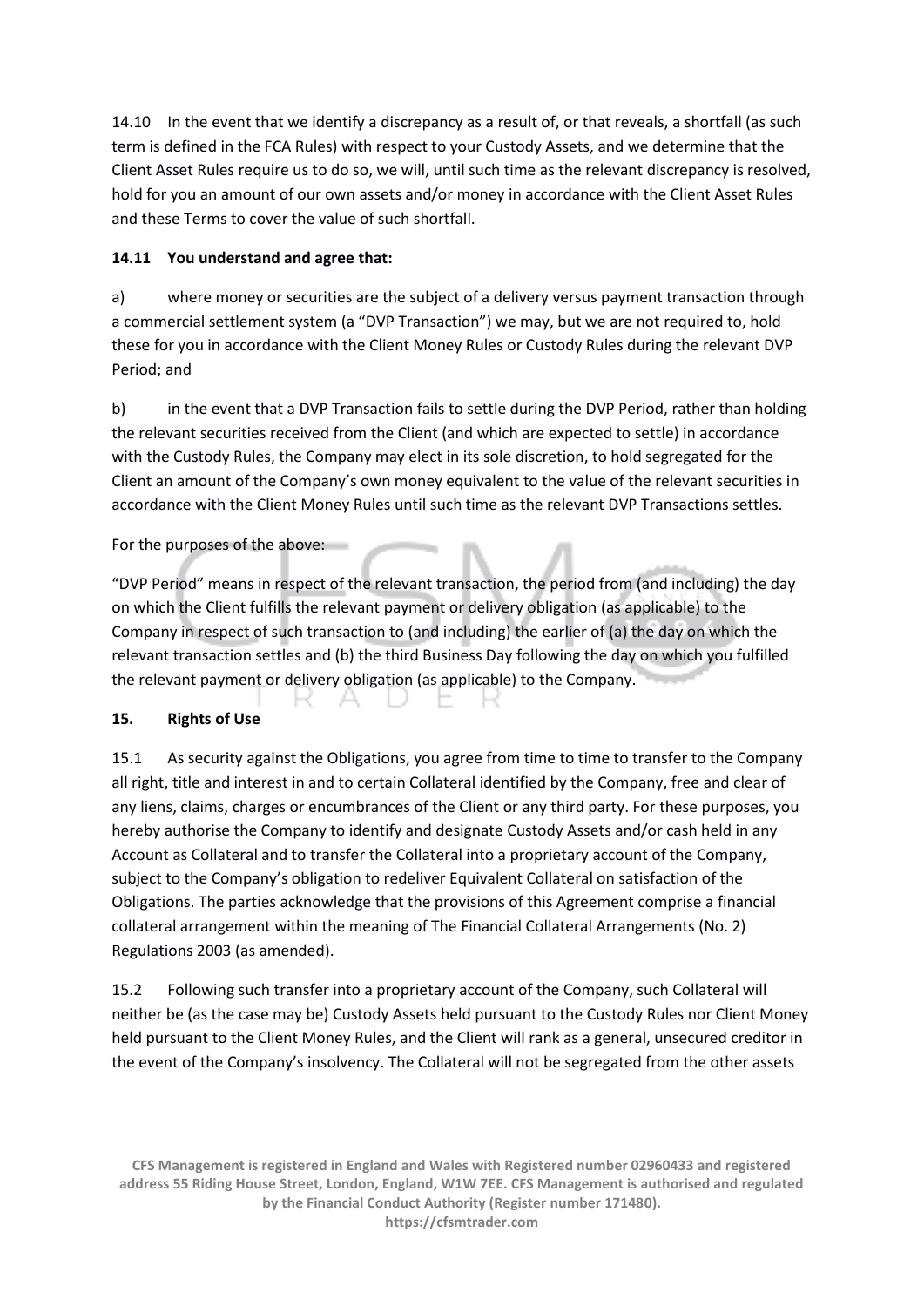of the Company and the Company shall have the right to deal with, lend, dispose of, pledge, charge, hypothecate or otherwise use (together "Use") all such Collateral in the course of its business. The Client agrees that the Company may retain for its own account all fees, profits and other benefits received in connection with any such Use of Collateral but the Company will otherwise ensure that the Client receives the same equivalent economic benefits (whether by delivering equivalent securities or manufacturing payments) as Custody Assets not identified and transferred as Collateral

15.3 Upon satisfaction by the Customer of all its Obligations, the Company shall return to the Client Equivalent Collateral provided that if, for any reason, the Company is unable to deliver such Equivalent Collateral it will deliver to the Client cash of equivalent market value (as determined by the Company in its sole discretion) to the outstanding Equivalent Collateral. For the avoidance of doubt, on such redelivery, the Equivalent Collateral shall be designated as Custody Assets or Client Money (as the case may be) and held by the Company subject to the Security Interest.

#### **16. Tax**

16.1 The Company shall not provide any advice to the Client on any tax issue related to any Services. The Client is advised to obtain individual and independent counsel from its financial advisor, auditor or legal counsel with respect to tax implications of the respective Services.

16.2 The Client is responsible for the payment of all taxes that may arise in relation to its Transactions.

#### **17. Introducing Brokers**

17.1 The Client may have been referred to the Company by an Introducing broker. The Client acknowledges that any such Introducing Broker will either be acting as an independent intermediary or as Agent for the Client and that the Introducing Broker is not an Agent of the Company. The Company shall not be responsible for the terms, or the performance, of any agreement the Client enters with any such Introducing Broker nor for the lack of any such Agreement, and the Company makes no representation or warranty (whether express or implied) as to the capability, quality and performance of such Introducing Broker. The Client acknowledges that the Introducing Broker is not authorised to make any representation concerning the Company and the Company's Services and it is the Client's responsibility to evaluate any Introducing Broker before engaging its services.

17.2 The terms on which the Company will engage with any Introducing Broker will be set out in the Introducing Broker Agreement. The Company is specifically made aware that the engagement of an Introducing Broker may result in additional costs for the Client as the Company may pay fees or commissions (whether regularly or on a one-off basis) to the Introducing Broker in respect of any successful introduction of a Client, and the Client, Company and Introducing Broker may agree fee or charge sharing arrangements in respect of the Services provided by the Company to the Client.

**CFS Management is registered in England and Wales with Registered number 02960433 and registered address 55 Riding House Street, London, England, W1W 7EE. CFS Management is authorised and regulated by the Financial Conduct Authority (Register number 171480). https://cfsmtrader.com**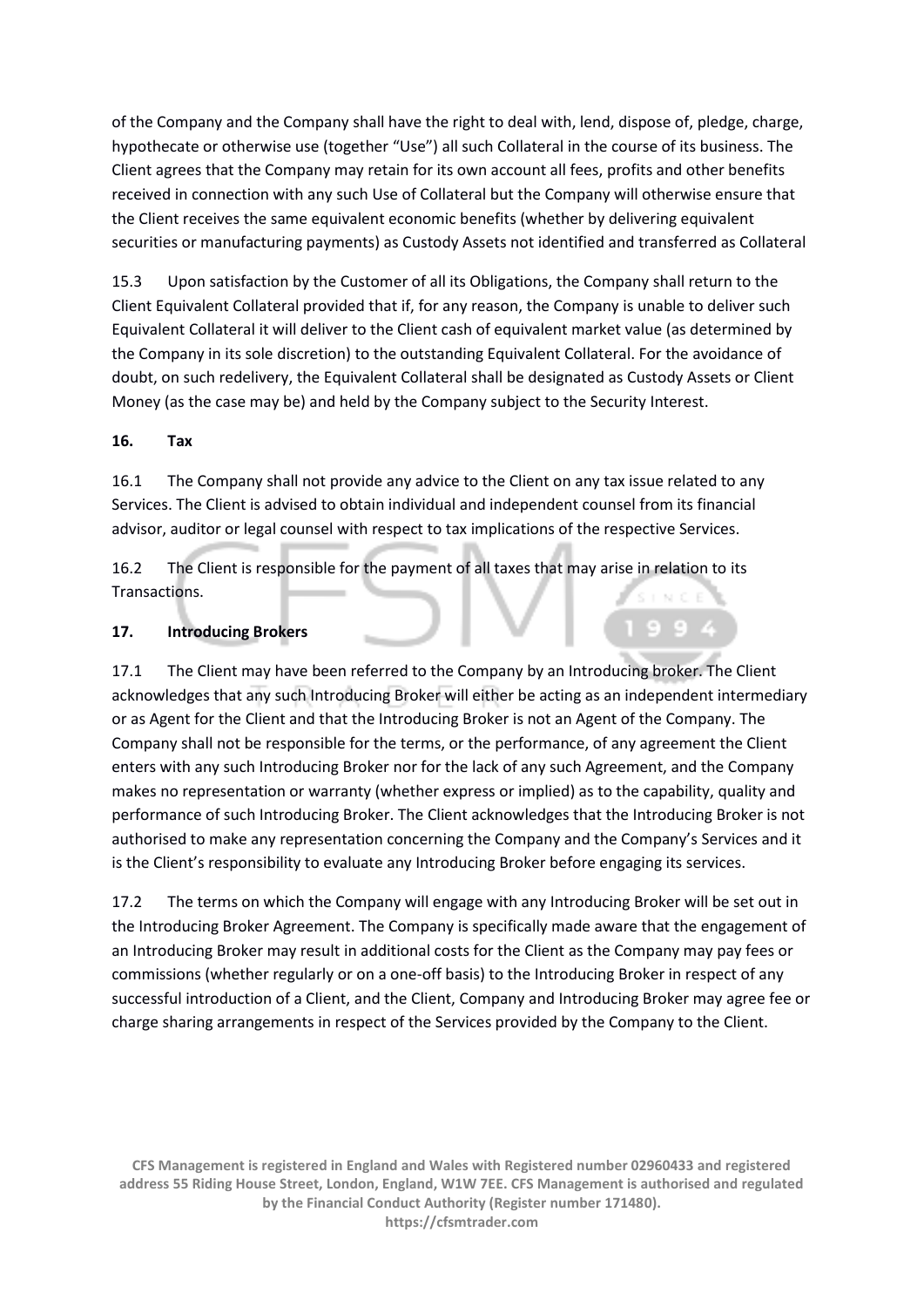17.3 Where the Client has been referred to the Company by an Introducing Broker, the Client may by express notice in writing authorise the Company to provide access to certain of the Client's personal information, including the Client's trading activity, to enable the Introducing Broker arrangement. You may revoke this authorisation at any time by giving us notice in writing to that effect, such revocation to be effective from the third Business Day after delivery of the Notice in accordance with clause 29.3.

# **18. Conflicts of Interest**

18.1 The Company, its associates or Associated Companies may have an interest, relationship or arrangement that is material in relation to any Transaction affected, or advice provided by the Company under the Terms.

18.2 The Company is required to take reasonable steps to identify and manage conflicts of interest between the Company and its customers as well as conflicts of interest between customers that arise in the course of the Company's provision of Services. The Company operates in accordance with a Conflicts of Interest Policy; a summary of the Company's Conflicts of Interest Policy is available on the Company's website, or upon written request to the Company's Compliance Officer by email to (compliance@cfsm.co.uk).

18.3 The Company is under no obligation to:

a) disclose to the Client that the Company, its associates or Associated Companies have a material interest in a particular Transaction with or for the Client, provided the Company has managed such conflicts in accordance with its Conflicts of Interest Policy;

b) disclose to the Client or take into consideration any fact, matter or finding which might involve a breach of confidence to any other person, or which comes to the notice of any of the Company's directors, officers, employees or agents, where the individual(s) dealing with the Client have no actual notice of such fact, matter or finding; or

c) account to the Client for any profit, commission or remuneration made or received from or by reasons of any Transactions or circumstances in which the Company, its associates or Associated Companies have a material interest or where in particular circumstances a conflict of interest may exist.

# **19. Default and Default Remedies**

19.1 Each of the following shall constitute an Event of Default:

a) If an Act of Insolvency occurs;

c) if the Client fails to remit funds necessary to enable the Company to take delivery under any Transaction on the first due date;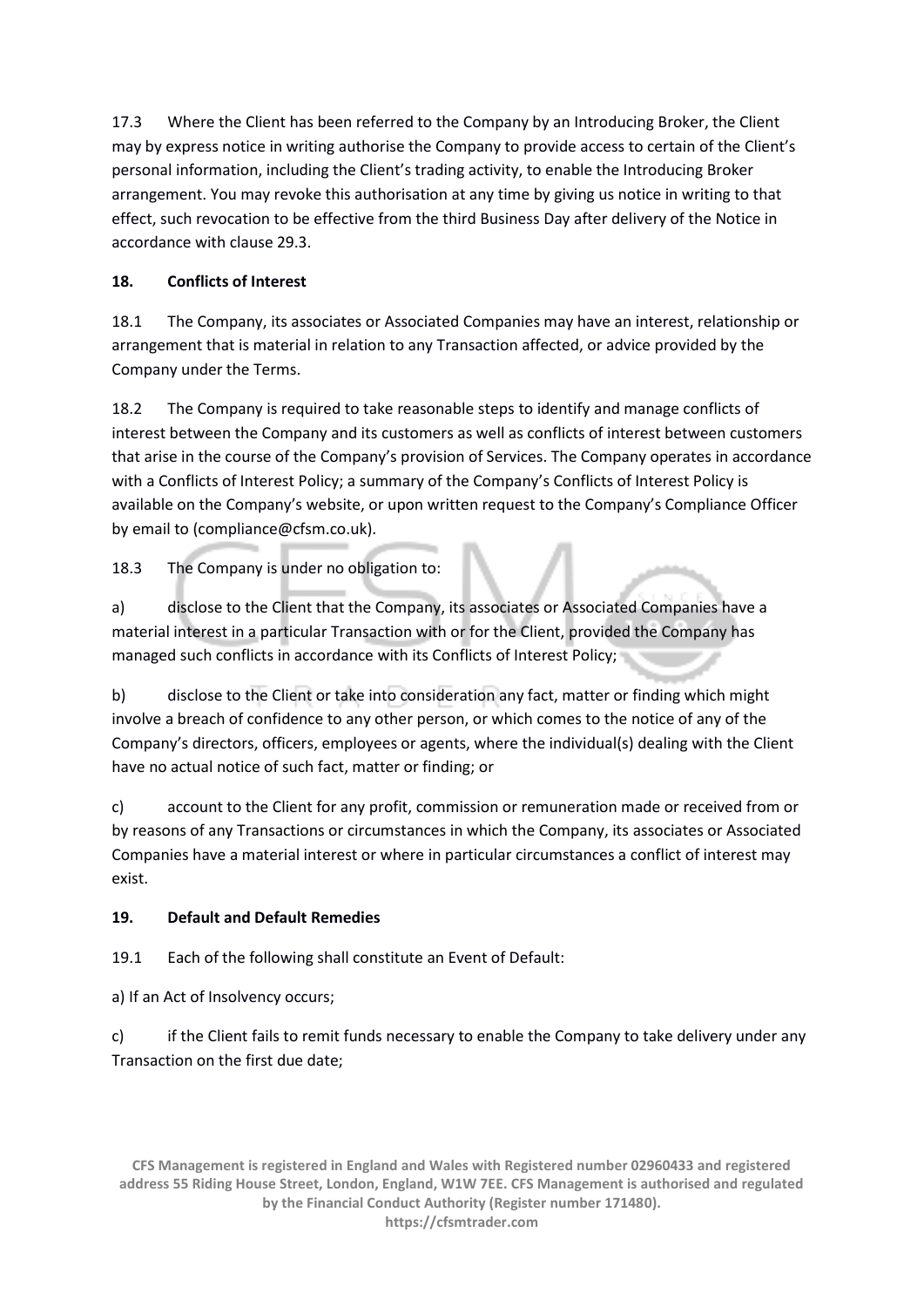d) if the Client fails to provide assets for delivery, or take delivery of assets, under any Transaction on the first due date;

e) the Company considers it necessary or desirable to prevent what is considered to be or might be an act by the Client that is a violation of any laws, Applicable Regulations, or good standard of market practice;

f) if the Company reasonably believes that any material information provided by the Client was untrue at the time it was given, or any material information provided by the Client has become untrue since the time that it was originally given (including, for the avoidance of doubt but without limitation, any representation, warranty or undertaking provided under clause 22) and the Client has failed to notify the Company of the same, and the Client knew, knows or should have known that such information is both material and is or was intended to be relied on by the Company for any practical purpose, including but not limited to: (i) reasons relating to the Company's determination of what Services it should provide to the Client (if any), and/or (ii) the operation of or evaluation against criteria provided in the Company's published or unpublished policies or procedures, and/or the Company's obligations to comply with any laws, rules or regulations; or

g) if the Company reasonably considers it necessary for its own protection or the protection of a Group Entity (including, for the avoidance of doubt but without limitation, where a Margin Liquidation Event has occurred and there is no reasonable prospect that the actions taken can satisfy your ongoing Margin Requirement); or

h) if any action is taken or event occurs which the Company considers might have a material adverse effect on the Client's ability to perform any of its obligations under the Agreement.

19.2 Upon the occurrence of an Event of Default, the Company may, in its sole and absolute discretion, take all or any of the following actions:

a) liquidate and/or close out any Open Positions and all or any Transactions at any time and in any manner and through any market or dealer;

b) cancel any Orders on the Client's Account;

c) prohibit the Client from accessing or using the Client's Account;

d) suspend access to the Trading Facility and/or the Secure Access Website;

e) suspend and/or in any way limit or restrict the Client's ability to place any Order, give any instruction or effectuate any Transaction in relation to the Client's Account;

f) vary the Margin Requirements applicable to the Client;

g) reverse any Transactions (as if they had never been entered into in the first place) and the effect of such Transactions on the Client's Account;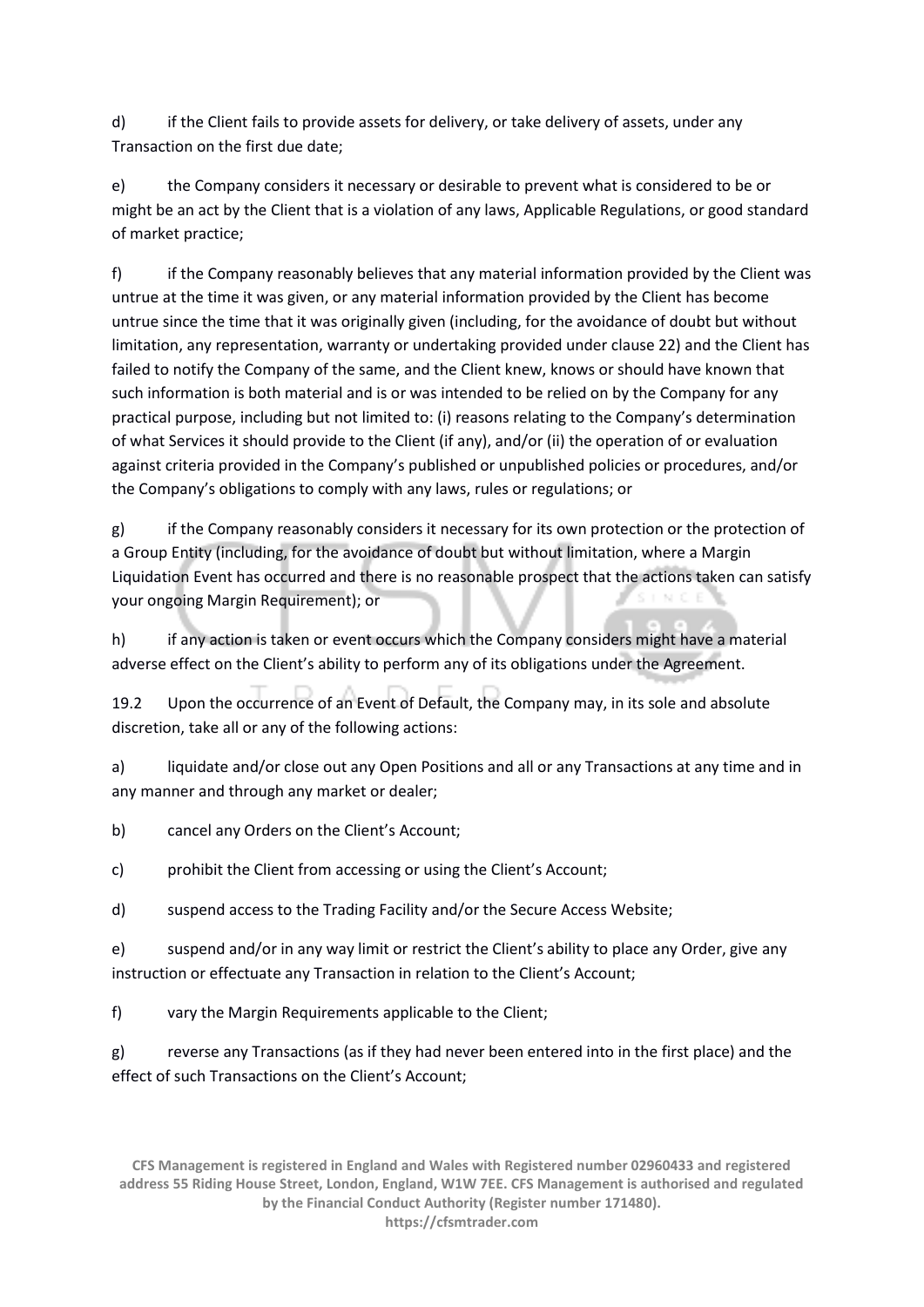h) determine the market value of any Equivalent Collateral owed by the Company to the Client;

i) determine the market value of all Obligations owed by the Client to the Company;

j) sell any or all of the Client's securities, assets and property which may from time to time be in the possession or control of the Company or any Group Entity or any Agents of the Company or call on any guarantee. The restrictions contained in Sections 93 and 103 of the Law of Property Act 1925 shall not apply to these Terms or to any exercise by the Company to consolidate mortgages or the Company's power of sale;

k) require the Client to close any or all of its Open Positions by a specified date selected by the Company;

l) make appropriate deductions or credits from or to the Client's Account;.

m) terminate any Services provided to the Client from time to time;

o) exercise the Company's right of set-off;

p) modify, change, or switch, with or without notice to the Client: (i) the Client's Account type or settings within the Client's Account (including, but not limited to, any Margin Requirements or execution model); and/or (ii) the terms of or parameters regarding any Services the Company provides to the Client from time to time; and/or

q) pay to the Client the fair market value at the time the Company exercises such right, of any investments held by the Company, any Group Entity or any Agents of the Company, instead of returning to the Client investments equivalent to those credited on its Account.

19.3 The Client authorises the Company to take any or all of the actions described in clause 19.2 of these Terms without notice to the Client and acknowledges that the Company shall not be responsible for any consequences of its taking such actions, unless the Company has acted negligently or fraudulently in exercising its rights following an Event of Default. The Client shall execute all documents and take any action as the Company may request in order to protect the rights of the Company and any Group Entity under the Terms or under any agreement the Client may have entered into with any Group Entity.

19.4 If the Company exercises its rights to sell under clause 19.2 and following application of the proceeds of sale and any other rights the Company has, including, without limitation, rights under any general lien and rights of set off, and there is:

a) a shortfall, the Client will immediately pay to the Company cleared and available funds in the Base Currency to satisfy the shortfall; or

b) an excess, the Company will immediately pay to the Client cleared and available funds in the Base Currency in order to satisfy the excess and close the Client's Accounts.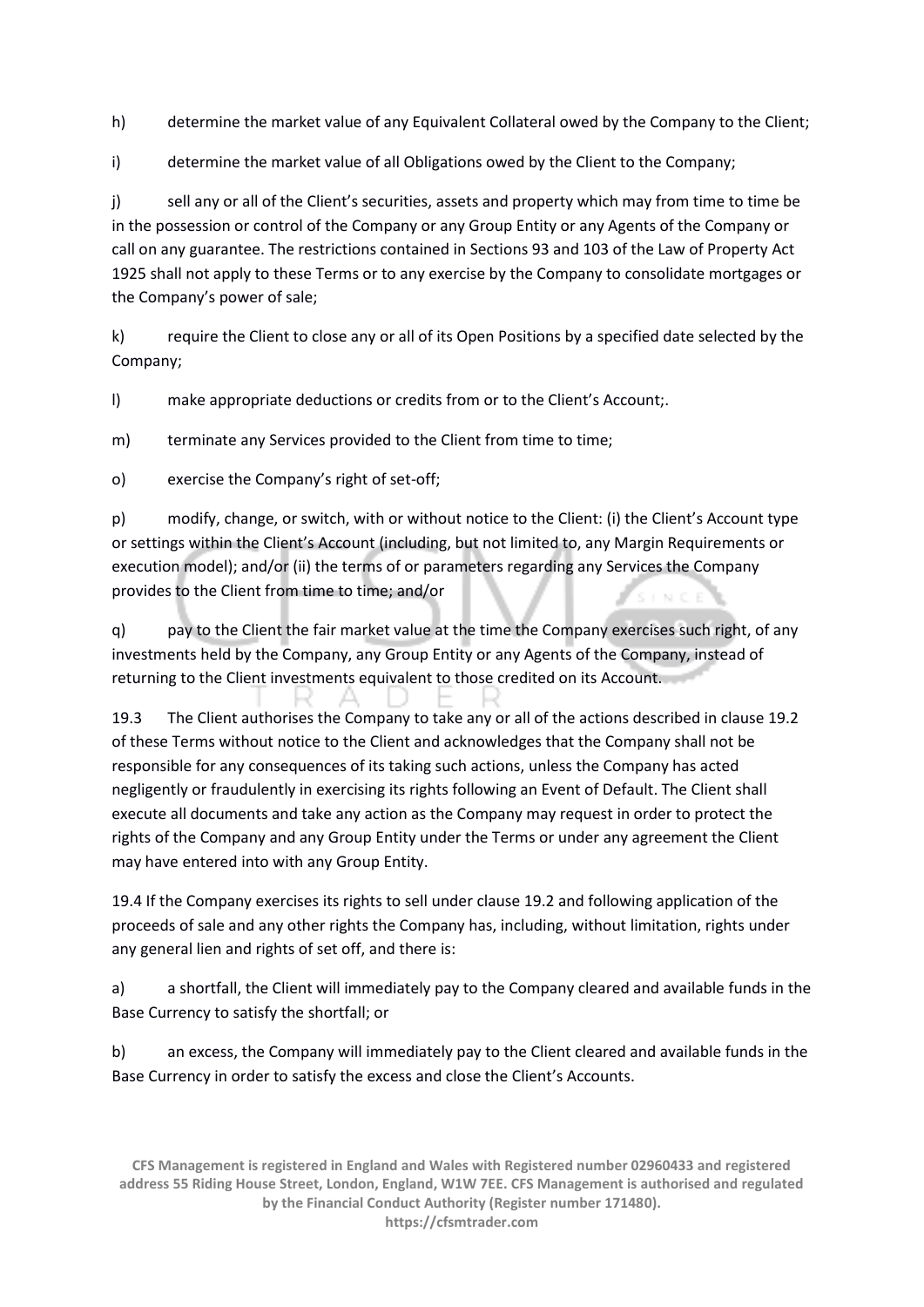#### **20. Force Majeure**

20.1 Neither party (nor any Associated Companies) shall be liable for any failure, delay or omission to perform any of their obligations or duties if the failure arises from any cause or causes beyond their control, including without limitation, acts of God, acts or regulations of government or other authorities, restrictions on transfer or conversion, requisitions, involuntary transfers, war, fire, flood, explosions, civil commotion, strikes or other industrial disputes, power failure, failure of telecommunications lines, connection or equipment, any failure or defects in any hardware or software owned by the Company or owned or supplied by third parties, or any failure of a broker, exchange or clearing house for any reason to perform its obligations (a "Force Majeure Event").

20.2 Upon the occurrence of a Force Majeure Event, the parties shall use commercially reasonable efforts to resume performance and either party may give the other party written notice that a Force Majeure Event has occurred. Upon occurrence of a Force Majeure Event, all of the parties' obligations to each other under these Terms shall be immediately suspended for the duration of such Force Majeure Event.

20.3 Upon the occurrence of a Force Majeure Event the party not suffering from the Force Majeure Event may terminate the Agreement after thirty (30) calendar days where the Force Majeure Event is preventing such party from performing its obligations

#### **21. Exclusions and Limitations of Liability**

21.1 Nothing in these Terms shall exclude or restrict any duty or liability owed by the Company to the Client under the Financial Services and Markets Act 2000, the FCA Rules or any other legal rights (as amended or replaced from time to time) you may have in connection with the services we provide to you. Apart from the foregoing, neither the Company nor its directors, officers, employees, or Agents shall be liable to the Client or any third party for any losses, damages, costs or expenses, loss of profits, loss of goodwill or reputation, lost data, loss of use of the Trading Facility, business interruption, business opportunity, costs of substitute, services or downtime costs incurred or suffered by the Client under these Terms (including any Transaction or where the Company has declined to enter into a proposed Transaction) unless such loss arises directly from the Company's respective negligence, breach of contract or fraud.

# **21.2 The Company does not accept liability:**

a) for the performance or profitability of any transaction or investment activity undertaken by the client. The client is wholly responsible for any investment decision the client make and for all instructions provided to the Company.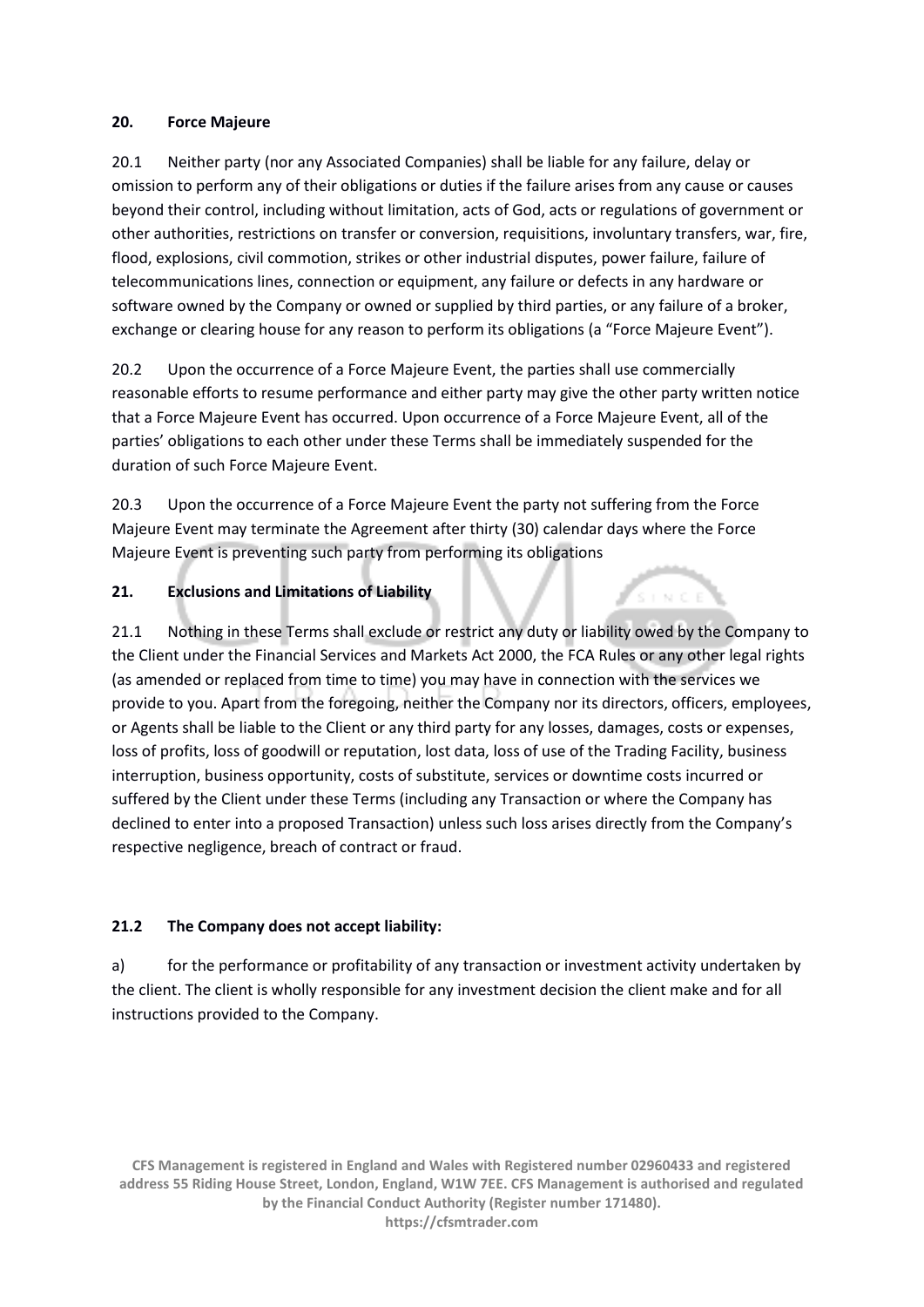b) For any loss that the client suffers in an event where any computer viruses, worms, software bombs, or similar items are introduced into the client's computer hardware or software via the trading facility or secure access website, provided the company has taken reasonable steps to prevent any such introduction except where the company has acted negligently or in breach of contract;

c) For any loss that the client suffers for any breakdown or failure of any transmission or communication system or equipment or computer facility or trading software, whether belonging to the company or its associated companies, the client, any market, or any settlement or clearing system when the client trades online (via internet) or for any cause preventing the company from performing any or all its obligations except where the company has acted negligently or in breach of contract;

d) For any actions the company may take pursuant to its rights under these terms, including (for the avoidance of doubt but without limitation) in exercising its rights under a margin liquidation event or following an event of default, except where the company has acted negligently or in breach of contract;

e) For any losses or other costs or expenses of any kind arising out of or in connection with the placement of orders by the client or the execution of transactions with the company;

f) For any adverse tax implications of any transaction whatsoever;

g) By reason of any delay or change in market conditions before any particular transaction is affected, and

h) For communication failures, distortions or delays when using the trading facility except where the company has acted negligently or in breach of contract.

21.3 Nothing in these Terms will limit the Company's liability for death or personal injury resulting from its negligence.

21.4 In no event shall the Company be liable to you or any third party for damages, direct or otherwise, in excess of the lower of either (i) the amount paid to us by you in respect of the Services provided, or (ii) £3 million. This limitation is cumulative, and the sum of multiple claims may not exceed this limit.

21.5 The Company, and its employees and officers, will not in any circumstances be liable for any consequential loss, damage or liability (including but not limited to loss of profit) regardless of whether it is aware of the likelihood of such loss, damage or liability

22. Client's Representations, Warranties and Undertakings

22.1 You hereby represent, warrant and undertake on the date you place an Instruction and/or enter into a Transaction, and on a continuing basis that: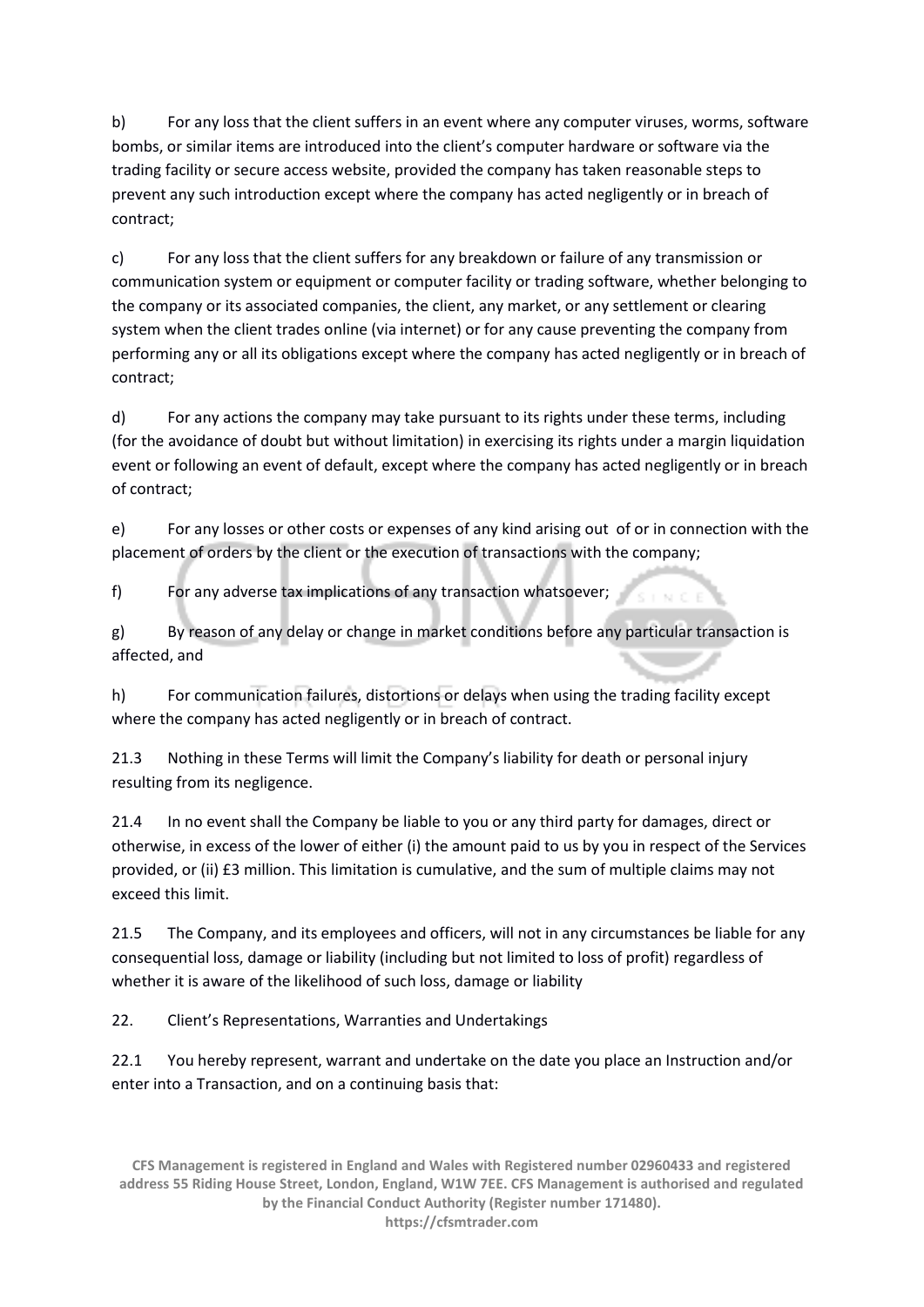a) you have full authority to enter into the Agreement and engage the Company to provide Services to you, that (if relevant) all necessary corporate consents and authorities to enter into Transactions and revive Services under these Terms have been obtained and will be maintained;

b) you have all necessary powers, licenses and permissions (including all governmental or regulatory consents) and have taken all necessary actions to carry out lawfully your obligations under the Terms, that all such requirements remain in full force and effect and you will use all reasonable efforts to ensure that they remain in full force and effect and that all such conditions continue to be complied with;

c) you have the knowledge and experience to understand the risks of each Transaction, you have made your own assessment as to the suitability and appropriateness of each Transaction and, where necessary, you have taken independent advice (including, without limitation legal and tax advice) to ensure you fully understand the provisions of these Terms and the legal and financial effects and risks of any Transactions;

d) you are not relying on any advice, assurance, representation, statement, promise or undertaking from the Company as to the expected performance of any Transaction;

e) no event of default (howsoever described) or other circumstance which with the giving of notice by a third party could create an event of default (howsoever described) has occurred or is continuing and that no such event of circumstance will occur as a result of you entering into a Transaction or performing your obligations under these Terms;

f) there is not, and you will not create or permit to be outstanding any mortgage, pledge, lien, security or other charge or encumbrance over any Custody Assets, other that the Security Interest created under these Terms and any lien or charge routinely required by exchange or clearing house rules in connection with the maintenance of any Open Position or the performance of any Transaction;

g) you will comply with and fulfill your obligations under any Transactions entered into pursuant to these Terms;

h) you will promptly provide the Company with such information regarding your financial and business affairs as we may reasonably request; and.

i) you will promptly notify us if you breach these Terms or if any of the representations, warranties and undertakings ceases to be true to a material extent.

# **23. Indemnity**

23.1 The Client shall indemnify and hold harmless the Company and its Associated Companies and the directors, officers, employees or agents of the Company (and its Associated Companies), on a full indemnity basis, from and against all Losses arising from (i) any act or omission by the Client,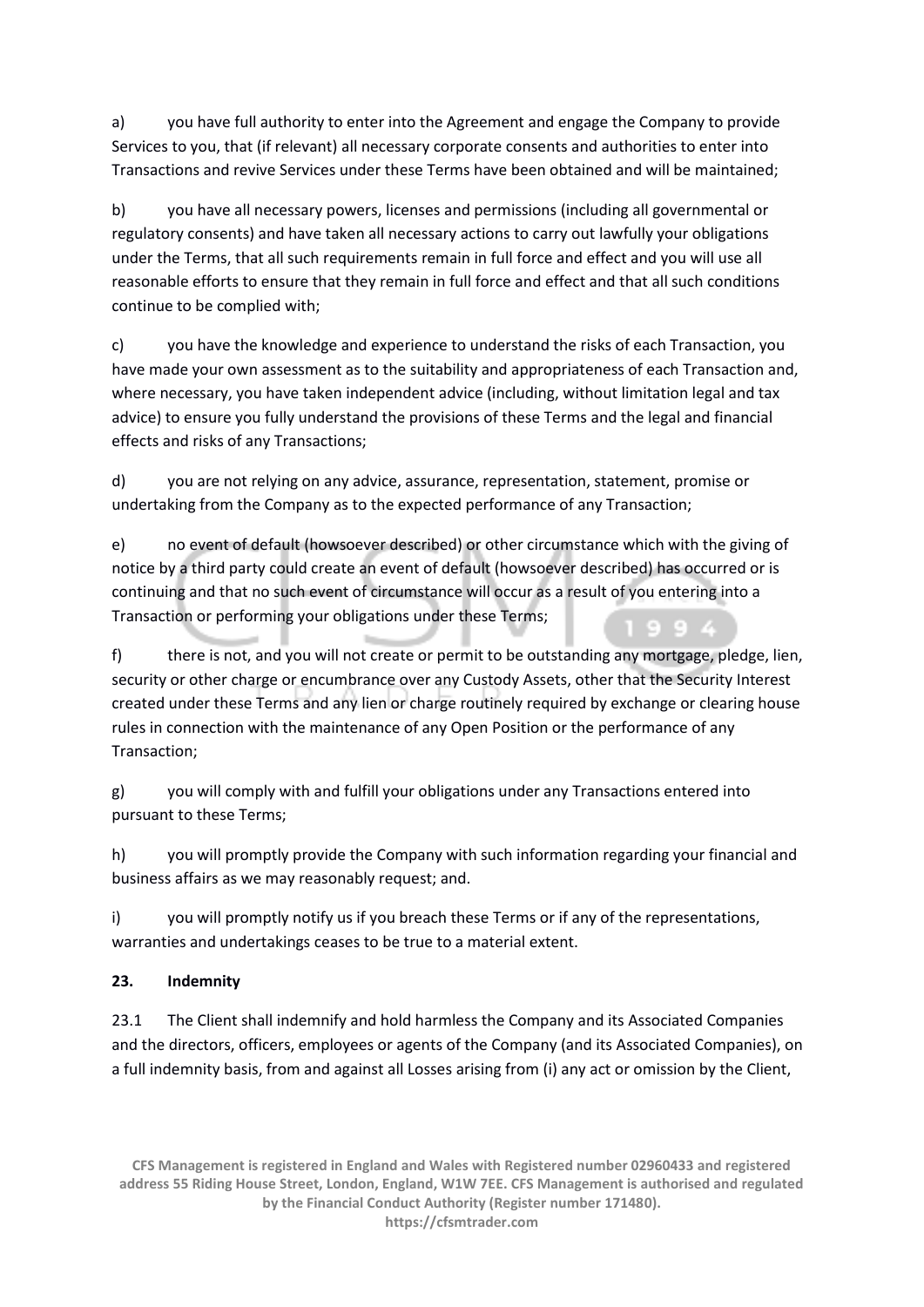and (ii) the Company dealing for or on behalf of the Client pursuant to these Terms including (without limitation):

a) any action taken or omitted to be taken in good faith by the Company pursuant to an Instruction, and, for the avoidance of doubt, the Company shall be under no obligation to make any investigation or inquiry as to the contents of any Instruction, but may rely upon any Instruction in accordance with clause 7.4;

b) claims of third parties which may be assessed, and taxation with may be assessed or imposed, in respect of any Custody Assets, or against the Company (and its Associated Companies) by reason of its holding or having received or held such Custody Assets.

23.2 The indemnity granted by this Clause 23 is given to the Company for itself and as trustees for its directors, officers, employees, nominees, sub-custodian, correspondents and other agents, on terms that each such person shall have an independent right of action against the Client. This clause shall not restrict the Company's rights to recover from the Client any amount payable to paid to such persons in respect of any Transaction of Losses arising in connection with these Terms.

23.3 If any action or proceeding is brought by or against the Company, against or by a third party, in relation to any Transaction entered into pursuant to these Terms, the Client shall co-operate with the Company to the fullest extent possible in the prosecution of defense of such action or proceedings.

# **24. Amendments**

24.1 The Company will notify the Client of any proposed change to the Terms by sending the Client a copy of the proposed changes at least thirty (30) calendar days prior to the changes becoming effective, either by email or by post, to the email and/or postal address most recently notified by the Client to the Company. The Terms are always available in an up to date form on the Company's website or can be available by contacting the Company.

24.2 If, as a result of changes the Company proposes to make, the Client wishes to terminate the Agreement, the Client may do so in accordance with clause 24 by sending notice to the Company within the period set out in the amendment notice after which the changes will become effective (which will be at least thirty (30) calendar days'). The Company will not charge the Client for transferring any investments or money held for the Client to the Client or to any third party if the Agreement is terminated under the terms of this paragraph.

24.3 Where the Client wishes to terminate the Agreement and where, after a period of fourteen (14) calendar days has expired since the Client gave the Company notice to that effect, the Client still 26 has open Accounts and/or Open Positions the Company shall have the right to automatically close the Client's Accounts and Open Positions without any further notice to the Client.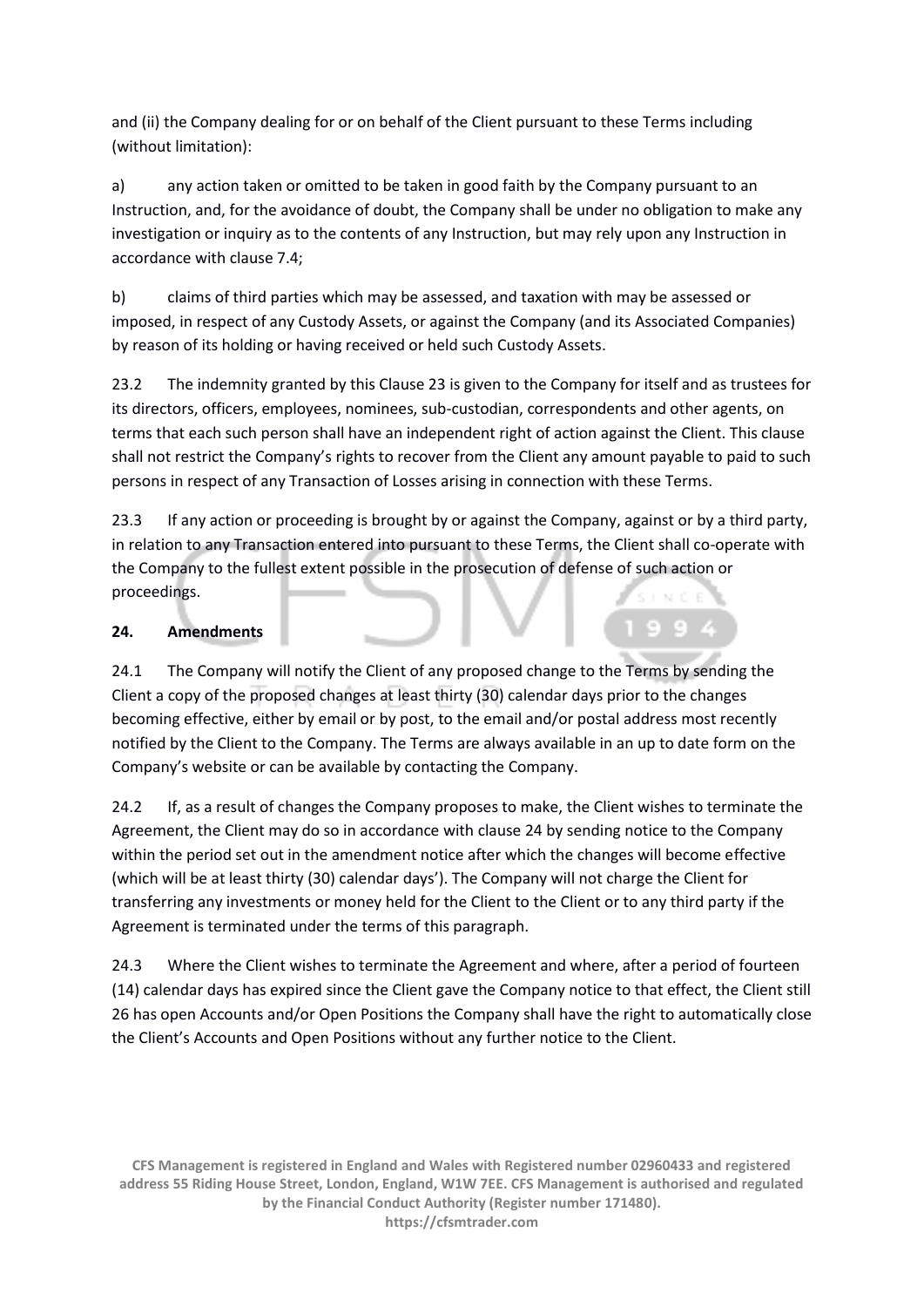24.4 The Company may amend the Fee Schedule by giving no less than twenty (20) calendar days' notice to the Client, by providing it to the Client by email or post, to the email and/or postal address most recently notified by the Client to the Company. The Client is responsible for regularly reviewing the Fee Schedule for any updates and agrees to be bound by the changes unless the Agreement is terminated in accordance with clause 25 below.

24.5 If, as a result of changes the Company proposes to make to the Fee Schedule, the Client wishes to terminate the Agreement, the Client may do so in accordance with clause 25 by sending notice to the Company within the period set out in the amendment notice after which the changes will become effective (which will be at least (20) Business Days). The Company will not charge the Client for transferring any investments or money held for the Client to the Client or to any third party if the Agreement is terminated under the terms of this paragraph.

24.6 Where the Client wishes to terminate the Agreement as a result of changes to the Fee Schedule and where, after a period of fourteen (14) calendar days has expired since the Client gave the Company notice to that effect, the Client still has open Accounts and/or Open Positions the Company shall have the right to automatically close the Client's Accounts and Open Positions without any further notice to the Client.

# **25. Suspension and Termination.**

25.1 The Client may terminate the Agreement immediately by giving written notice to the Company. The Client agrees that at any time after the termination of the Agreement, the Company may, without notice to the Client, close out any or all of the Client's Open Positions.

25.2 The Company may suspend or terminate this Agreement by giving fifteen (15) Business Days written notice to the Client. The Client agrees that at any time after the expiration of the notice of termination of the Agreement, the Company may, without further notice to the Client, close out any or all of the Client's Open Positions. Where the Company suspends the Client's Account, the Company may prevent the Client from opening any new positions, but the Company will not close the Client's Open Positions unless otherwise allowed by these Terms. The provisions of this clause 25.2 shall not prevent the Company from exercising any of its rights to terminate or suspend the Agreement as provided elsewhere in these Terms

25.3 The Company may terminate (temporarily or permanently) at any time all or any of the Services without notice to the Client if it, in its sole discretion but acting in good faith, considers that compliance with Applicable Regulations necessitates such action. In such circumstances, the Company will use best efforts to resolve the situation but if it is unable to do so will give the Client notice to terminate the Agreement in accordance with clause 25.2 save that such notice will be effective immediately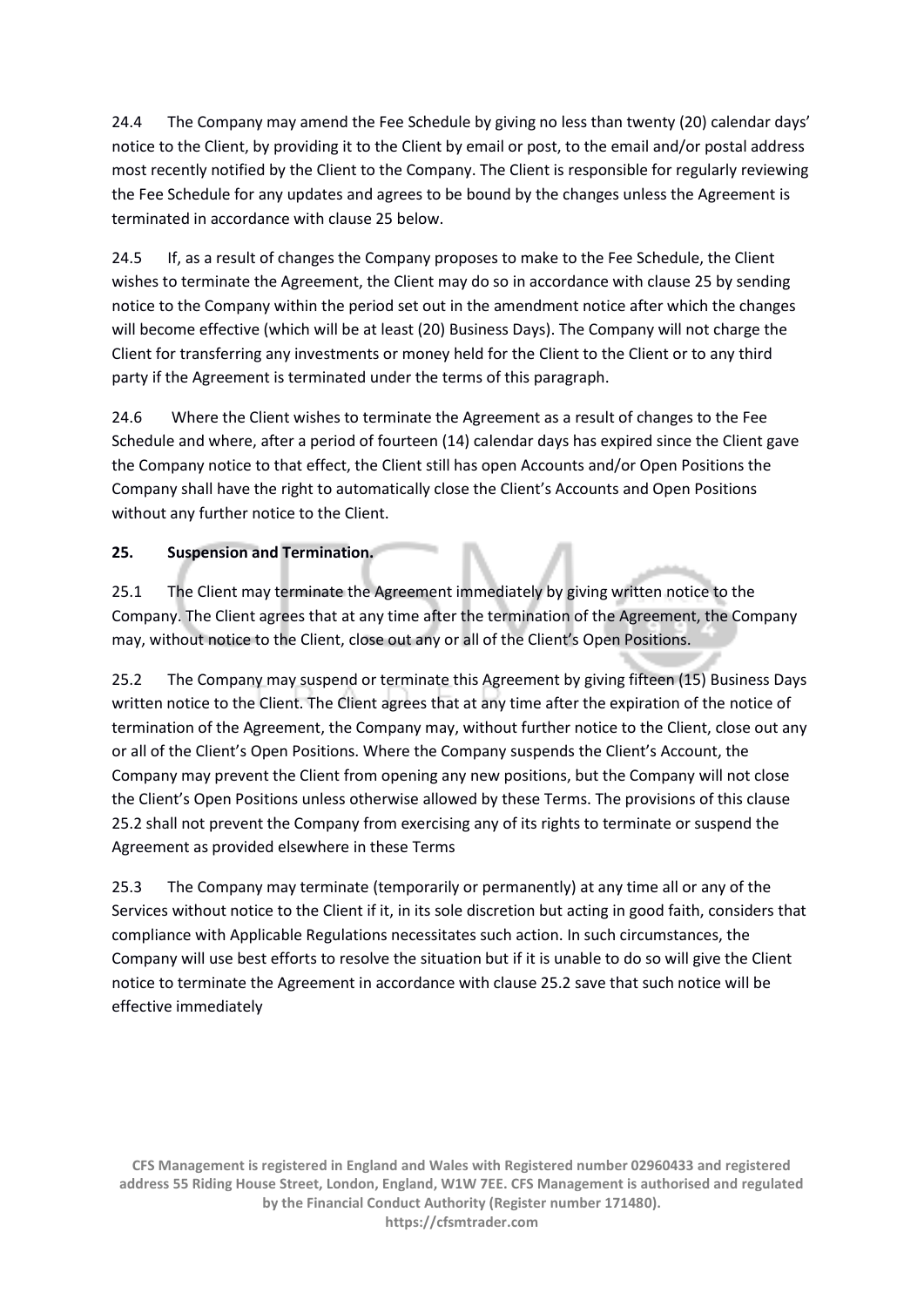25.4 Upon the termination of the Agreement, all amounts payable by the Client to the Company will become immediately due and payable including (but without limitation):

a) all outstanding fees, charges and commissions;

b) any dealing expenses incurred by terminating these Terms; and.

c) any losses and expenses realised in closing out any Transactions or settling or concluding outstanding obligations incurred by the Company on the Client's behalf.

25.5 Termination of the Agreement will not affect any rights or obligations, which may already have arisen between the Company and the Client. The termination of these Terms will not affect the coming into force or the continuance in force of any provision in these Terms which is expressly, or by implication, intended to come into, or continue in force, on or after such termination.

25.6 If termination occurs, the Company will, as soon as reasonably practicable and subject to these Terms, deliver to the Client any money or investments in the Client's Account(s) subject to any applicable charges and rights of set-off as set out on the Company's Fee Schedule. A final statement will be issued to the Client where appropriate

#### **26. In the Event of Death**

26.1 Subject to clause 27, in the event of the Client's death whilst a client of the Company, the Account will be suspended and the Company may close any Open Position. The Account may continue to incur custody charges until it is closed. No instructions over any account will be accepted until the title of the Client's personal representatives to the account has been established (which may include the requirement to perform standard Know Your Client and Due Diligence checks on the personal representatives) at which point the Client's personal representatives may instruct the Company to sell, transfer or otherwise dispose of the Client's assets.

26.2 The Company will not be responsible for losses during the period between the Client's death and the receipt by the Company of formal notice of it, or for losses between the Client's death and the receipt by the Company of a certified copy of the grant of probate or letters of administration (as appropriate) and nor shall the Company be liable for any losses arising as a result of the Company not administering any of the Client's investments following death. The Account will continue to incur charges until it is closed.

#### **27. Joint Accounts**

27.1 Where the Agreement is entered into between the Company and more than one person, as regards each person (except where the Company has agreed otherwise in writing):

a) Both persons shall be considered a Client and their obligations and liabilities under the Agreement are joint and several (which means, for instance, that any one person can withdraw or transfer the entire balance of the Account to their personal bank and/or investment account with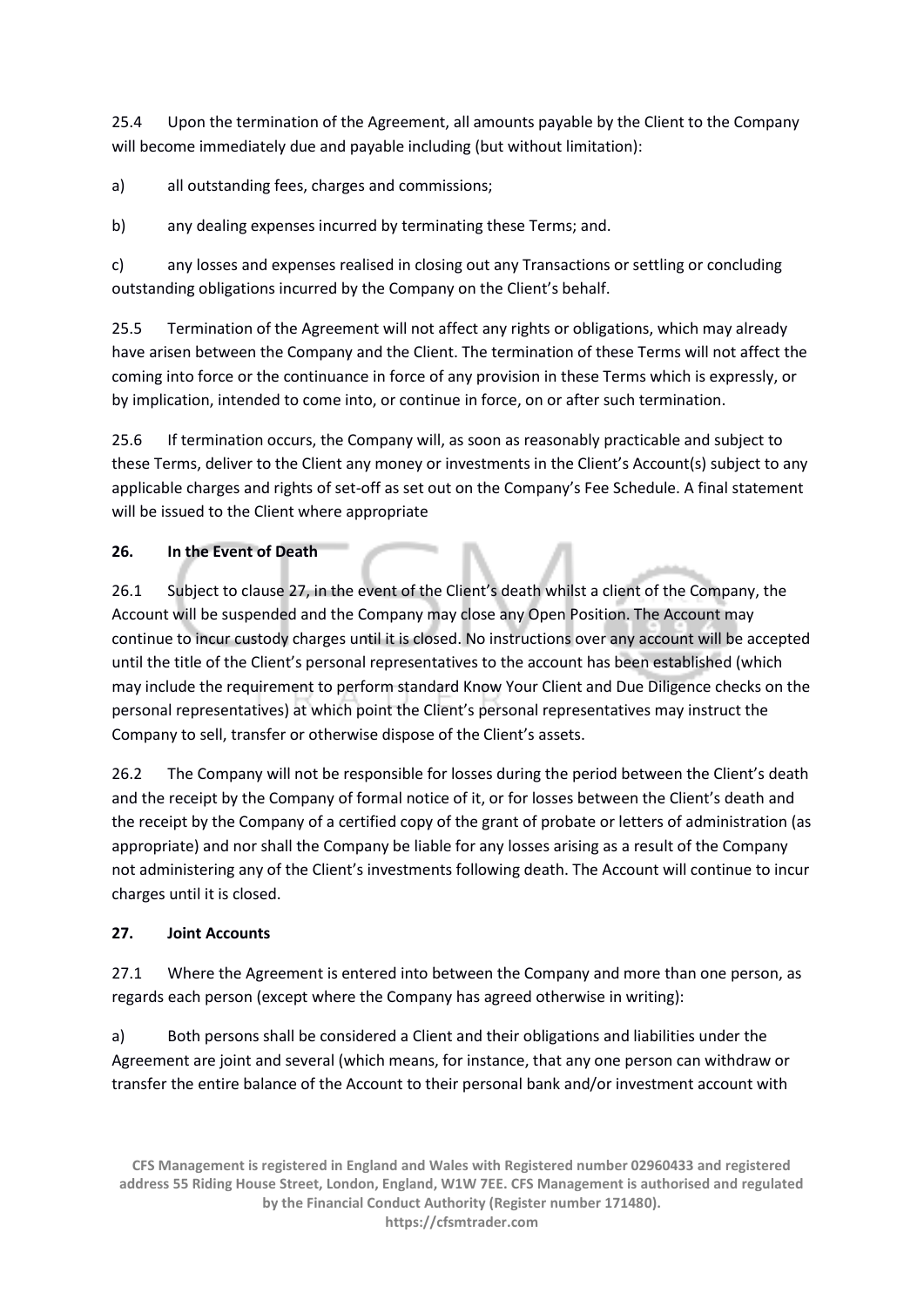the Company, and in the case if a debit balance or debt owed by the Client to the Company, each Account holder is responsible for the repayment of the entire balance and not just a share of it).

b) They each have full authority (as full as if they were the only person entering into the Agreement) on behalf of the others to give or receive any instruction, notice, request or acknowledgement without notice to the others, including an instruction to liquidate and/or withdraw investments from the Account and/or close any Account

c) Subject to any particular terms agreed in connection with the management of the Account, the Company may in its sole discretion, require an instruction, request or demand to be given by all the joint account holders before the Company takes any action for any reason or no reason whatsoever.

d) Any such person may give the Company an effective and final discharge in respect of any obligations under the Agreement.

27.2 Upon the death of any joint account holder, the Company will transfer the investments and the responsibility for any obligations connected with the Account into the surviving joint account holder's name. This Agreement will remain in full force between the Company and the surviving joint account holder.

27.3 Unless otherwise agreed in writing, the Company may contact and deal with only one of the Account holders named in the Company's records subject to any legal requirements to the contrary.

27.4 Either Account holder may ask the Company to convert the Account into a sole account. The Company may (but shall not be obliged to) require authority from all Account holders before doing so. Any person removed from the Account will continue to be liable for all obligations under the Agreement relating to the period before they were removed from the Account.

# **28. Managed Accounts**

28.1 From time to time you may provide an Agent with authorisation to enter into Transactions, procure Services and otherwise give us instructions on your behalf and in connection with your Accounts. You acknowledge that the Agent is not authorised to make any representation concerning the Company and the Company's Services and it is the Client's responsibility to evaluate any Agent before engaging its services. You hereby further acknowledge that the Company shall have no responsibility or liability for the actions or omission of the Agent and the Company makes no representation or warranty (whether express or implied) as to the capability, quality and performance of any such Agent. For the avoidance of doubt, and notwithstanding any dealings we have with the Agent, you remain our client and you will be responsible and liable for any Instructions, Orders, Transactions and any other Services provided to you following receipt of instructions from the Agent on your behalf.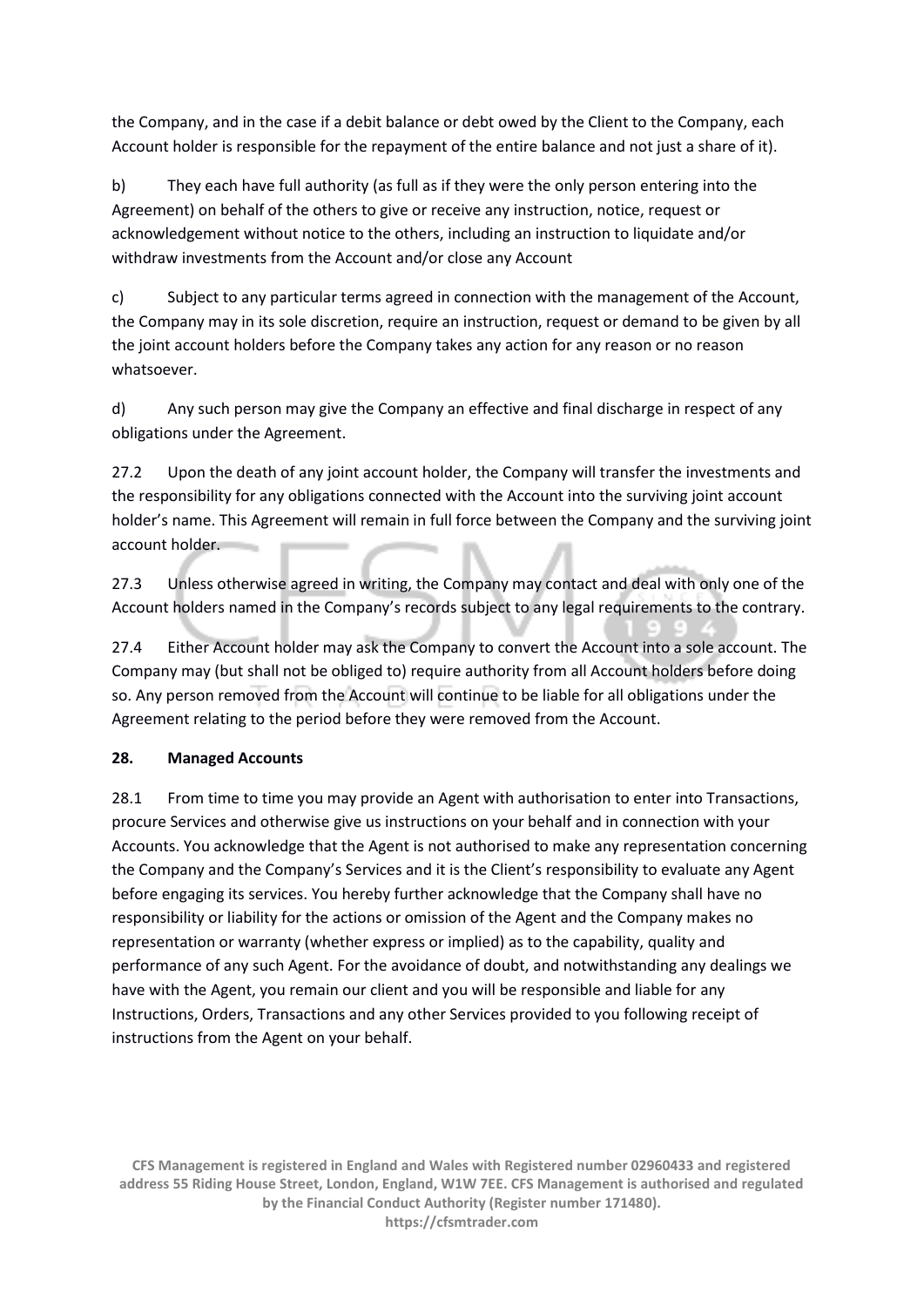28.2 Prior to accepting any Instruction from your Agent, you must provide the Company with the executed Investment Management Agreement (or similar document) or a valid Power of Attorney evidencing the authorisation (to the reasonable satisfaction of the Company) you have given to the Agent. You agree that the Company may provide access to certain of the Client's personal information, including the Client's trading activity, its Accounts and Account statements to the Agent.

# **29. Notices and Communication with the Client**

29.1 The Company may notify, instruct, or communicate with the Client by telephone, post, fax, email, face to face or by posting a message or document on the Company's website or Trading Facility, and the Client agrees that the Company may contact the Client through any of these mediums at any time. The Company will use the address, fax number, phone number, or email address specified in the Client's Account opening documentation or such other address the Client may subsequently provide the Company

29.2 Unless otherwise provided in these Terms, the Client will be deemed to have acknowledged and agreed with the content of any notice, instruction or other communication unless the Client notifies the Company to the contrary in writing within fifteen (15) Business Days of the date on which the Client is deemed to have received it in accordance with clause below.

29.3 Any notice, instruction or other communication (which shall include the delivery of Confirmation via hard copy or email) will be deemed to have been properly given by the Company:

a) if hand delivered, when left at the Client's last known home or work address;

b) if sent by first class post to the address last notified by the Client to the Company, on the third business day after being placed in the post;

c) if given verbally over the telephone, immediately where the Company speaks with the Client;

d) if sent by fax, immediately upon receipt of a successful transmission report; e) if sent by email, immediately after the email is sent providing the Company does not receive confirmation of a failed delivery from the relevant email provider; and/or

f) if posted on the Company's website, Trading Facility abd/or Secure Access Website, on the next following business day following the business day it has been posted.

29.4 The Client is responsible for reading all notices posted on the. Company's website, Trading Facility and/or Secure Access Website in a timely manner.

29.5 The Client may notify the Company by post, fax, or email, each of which shall constitute written notice. The Client will use the Company's registered address, fax number, or email address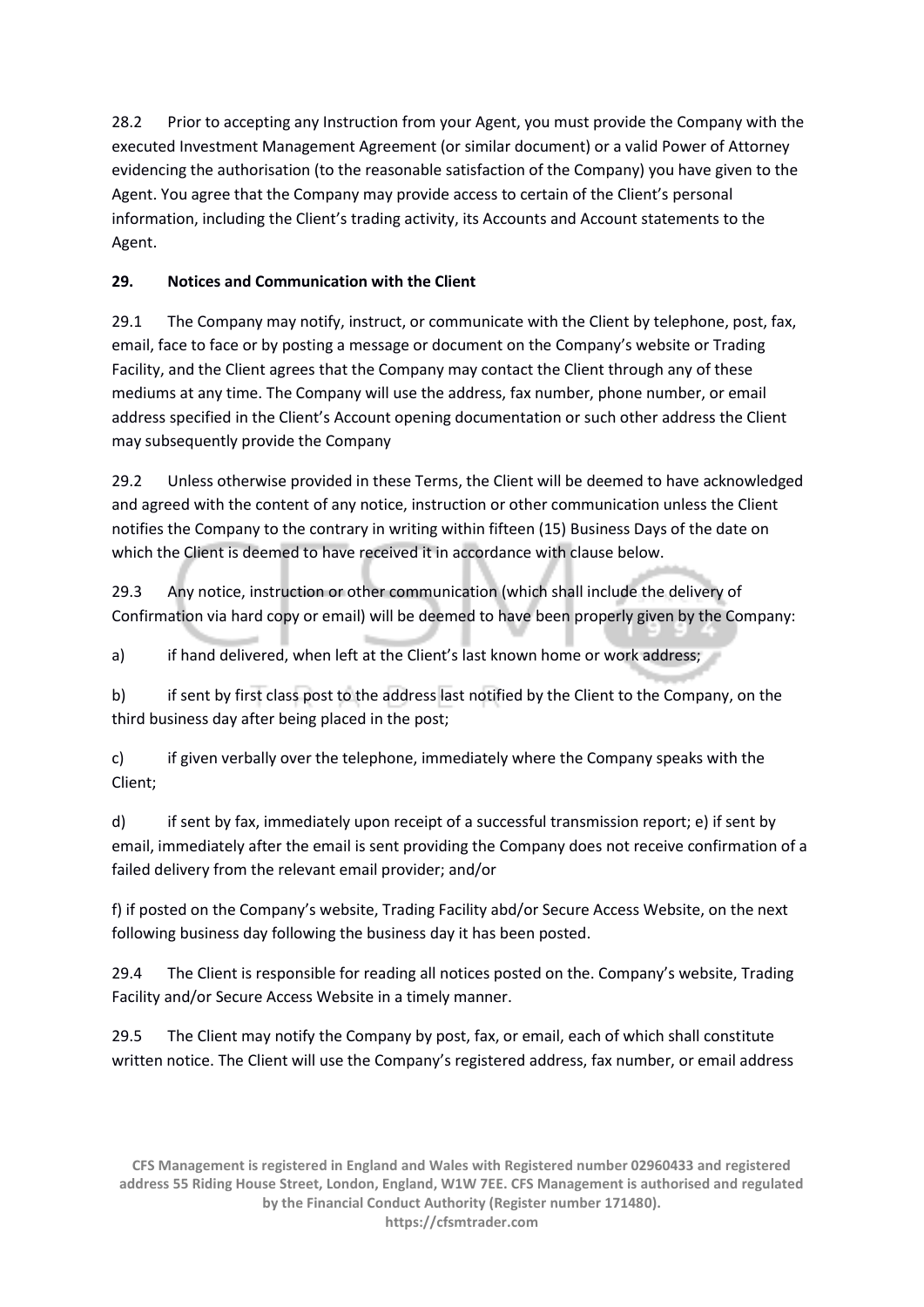specified by the Company from time to time in accordance with any notice requirement. The Client may also instructor communicate with the Company by telephone or via a face to face meeting.

29.6 A notice made or delivered to the Company will be effective in accordance with clause 29.3, mutatis mutandis.

29.7 The Client and the Company shall communicate with one another in English.

29.8 The rights and remedies provided under these Terms are cumulative and do not (save as expressly provided in these Terms) exclude any rights or remedies provided by law.

29.8 The Company shall not be liable for any delay in the Client receiving any communication once dispatched by the Company, except where the delay is caused by the Company's willful default, fraud or negligence.

29.9 The Company will record monitor and retain all communications (including email, electronic messaging and facsimile), telephone conversations and other electronic communications with the Client and will normally record telephone, mobile phone or other mobile handheld device- based conversations between the Client and the Company's employees who act in a trading or sales capacity. The records will be available for whatever period may be required under Applicable Regulations. The records will be available to you upon request during that period. Where you request such records, we may charge you an administration fee and such fee will be disclosed to you in advance of any related costs being incurred.

#### **30. Intellectual Property**

30.1 The Company's website, Trading Facility, Secure Access Website and any and all information or materials that the Company may supply or make available to the Client (including any software which forms part of those items) are and will remain the Company's property or that of its service providers. Such service providers may include providers of real-time price data to the Company. In addition:

a) all copyrights, trademarks, design rights and other intellectual property rights in those items are and will remain the Company's property (or those of third parties whose intellectual property the Company uses in relation to products and services the Company provides for the Client's Account);

b) the Company supplies or makes them available to the Client on the basis that:

a. the Company can also supply and make them available to other persons; and

b. the Company may cease providing them at its sole and absolute discretion or if the Company's service providers require the Company to do so;c) the Client must not supply all or part of them to anyone else and the Client must not copy all or any part of them;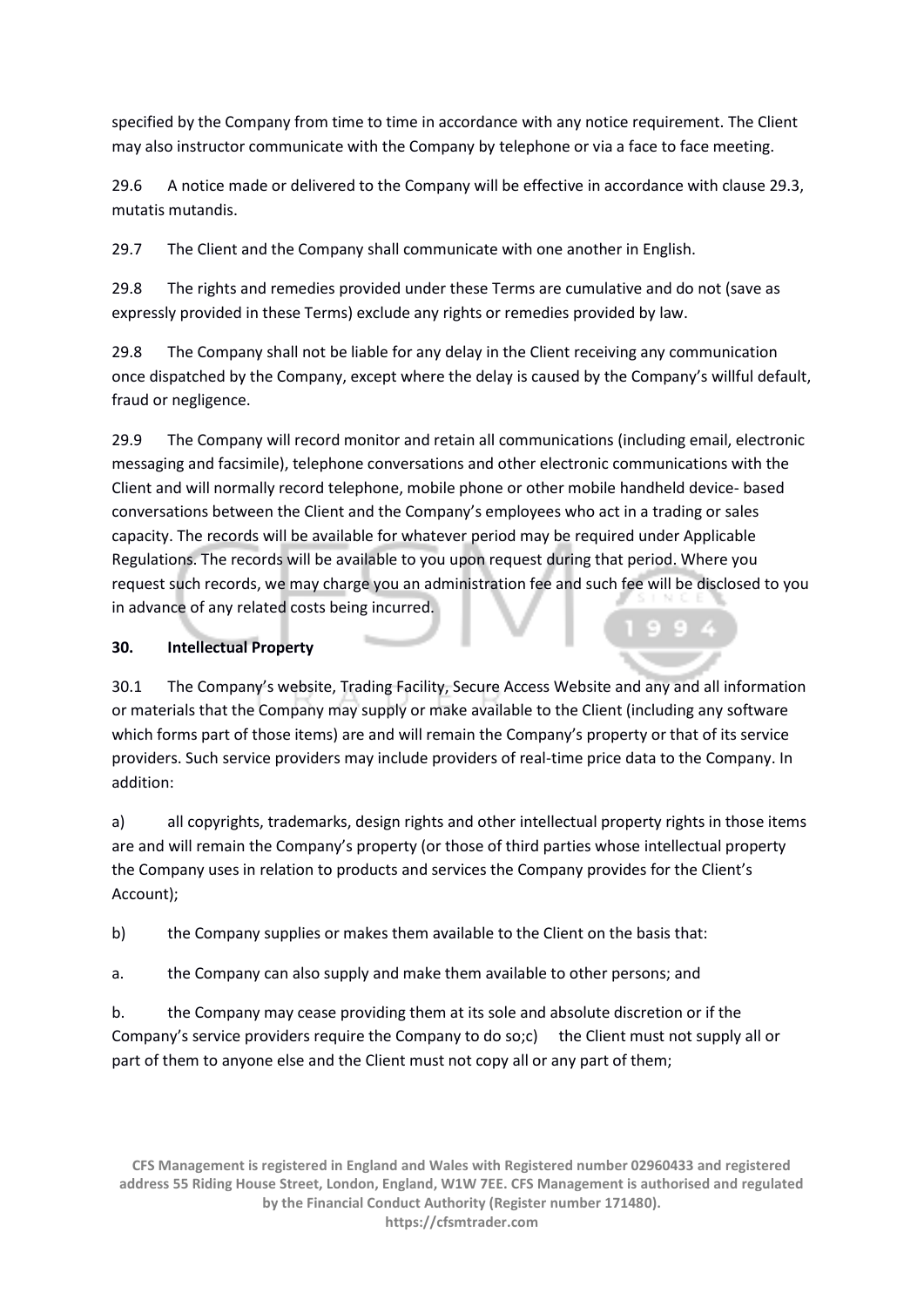d) the Client must not delete, obscure or tamper with copyright or other proprietary notices the Company may have put on any of those items; and/or

e) the Client must only use these items for the operation of its Account in accordance with these Terms.

# **31. Data Protection and Confidentiality**

31.1 In this clause, "Data Protection Laws" means General Data Protection Regulation ("GDPR") (with effect from 23 May 2018 and/or any other legislation in force from time to time in the EU/United Kingdom relating to either or both privacy or the processing of personal data, all as they may be amended or superseded from time to time. The expressions "controller", "data controller", "personal data" and "process" shall have the meanings ascribed to them in the Data Protection Laws.

31.2 For the purposes of the Data Protection Laws, the Company will be the data controller in respect of any personal data which the Client provides to the Company and we shall be responsible for ensuring that we process it in compliance with the Data Protection Laws..

31.3 The Company collects the Client's personal data in two ways:

a) Information the Client gives the Company. The Client may give the Company personal data by filling in forms or by corresponding with the Company by phone, email or otherwise. This includes personal data the Client provides when becoming a client of the Company and requesting or engaging with the Company in connection with the Services. The personal data the Client gives the Company may include the Client's name, address, e- mail address, phone number, financial information, identification documents and personal description(s). The Client confirms that any personal data given to the Company is given lawfully by the Client in accordance with Data Protection Laws, to the extent applicable.

b) Information the Company receives from other sources. The Company may obtain information from other sources in order to carry out the services under these Terms.

31.4 The Company uses the Client's personal data for the following purposes:

a) assessing and processing an application for our Services;

b) to provide the Services (and this may require that we verify information the Client provides in the course of becoming a client and carry out assessments about the Client), which includes carrying out the Company's obligations arising from its agreements with the Client and Transactions undertaken with or for the Client and the management of our relationship with you;

c) for internal analysis and research in order to facilitate the provision of the Services to the Client;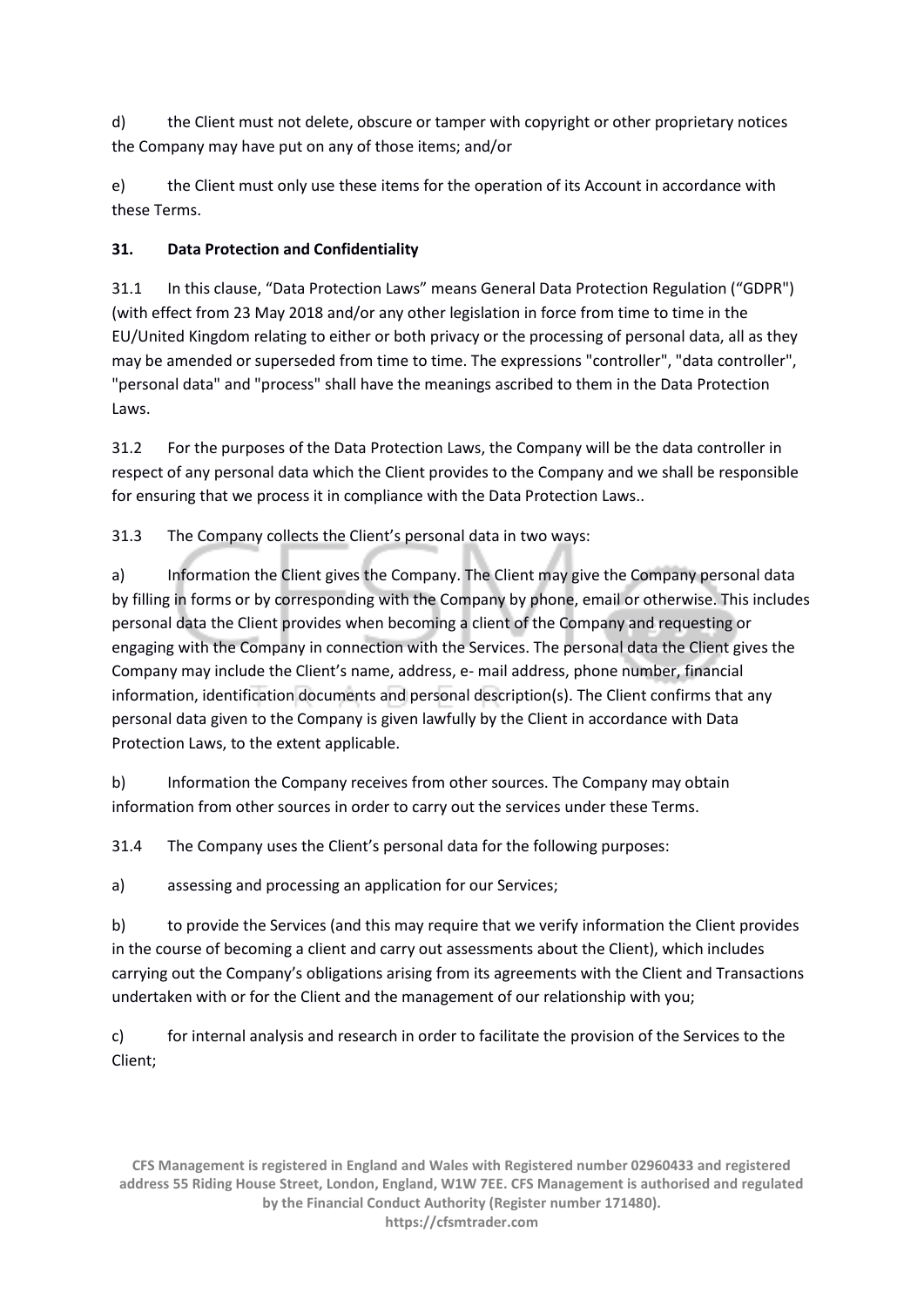d) monitoring or recording telephone calls with you to resolve any queries or issues or for regulatory purposes;

e) record keeping to ensure our Services operate with the law and relevant Applicable Regulations;

f) to comply with reporting, legal and/or regulatory requirements; and

g) to offer the Client additional investment products or services (except where the Client has asked the Company not to). The Company may use external third parties to process the Client's personal data on its behalf where necessary to enable the Company to provide the Services, but only for the purposes described above. The Company may also share the Client's personal data with Associated Companies in accordance with requirements for GDPR but only for the purposes described above.

31.5 It is necessary for the Company to process the Client's personal data in the ways described in clauses 31.4 (a) to (e) in order for us to perform the Services for the Client. If the Company processes the Client's personal data in the way described in clause 31.4(f), this will be because it is necessary for the Company to comply with a legal and/or regulatory obligation.

31.6 The Client's personal data may be stored electronically and/or in hard copy form. The Company is committed to ensuring that the Client's personal data is secure. In order to prevent unauthorised access or disclosure the Company has put in place suitable physical, electronic and managerial procedures to safeguard and secure personal data in accordance with the Data Protection Laws. The Company will retain personal data for as long as the Client uses the Services and then for up to seven years, subject to legal or Applicable Regulations.

31.7 The Company, or the third parties with whom the Company shares the Client's personal data, may be located outside the EEA in countries and the company as a controller of personal information, will ensure all personal information held outside the EEA with a third party is subject to requirements of GDPR.

31.8 The Company may also disclose the Client's personal data to any purchaser of the whole or part of our business or on any merger or group reorganisation, provided that the personal data will only be used for the purposes set out above.

31.9 The Client has the right to ask for a copy of the personal data (subject access request) which the Company holds about the Client, subject to certain exceptions, and the Client should inform the Company in a timely manner in order to update or correct your personal data. The Client also has the right to erase any personal data the Company holds about it, to restrict the processing of your Personal Data (where appropriate) and/or request that it be ported to another data controller, again, subject to certain exceptions.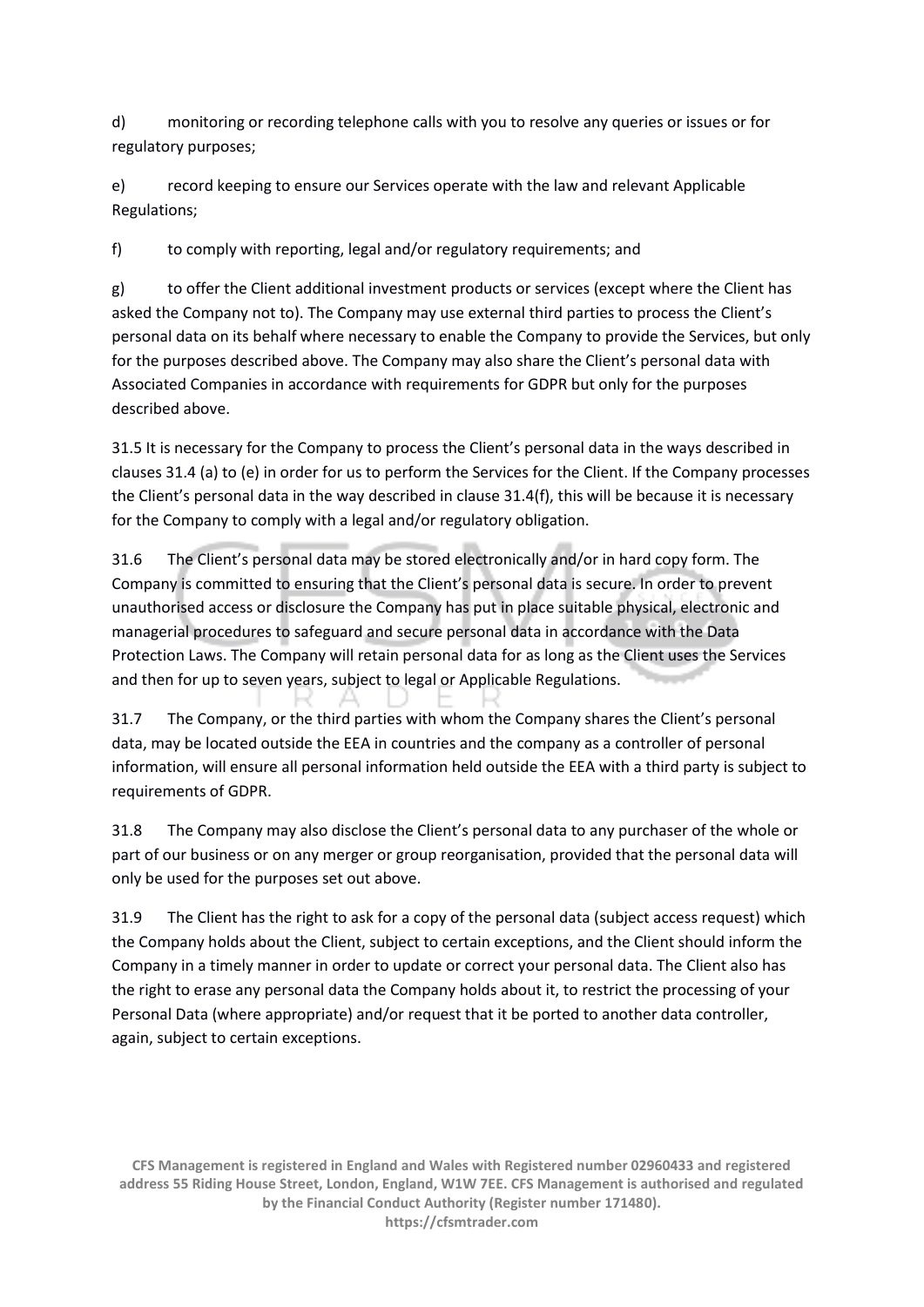31.10 The Client acknowledges and agrees that, if the Client exercises any of the rights listed above and, as a result, the Company no longer has the personal data necessary for our performance of the Services the Company may be required to terminate the Services following such request. If the Company is no longer able to provide the Services following the exercise of the Client's rights, the Company may terminate this Agreement with immediate effect.

31.11 In accordance with the Data Protection Laws, the Client also has the right to request a copy of your Personal Data and/or lodge a complaint with the UK regulator for data protection. In the first instance please contact the Compliance Departmen[t compliance@cfsm.co.uk.](mailto:compliance@cfsm.co.uk)

31.12 Information of a confidential nature ("Confidential Information") which you provide to us will be kept strictly confidential, subject to our legal obligations.

31.13 Unless you notify us to the contrary in writing, we shall be entitled to disclose information which is in the public domain and/or is a matter of public record. In addition, you agree that we can disclose Confidential Information to:

- a) our auditors;
- b) our insurers;

c) the FCA and any other relevant regulatory authority or operator of a Regulated Market; and d) to providers of services we need to run the business, in all cases only once and to the extent we have received reasonable assurances that the recipients of the Confidential Information will treat the information so provided as confidential.

31.14 These Terms and all Transactions entered into between us are strictly confidential and may not be disclosed without your and our prior written consent, unless you or we are required to do so by law, Applicable Regulations or a regulatory or governmental authority. In such circumstances, and unless we reasonably consider, acting in good faith, that we are not able to do so, we will endeavour to give you prior notice of any such disclosure.

31.15 For further information please refer to our "Privacy and Security Policy" which can be provided to the Client on request.

#### **32. Miscellaneous**

32.8 The Company may, but the Client may not, at any time transfer or assign absolutely its rights, benefits and/or obligations under these Terms by providing the Client with not less than ten (10) Business Days written notice. Any such transfer or assignment shall be subject to the assignee undertaking in writing to be bound by and perform the Company's obligations under these Terms.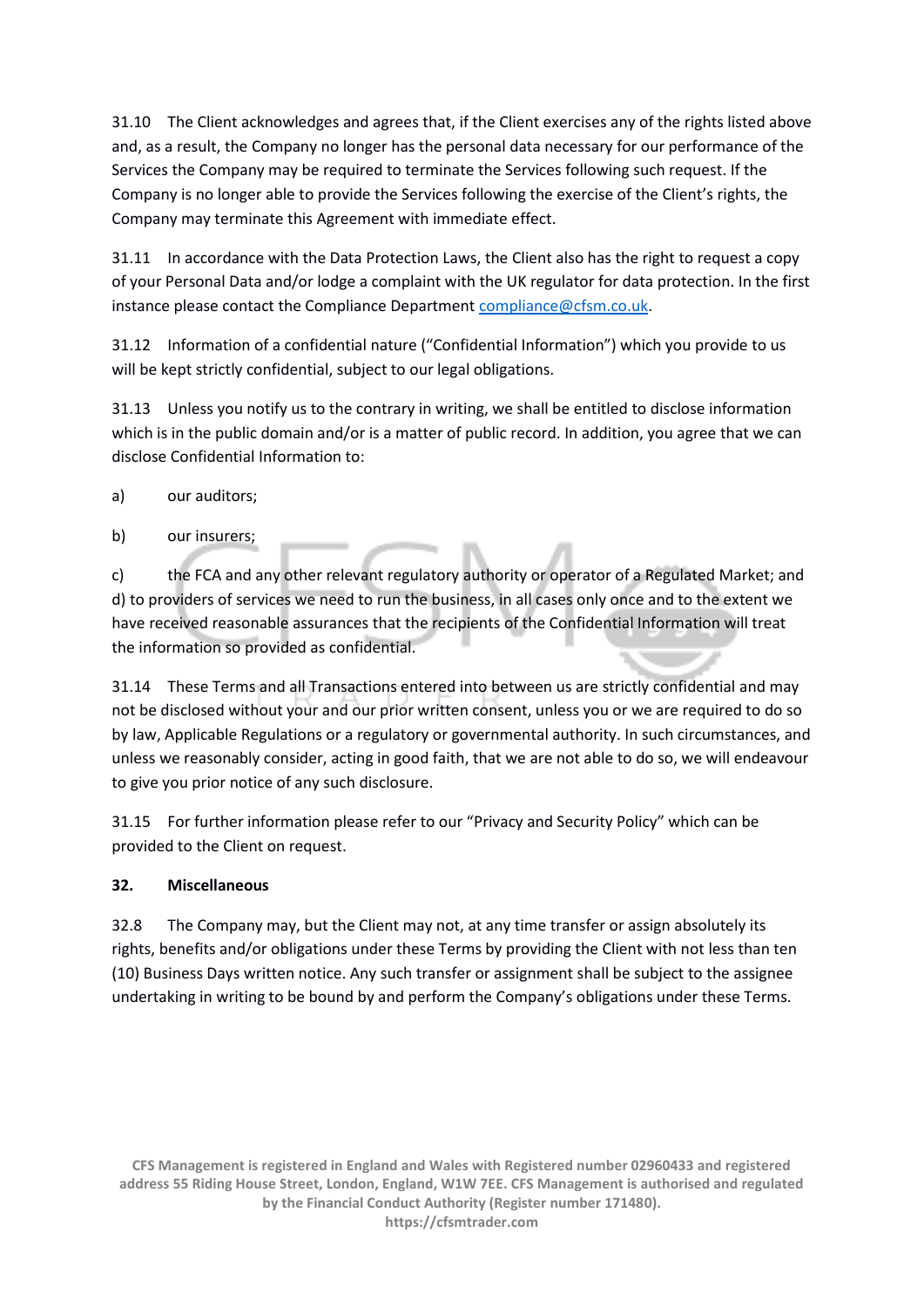32.9 The Client's rights and obligations under these Terms are personal to the Client. This means that the Client cannot assign them without the Company's prior written consent.

32.10 In order to comply with its obligations under various legislative and regulatory requirements including but not limited to the Companies Act 1985 & 2006, the Financial Services and Markets Act 2000, the FCA Rules, the United Kingdom Listing Authority's Listing Rules, and/or the City Code on Takeovers and Mergers, the Company may be required to make certain disclosures relating to the Client's Transactions, which may or may not involve disclosing the Client's identity. In addition to complying with such obligations, the Company may comply with any request for information pertaining to the Client from any relevant regulatory or government authority. The Client agrees that such compliance does not constitute a breach of any obligation of confidentiality, which the Company owes to the Client pursuant to these Terms.

32.11 Where the Agreement specifies a time or period by which we or you must carry out responsibilities under it, we must both keep to these time scales and time will be of the essence in respect of those obligations. If there is no timescale given, any responsibilities must be carried out within a reasonable time in all the circumstances. We may serve notice on you, and you may serve notice on us, stating that legal action may be taken if the obligations and responsibilities are not met within a reasonable time period.

32.12 The rights and remedies provided under these Terms are cumulative and do not (save as expressly provided in these Terms) exclude any rights or remedies provided by law.

32.13 The Company is under no obligation to exercise any right or remedy either at all or in a manner or at a time beneficial to the Client. No delay or failure by the Company to exercise any of its rights under these Terms (including any Transaction) or otherwise shall operate as a waiver of those or any other rights or remedies. No single or partial exercise of a right or remedy shall prevent further exercise of that right or remedy or the exercise of any other rights or remedies. No course of conduct or previous dealings shall create any future obligation to perform in the same manner.

32.14 The Client and the Company do not intend that any provision of these Terms should be enforceable by virtue of the Contract (Rights of Third Parties) Act 1999 by any person who is not a party to these Terms.

32.15 The Company considers, and you acknowledge and agree, that the Agreement contains all relevant terms that have been agreed between us and you, and that it supersedes all prior or contemporaneous oral or written communications, proposal, agreements or representations. However, the fact that an agreed term may not be set out in the Agreement does not necessarily mean it is not binding, but in such circumstances you (or we) would need to be able to prove that the term was agreed and the person who agreed the term was authorised to do so. Further, the law implies certain terms into an agreement even if such terms are not expressly set out in its terms.

33. Governing Law and Jurisdiction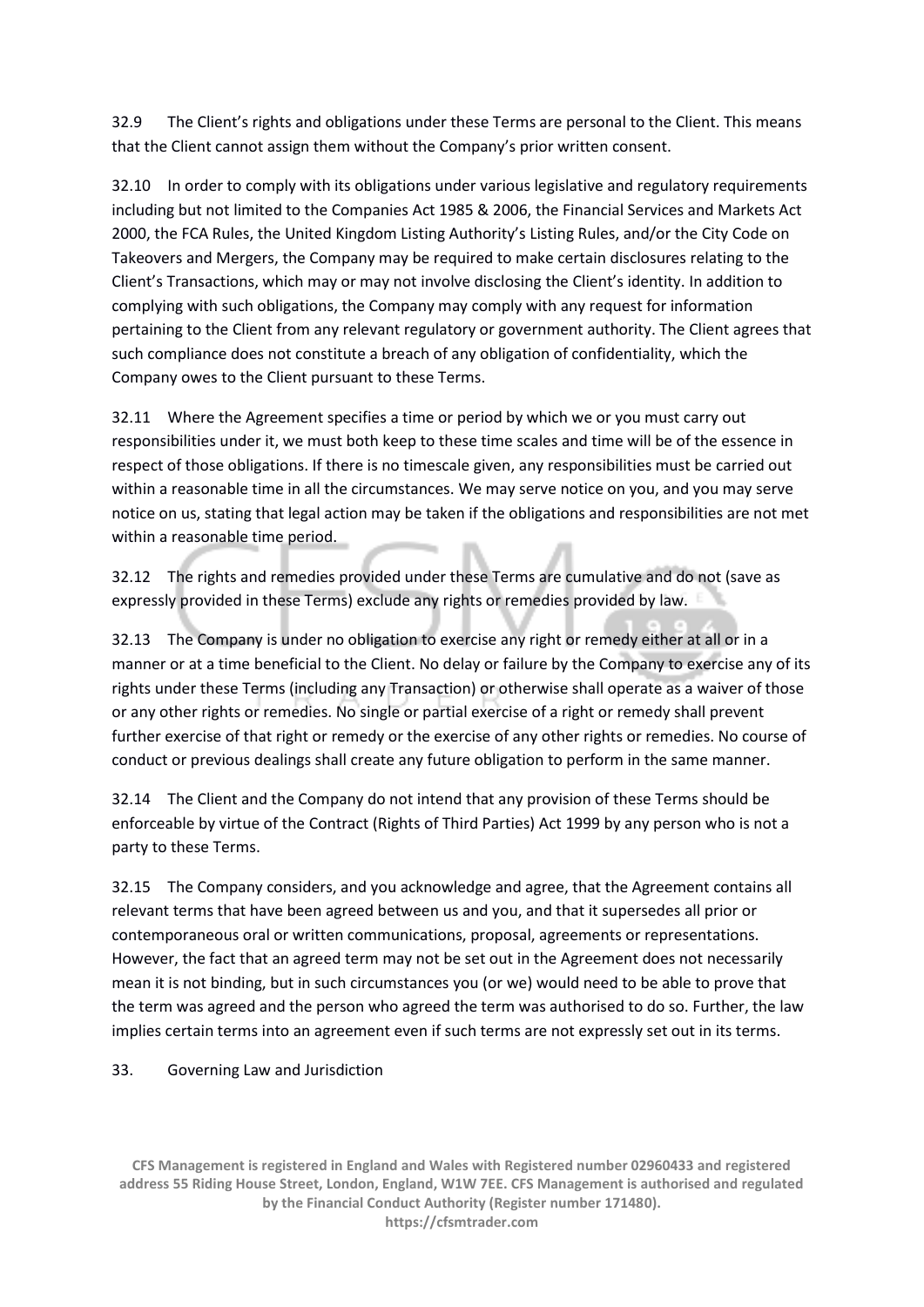33.1 A transaction which is subject to the rules of a Market shall be governed by the law applicable to it under those rules.

33.2 The Agreement and the relationship between the parties (including any non-contractual obligation arising out of or relating to this Agreement) shall be governed by and construed in accordance with English law. Any disputes and claims will be dealt with by the courts of England and Wales

# **ANNEX**

This Annex, which forms part of the Terms, sets out certain additional terms and conditions applicable to the specific products set out herein. In the event of an inconsistency between the Annex and the Terms, the provisions in this Annex shall take precedence.

# **PART I - SECURITIES AND EXCHANGE-TRADED FUNDS**.

#### **1. Defined Terms**

The following words and phrases shall, unless the context otherwise requires, have the following meanings: .

"Debt Security" has the meaning given it under the FCA Rules;

"Equity" has the meaning given to the term 'equity share' under FCA Rules; "ETF" means Exchange-Traded Fund;

"ETF Share" means a unit or share of an ETF that is available to the Client for investment purposes through the Trading Facility and/or Secure Access Website;

"Exchange-Traded Fund" has the meaning given to it under the FCA Rules;

"Instrument" means either or both a Security and/or an ETF Share, as the context requires; "Security" has the meaning given to it under the FCA Rules, and includes Equity and Debt Security;

"Short Sales" means a transaction in which you sell investments which you do not own at the time of the sale

# **2. Risks**

We have set out a general description of the nature and risks associated with the products and investments we offer in the Risk Warning Notice. A copy of the Risk Warning Notice is available on our website and upon request. You should review this information before trading under these Terms.

# **3. Purchases "on margin"**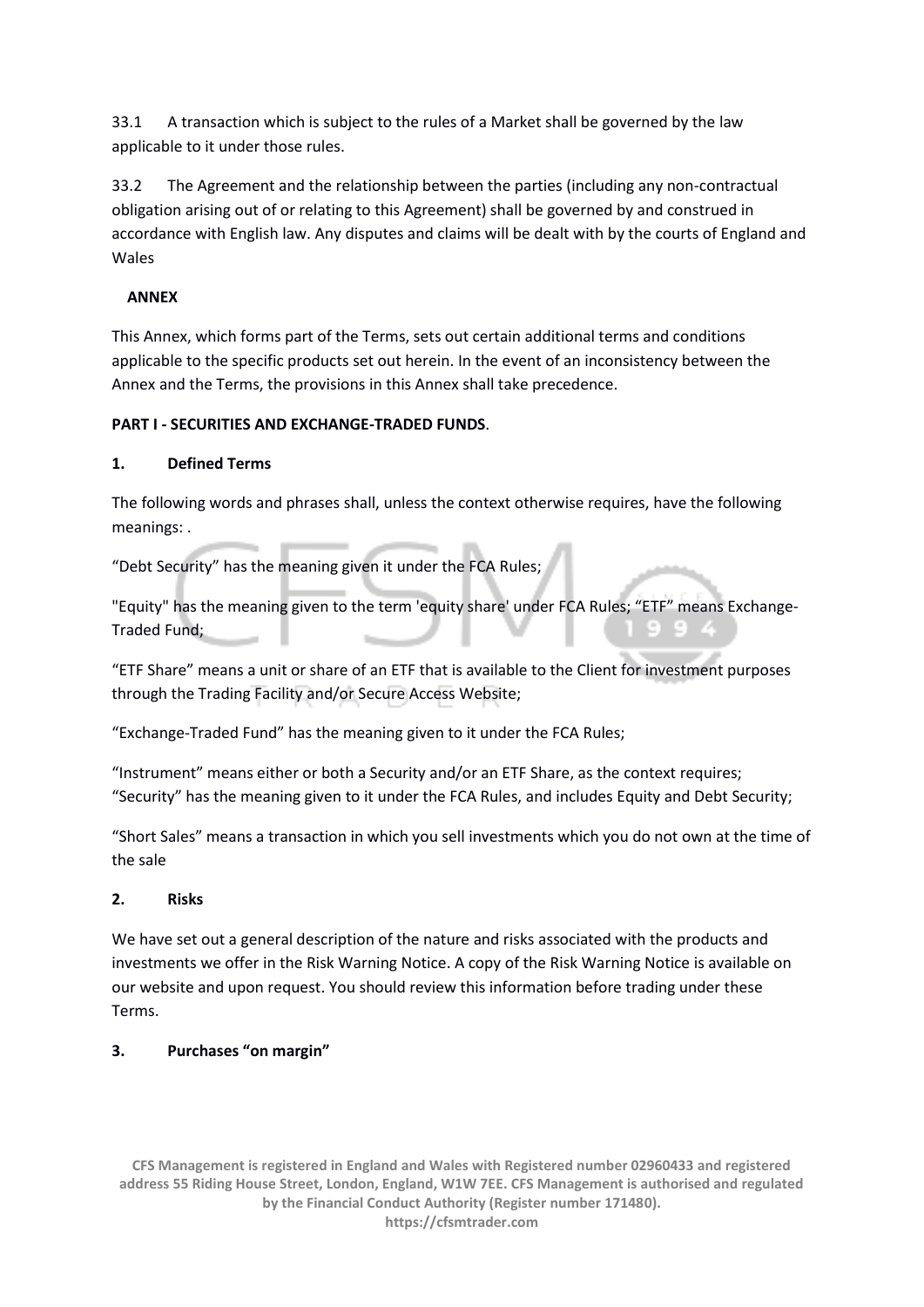From time to time, we may (at the Company's sole discretion) agree an Extension of Credit to you in accordance with Part V of this Annex in connection with the purchase by you of Instruments "on margin".

# **4. Dealings Between you and the Company**

4.1 We will treat each Instruction you place (in accordance with clause 7.1 of the Terms) as an offer to purchase or sell Instruments subject to these Terms. We may, in our reasonable discretion:

a) refuse to accept any Instruction from you;

b) accept your Instruction subject to certain conditions; or c) acting reasonably, refuse to proceed with an Order that we have accepted. If we do this, we will notify you as soon as reasonably practicable, subject to Applicable Regulations and laws.

4.2 Once accepted by us, the Order is irrevocable and you cannot amend or cancel your Order, unless, before the execution of a particular Order, you provide alternate Instructions to us and receive confirmation from us of any amendment or cancellation of the Order.

4.3 You acknowledge and accept that:.

a) if we incur additional reasonable expenses (examples of which include, but are not limited to, premiums and discounts) when carrying out your Order and we are unable to contact you to tell you about these after reasonable efforts to do so, we may proceed to execute your Order and incur those expenses which will then be payable by you;

b) there may be a delay in the execution of an Order because all Orders are executed strictly by reference to time of receipt. In particular, an Order received when the relevant exchange is closed will not be executed until after it next re-opens. We will present that Order for execution when the exchange next reopens or, if a large number of Orders have been received while the Market is closed, as soon as reasonably practicable after the exchange next reopens.

4.4 As set out in clause 7.6 of the Terms, Orders may be placed as Market Orders to buy or sell as soon as possible at the price obtainable in the Market, or on selected products as Limit and Stop Orders to trade when the price reaches a pre-defined level. In addition:

a) we may, but are not required to, cancel a pending Order if the Client places a Limit Order or Stop Order for an Equity in respect of which trading is suspended or has a Corporate Action before execution;

b) we may publish your Limit Order if it relates to shares admitted to trading on a Regulated Market and that Order cannot be immediately executed under prevailing market conditions, unless you expressly instruct otherwise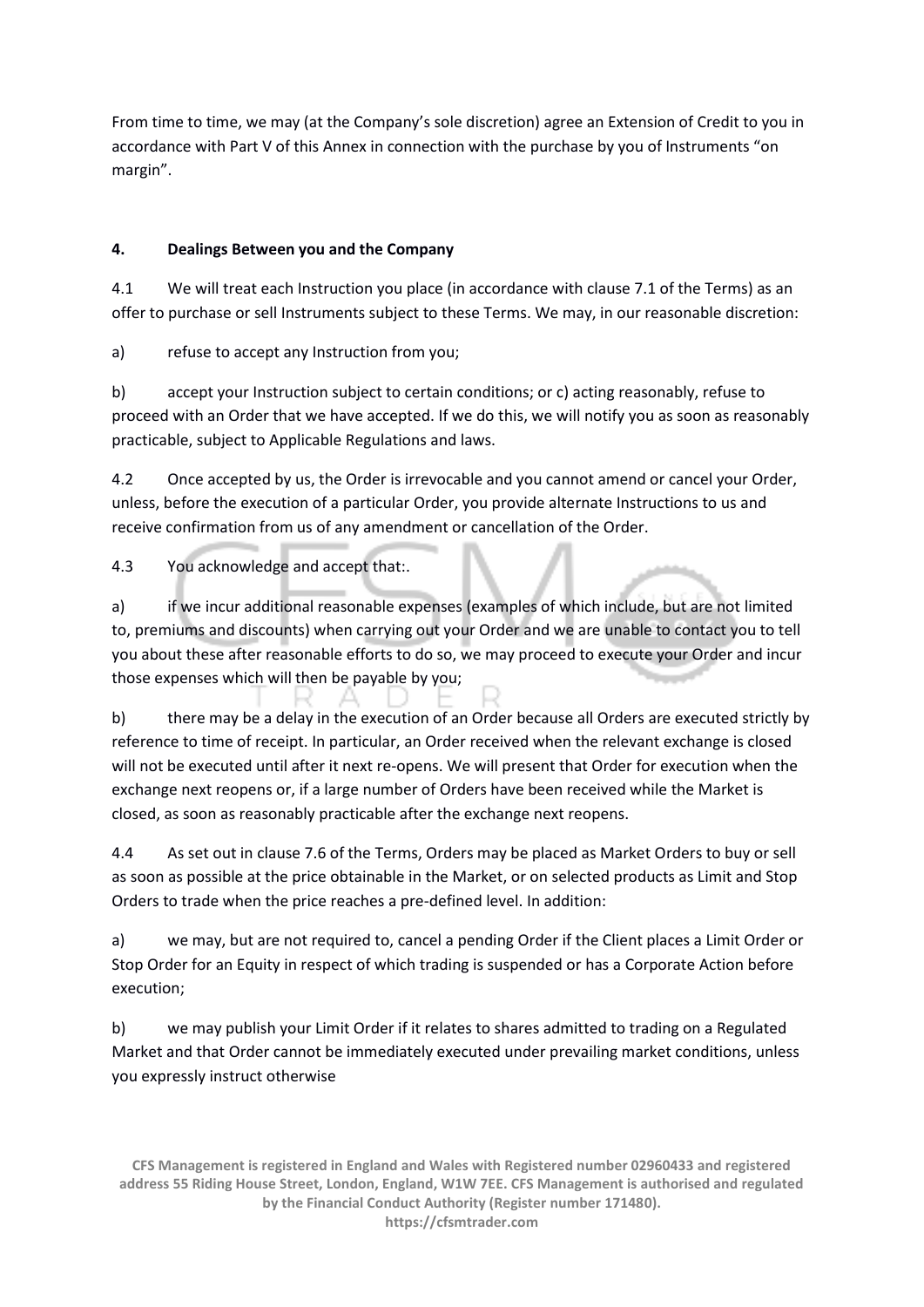4.5 In certain circumstances and where the Company thinks (in its sole discretion) that it is in the best interests of the Client, the Company may purchase and/or subscribe for Instruments on a principal basis and as soon as practicable sell such Instruments to the Client by crediting the Instruments and debiting the corresponding cash balance from the Client's Accounts on a delivery versus payment basis. The Company will only undertake such action on condition that:

a) it has received a firm and irrevocable Order from the Client to purchase and/or subscribe for such Instruments; and

b) the Client hereby indemnifies the Company for all direct costs and expenses (including for the avoidance of doubt and without limitation the market value of the purchase and/or subscription)

of entering into such back to back transaction as "riskless principal".

#### **5.Short Selling**

You may enter into Transactions that are Short Sales provided always that you clearly designate the Transaction as a Short Sale on providing your Instruction to the Company. Any such Transaction will be carried and identified in your Account as a Short Sale with the related loan by the Company to you of the relevant Instruments to settle the Transaction recorded as a liability owed to the Company. The fees for the borrow will be set out in the Fee Schedule

#### **6.Execution via Third Parties**

6.1 We may, at our reasonable discretion, arrange for a Transaction to be effected with or through a third party. We will not be liable to you for any act or omission of any such third party, except where the Company has acted negligently, fraudulently or in wilful default in relation to the appointment of the third party.

6.2 Transactions placed by us on your behalf in Markets outside of Great Britain may be executed via a third party and as such are subject to their service levels. As a result, late reported Transactions can be booked to your Account at any time prior to the start of the next trading day. It is possible that an Order that has been confirmed as cancelled or expired may be subject to a late reported fill. You should contact us if you have any doubt as to the status of a particular Transaction.

#### **7. Settlement**

7.1 Settlement dates vary by Market. You should inform yourself of the relevant settlement date for each Transaction prior to submitting an Instruction. We may provide such information upon request.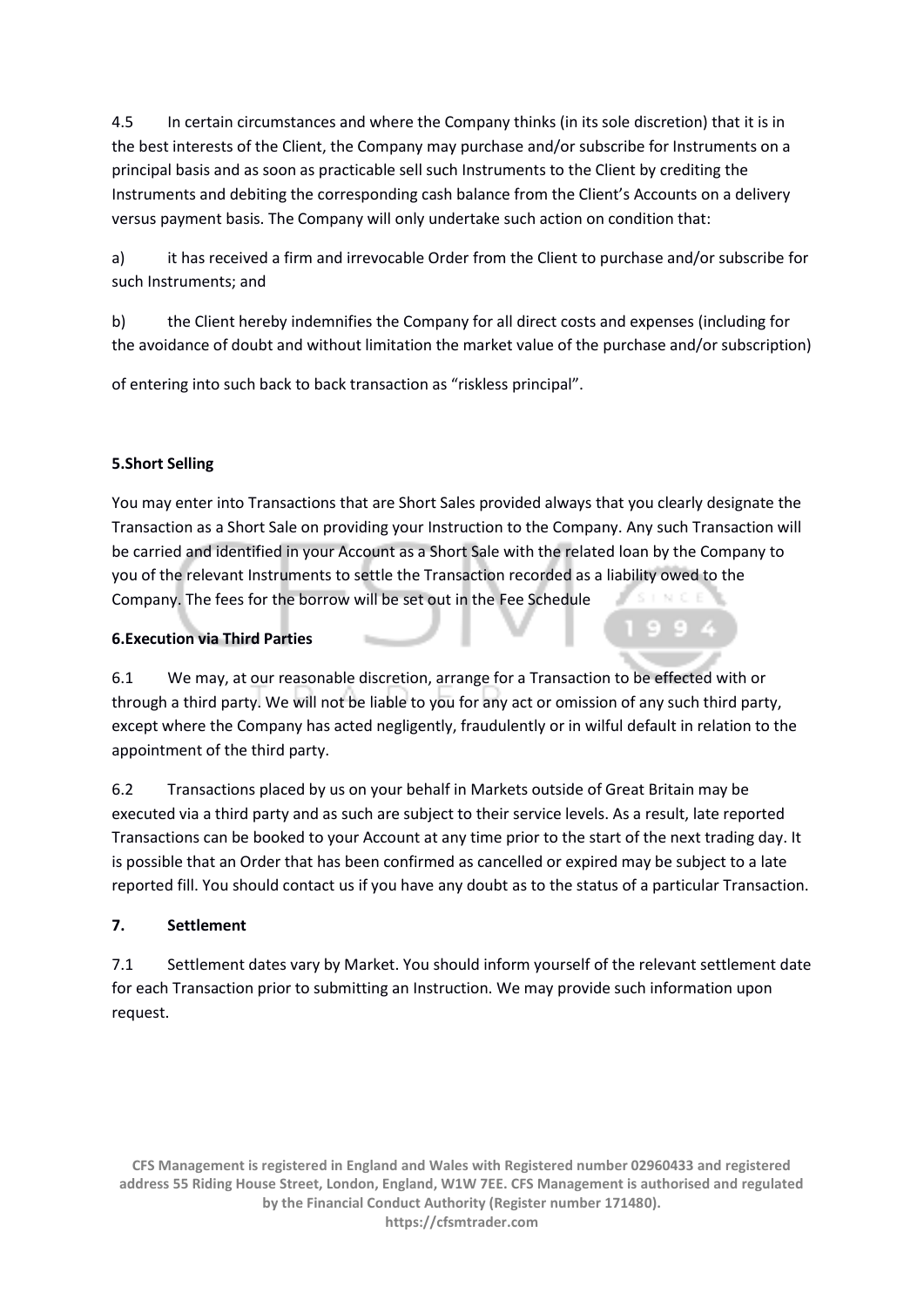7.2 Depending on the product and Market, we may lengthen or shorten the standard settlement dates. Where permitted by the Market, we and you may agree to lengthen or shorten the settlement dates pertaining to your Transactions.

7.3 The Client is responsible for paying for each Transaction we execute for you (as Principal or Agent), whether by payment of the purchase price, delivery of the relevant assets, or otherwise as the relevant Market requires. Except as otherwise agreed, the Client must pay for any Instruments the Company purchases for the Client on or before the settlement date.

7.4 Investments held for you in custody will be used to settle your sale Transactions. Otherwise, in respect of all sale Transactions you

a) promise to us that, at the time of placing an Instruction to sell, you own the relevant Instruments; and

b) will immediately arrange for delivery to us of the certificates, transfer forms and other documents of or evidencing title and transfer in respect of the Instruments, , at the latest by the contracted settlement date, otherwise payment to you may be delayed.

7.5 When the Client purchases Instruments, the Client only obtains unconditional title or right to the Instruments once final payment to the Company has been made .

7.6 Delivery or payment by the counterparty to any Transaction we place or execute as your Agent will be your responsibility. Our obligation to deliver Instruments to you or to account to you or any other person on your behalf for the proceeds of sale of any instruments is conditional on our receipt of the relevant Instruments or sale proceeds from the counterparty to the Transaction.

7.7 We will not be responsible and will not compensate you in the event a counterparty fails to settle a Transaction. The only exception to this is when we specifically agree with you in writing that we will assume the risk of a counterparty failing to settle a Transaction. Any such exceptional agreement will be on a case-by-case basis (i.e. it will be limited to the particular Transaction at the time and must not be interpreted as giving rise to any kind of promise, understanding, assurance or belief that we will agree to accept any similar risk in relation to any other Transaction at any time in the future).

7.8 There may be circumstances beyond our control, which may prevent us from settling Transactions into which you have entered or which we have entered on your behalf. This may occur, for example, where the counterparty to the Transaction defaults on its obligations (i.e. because it has become insolvent). If this occurs, we will use reasonable endeavours to settle the Transaction for you. However, there may be circumstances where this is impossible. For example, if the Transaction is subject to the rules of an exchange or Market then we will have to act in compliance with those rules. Where a Transaction has to be settled through a settlement system this may also mean that there is significant delay in settlement or that settlement does not occur. You will remain liable for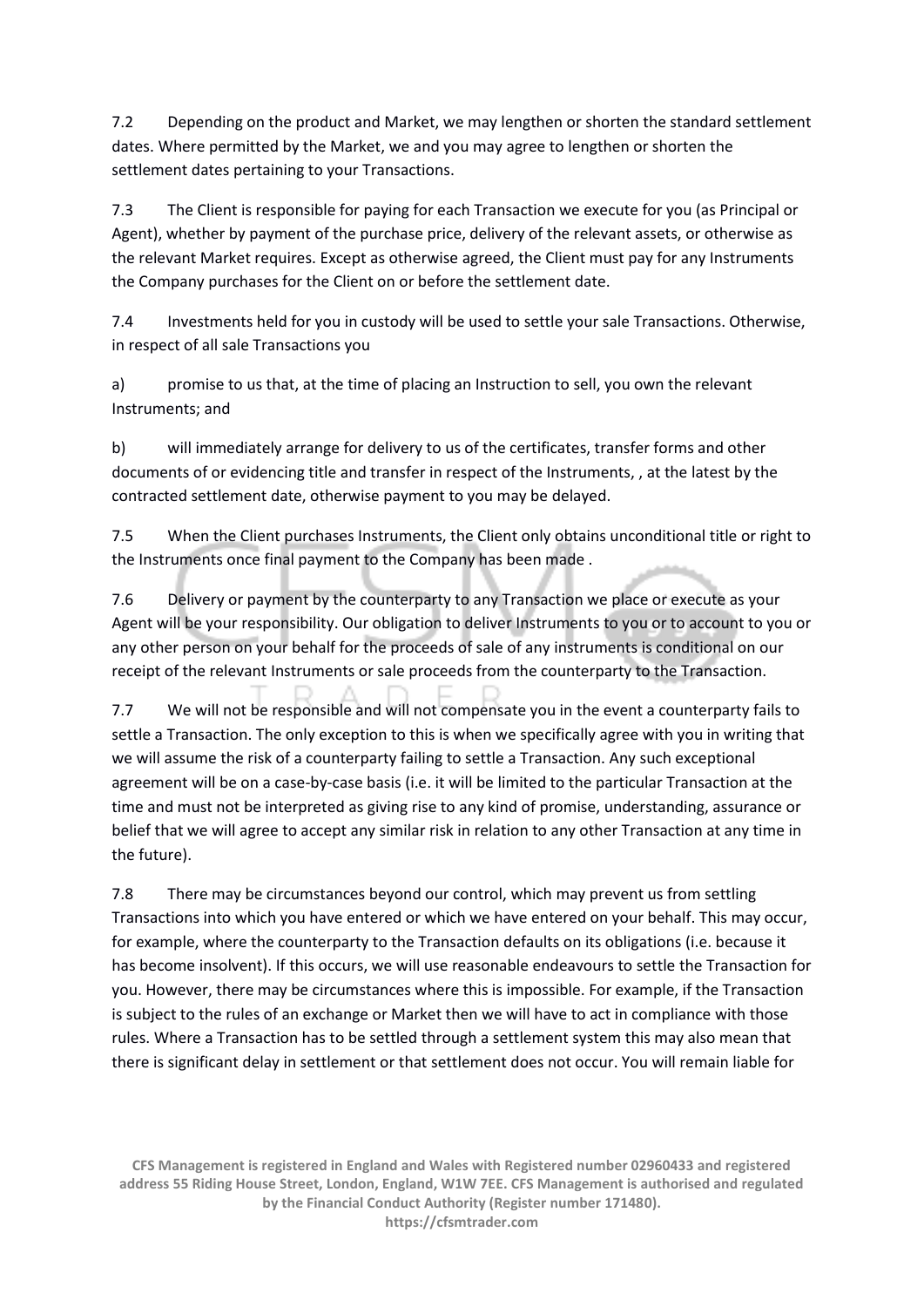the Company's obligations in relation to every Transaction until settlement or other conclusion of the Transaction occurs.

# **8. Corporate Actions**

8.1 Where an Instruction is given to the Company in respect of an Equity for which a corporate action is imminent, we may decline to accept your instructions or refuse to execute a Transaction on the basis of the Instructions.

8.2 Where (in respect of an Equity held by us for your Account or deliverable to us for your Account) any corporate actions occur, we shall not be obliged to inform you of the corporate action or undertake any action, even if you specifically instruct us, unless we expressly consent in writing. If we inform you of a corporate action and you tell us within such period as we specify that you wish to exercise any rights arising out of corporate actions and provided there are sufficient cleared funds in your Account, we will use reasonable endeavours to give effect to your instructions but only on such terms as you advise and are acceptable to the Company. Otherwise, we will take such action, or refrain from taking any action, as we may in our reasonable discretion determine. For the avoidance of doubt, we will have no liability if a company fails to tell us about a corporate action.

8.3 We may, but shall not be obliged to, claim and receive dividends, interest payments and other income payments accruing to your investments held by a nominee. Where a scrip dividend is offered and we agree to take action for your benefit, we will elect to take the cash alternative unless the default option is for the issuance of shares.

8.4 We shall not be obliged to, but we may, using reasonable endeavours, arrange for you to receive the report, accounts and other information issued by a company, attend shareholders' meetings or unit holders' meetings and vote in person or direct how our nominee should vote on your behalf.

8.5 Where a corporate action results in a fractional entitlement to part of a share, then we will sell such fractional shares and credit your Account with a cash value that may be subject to a minimum charge for administration. Details of this charge are set out on the Fee Schedule.

8.6 Where corporate actions (such as partial redemptions) affect some but not all the investments held in a pooled account, we shall allocate the investments which are affected to relevant customers in such a fair and equitable manner as we reasonably consider appropriate.

8.7 If the terms of a corporate action require an election to be made on behalf of our entire nominee holding in a company, we reserve the right not to offer an option to the Client, where it is reasonable to do so. We will use reasonable endeavours to give you an alternative option, but we cannot guarantee that this will match the options offered by the relevant company.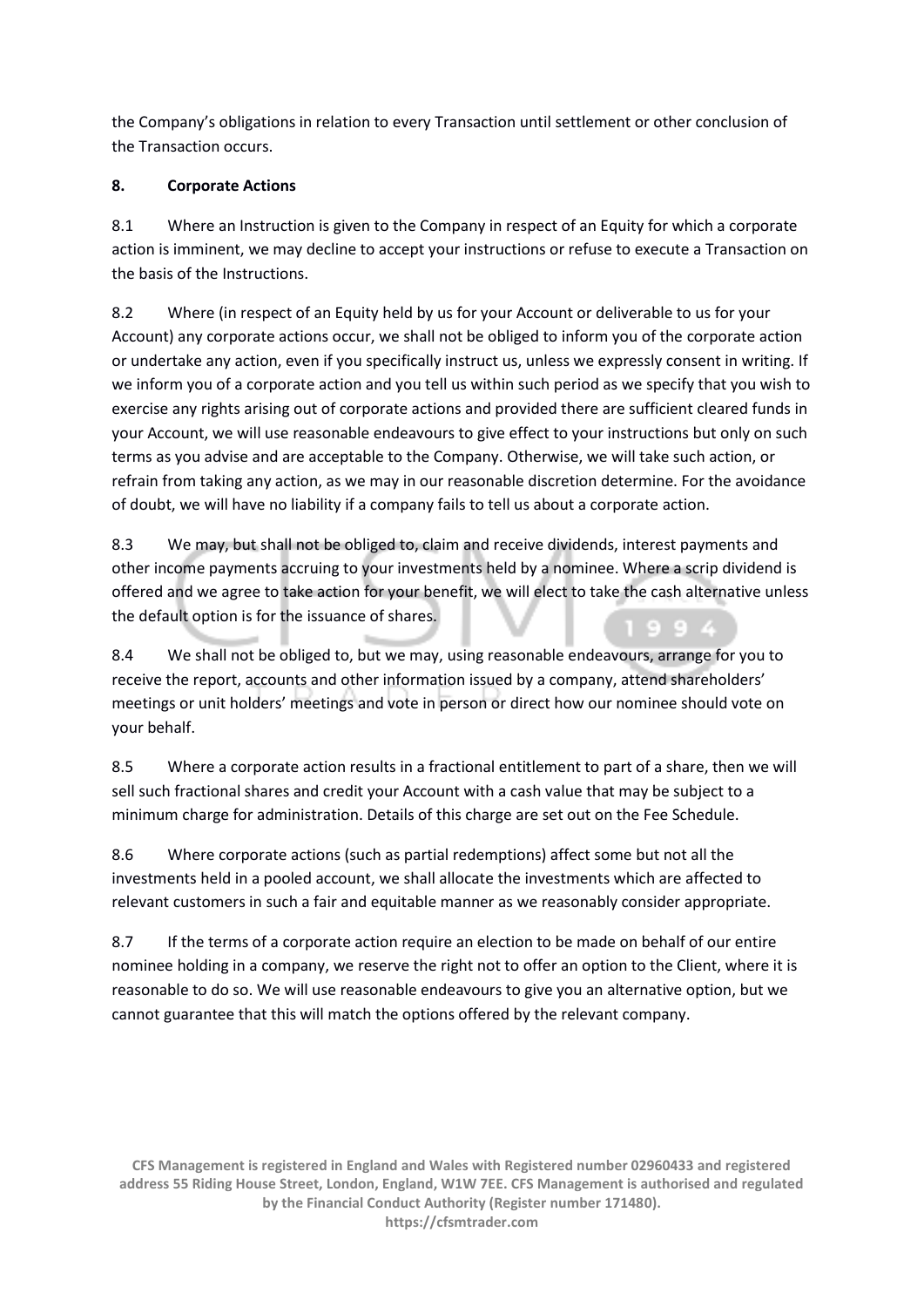8.8 If we are notified of a class action or group litigation that is being proposed or taken concerning investments that our nominee is holding, or has held, on your behalf, we are not required to tell you about this or otherwise act on that notification

# **9. Tax**

9.1 Where we receive a payment for a tax adjustment of a dividend relating to an Instrument we or our Nominee holds for your benefit, we will credit your Account with the payment subject to a minimum charge for administration (if any), more details of which are set out on the Fee Schedule

9.2 Where you seek to trade in U.S. Securities, the Client must complete a Certificate of Foreign Status of Beneficial Owner for United States Tax Withholding (W8BEN Form), as provided by the United States Internal Revenue Service, before entering a Transaction for U.S. Securities on the Account. We will require an original signed copy of the W8BEN Form.

9.3 In exceptional circumstances, we may allow you to trade U.S. Securities without holding the original W8BEN Form. However, we will only permit this exception where we hold a scanned copy of your W8BEN Form in anticipation of receiving your original signed W8BEN Form within two weeks. Any such exception must be agreed by us in writing.

# **10. Transfer of Securities**

10.1 When opening an Account with us, you may request to transfer assets and/or Open Positions from a non-affiliated broker to us, by completing a transfer request form. We will use reasonable efforts to effect the transfer of Instruments and/or open positions. However, because the transfer of Instruments and/or open positions involves the participation of a non- affiliated broker, we cannot guarantee that every request will be fulfilled.

10.2 We reserve the right not to accept the transfer of any or all Instruments and/or open positions from a non-affiliated broker. Where we do accept a transfer, we may charge you a fee in accordance with the then prevailing Fee Schedule. Any fees imposed by the non-affiliated broker will be charged to your Account. We are not responsible for informing you of the non-affiliated broker's fees. You should make yourself aware of such fees before requesting the transfer

# **PART II - FUTURES AND OPTIONS**

The following words and phrases shall, unless the context otherwise requires, have the following meanings:

"Close Out" means, in relation to a contract, to close out (including by entering into equal and opposite contracts), unwind, cancel or otherwise terminate or allow to expire and

"Closing Out" and "Closed Out" will be interpreted accordingly; "Equity" has the meaning given to the term 'equity share' under the FCA Rules, which generally means, shares comprised in a company's equity share capital;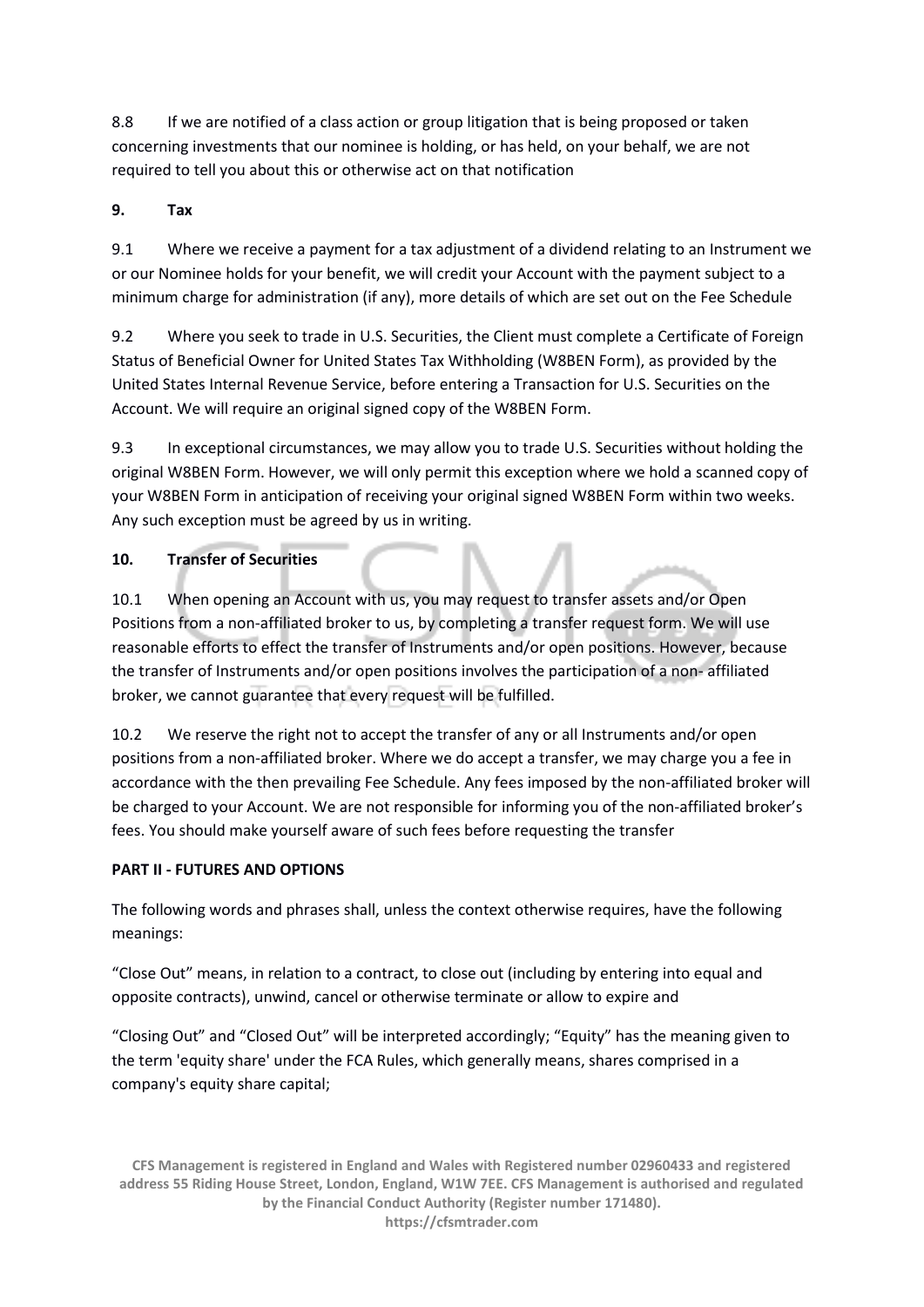"Options Contract(s)" means any Transaction in an option (as defined by the FCA Rules) entered into between you and us;

"Futures Contract(s)" means any Transaction in a future (as defined by the FCA Rules) entered into between you and us.

"Underlying Instrument" means the index, commodity, currency, Equity or other instrument, asset or factor whose price or value provides the basis for the Company or any third party to determine its price or the executable price for a Market or product.

# **2. Risks**

We have set out a general description of the nature and risks associated with the products and investments we offer in the Risk Warning Notice. A copy of the Risk Warning Notice is available on our website and upon request. You should review this information before trading under these Terms.

# **3. Dealings Between you and the Company**

3.1 We may enter into Futures Contracts and Options Contracts with you in accordance with the Terms.

3.2 We may enter into an Options Contract with you involving an obligation to make, or to take, delivery of the Underlying Instrument of the contract at a future date and price, or in some cases to settle the position with cash. The obligation to make or to take delivery of the contract's Underlying Instrument will only relate to instances where the Underlying Instrument is a Futures Contract or an Equity; in such instances, unless otherwise agreed in writing by us and you and you acknowledge and agree that you will not acquire any interest in the relevant Underlying Instrument or be entitled to receive dividends or any equivalent thereof, to exercise voting rights, to receive any rights pursuant to

any rights or bonus issue, or to participate in any placing or open offer prior to the exercise of the Options Contract. Where the Options Contract is for cash settlement, you acknowledge and agree that you will not be entitled to delivery of, or be required to deliver, the Underlying Instrument to which an Options Contract relates, nor will you acquire any interest in the relevant Underlying Instrument, unless we otherwise agree in writing.

3.3 You understand that Markets may from time to time sanction the making of contracts by us off exchange in order to satisfy your order, where there has been an error in the execution of your order on-exchange. Where a better price (an improvement) can be obtained, we may seek to secure and offer that improvement to you. Where, in response to your Order, we have bought or sold in accordance with the instruction in your Order to buy or, as the case may be, to sell but have traded the wrong delivery/expiry month or wrong exercise price of the relevant contract, then we may in accordance with Applicable Regulations offset any loss arising from that Transaction against any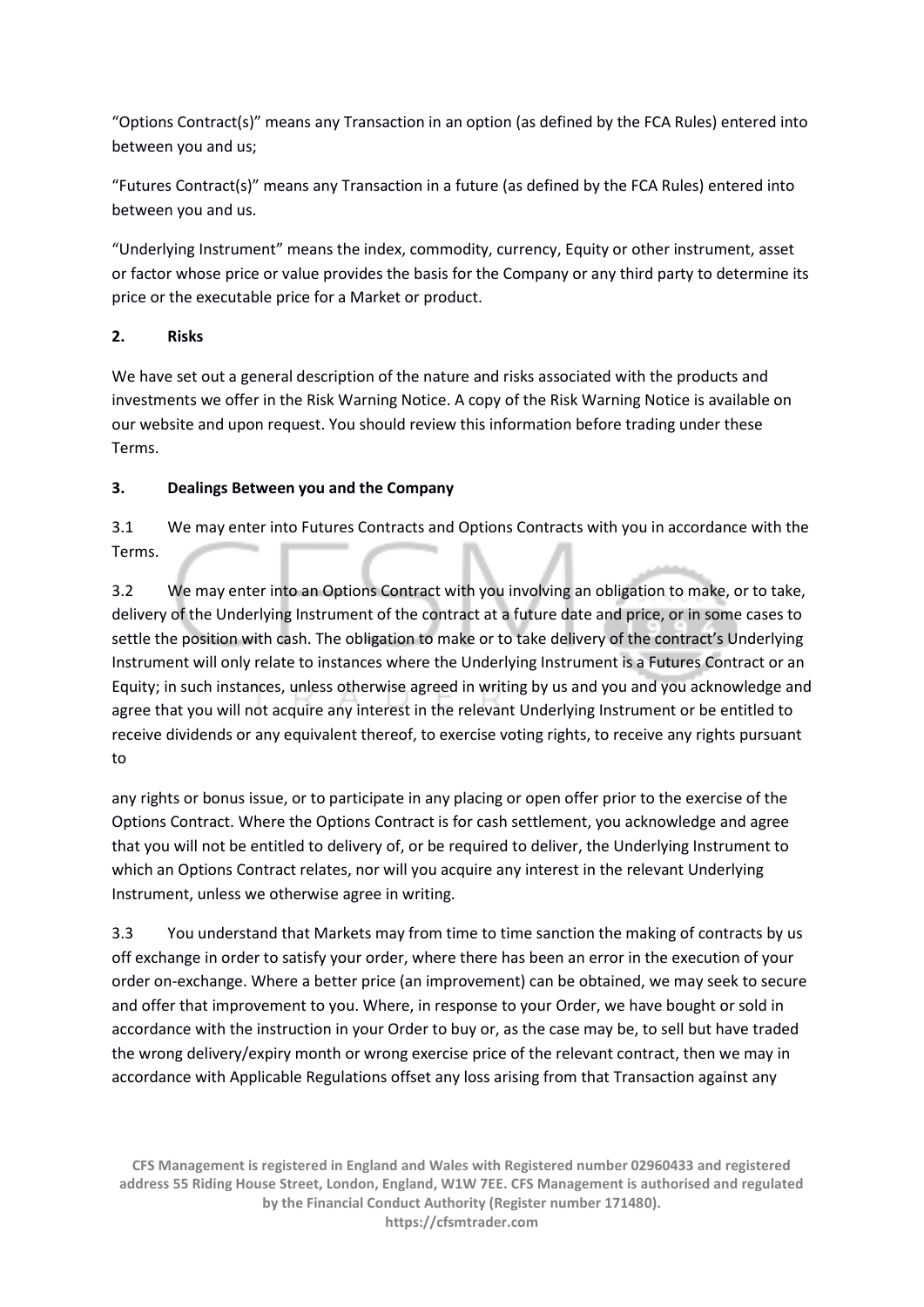improvement achieved for you in the course of correctly satisfying your Order, thus offering you only the net improvement, if any

3.4 Unless otherwise agreed in writing between us and you or where the Applicable Regulations provide otherwise, whenever any Transaction is entered into to Close Out any existing Transaction, then the obligations on us and you under both sets of Transactions shall automatically and immediately be terminated upon entering into the second Transaction, except for any settlement payment due in respect of such closed out Transactions.

3.5 Where the relevant Market or intermediate broker does not specify a particular Transaction when making a delivery or exercising a contract, we may allocate randomly or in a way which seems to us to be most equitable.

# **4. Close Out and Exercise**

4.1 Unless you have instructed us to Close Out a Futures Contract and/or Options Contract under clause 4.2 of this Part II of the Annex, prior to the maturity of such contract (but in any event not less than one (1) Business Day prior to the maturity of such contract) you will give us such Instructions and take such actions as we reasonably require (and within such time limit as we notify to you) to enable us to settle, deliver or, in the case of an Options Contract, exercise or allocate a contract. If you fail to give us any such Instructions or to take any such actions prior to the maturity of a Futures Contract and/or Options Contract (but in any event not later than one

(1) Business Day prior to the maturity of such contract), we may:

a) Close Out any such contract;



b) make or receive delivery of any Underlying Instrument or asset; or

c) take action to cover, reduce or eliminate any potential losses in respect of the relevant contract, on such terms and in such manner as we, in our reasonable discretion, deem appropriate.

4.2 Subject to the requirements of these Terms, any Applicable Regulations and any further requirements we notify to you, you may at any time before the time for performance of a Contract (but in any event not less than one (1) Business Day prior to maturity of such contract) request we Close Out such contract or, if a purchased Option Contract, to exercise that Option Contract. We will not be responsible to you for the consequences of failing to exercise an Option Contract if we do not receive sufficiently clear and timely Instructions from you in relation to the exercise of such option. If Closing Out a Futures Contract and/or Options Contract results in a sum of money being due to the agent, settlement system, exchange, clearing house, broker or other third party by us, we will notify you of that amount which will be immediately payable by the Client to the Company.

# **5 Contracts Requiring Non-Cash Settlement**

**CFS Management is registered in England and Wales with Registered number 02960433 and registered address 55 Riding House Street, London, England, W1W 7EE. CFS Management is authorised and regulated by the Financial Conduct Authority (Register number 171480). https://cfsmtrader.com**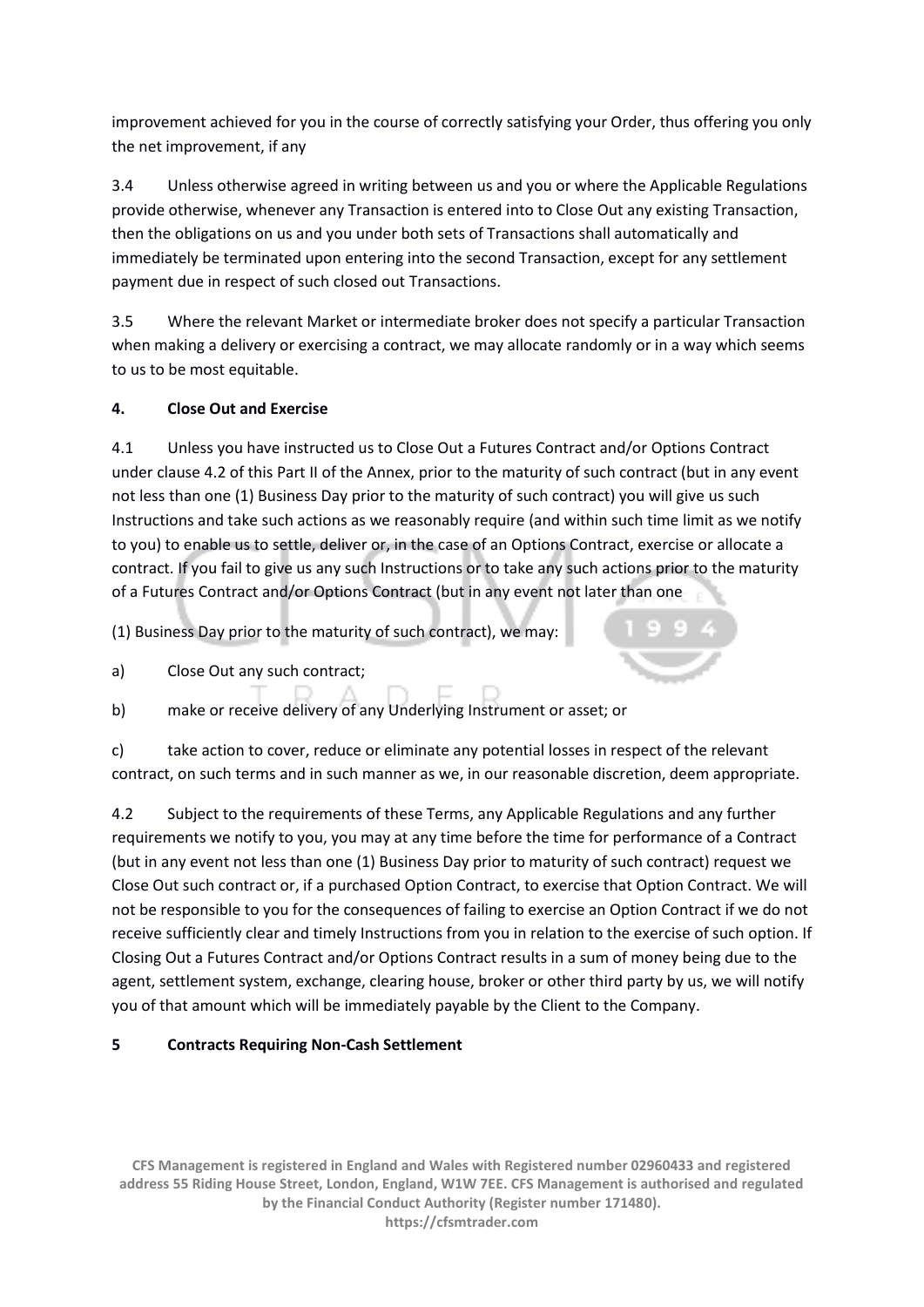5.1 With respect to Options Contracts requiring non-cash settlement, the Client shall make the Securities or other financial instruments (including Underlying Instruments) deliverable by it available for settlement on or before the settlement date. Where there are insufficient Securities or other financial instruments in the Client's Account and the Company proceeds to settlement, the Company may buy the Securities or other financial instruments required for delivery at a price it believes to be reasonable, charge the Client's Account for the cost thereof, deliver the Securities or other financial instruments to satisfy the delivery obligation, and credit the Client's

Account with the net proceeds thereof (after deduction of commission and other costs)

5.2 The Client will notify the Company of all relevant details required by the Company of the Client's settlement agent in respect of Transactions which may be subject to delivery obligations. The Client will procure that its settlement agent enters into such other documentation as may be necessary to ensure that the clearing and settlement of such Transactions takes effect without liability to the Company.

# **6. Clearing and Give Up Arrangements**

6.1 Unless otherwise agreed between the Company and the Client, as per clause 6.2 of Part II of this Annex, the Company will clear all Transactions with another broker or dealer as specified by the Company

6.2 The Client may request, but the Company shall not be obliged to comply, that the Company establish a give-up arrangement between the Client, the Company and another broker or dealer. Where the Company agrees to enter into such a relationship, the Client authorises the Company to enter into and execute any International Uniform Give-Up Agreement (or similar document) on the Client's behalf. Where the Client and the Company are party to an International Give-Up Agreement, the provisions of the International Give-Up Agreement shall prevail over these Terms in the event of any inconsistency

6.3 In respect of every Transaction made between the Company and the Client and given up to be cleared by another broker or dealer as specified by the Client:

a) if such broker or dealer accepts the give-up, the Company shall (without prejudice to any claim it may have for commission or other payment) upon such acceptance cease to be a party to the Transaction and shall have no obligation to the Client for its performance; and/or

b) if such other broker or dealer declines to accept the give-up, the Company shall be entitled at its option either to confirm the Transaction with the Client or to liquidate it by such sale, purchase, disposal or other Transaction or cancellation as the Company may in its absolute discretion determine, whether on the relevant Market or by private contract or any other feasible method (including the Company taking it over or transferring it to an Associated Company), and any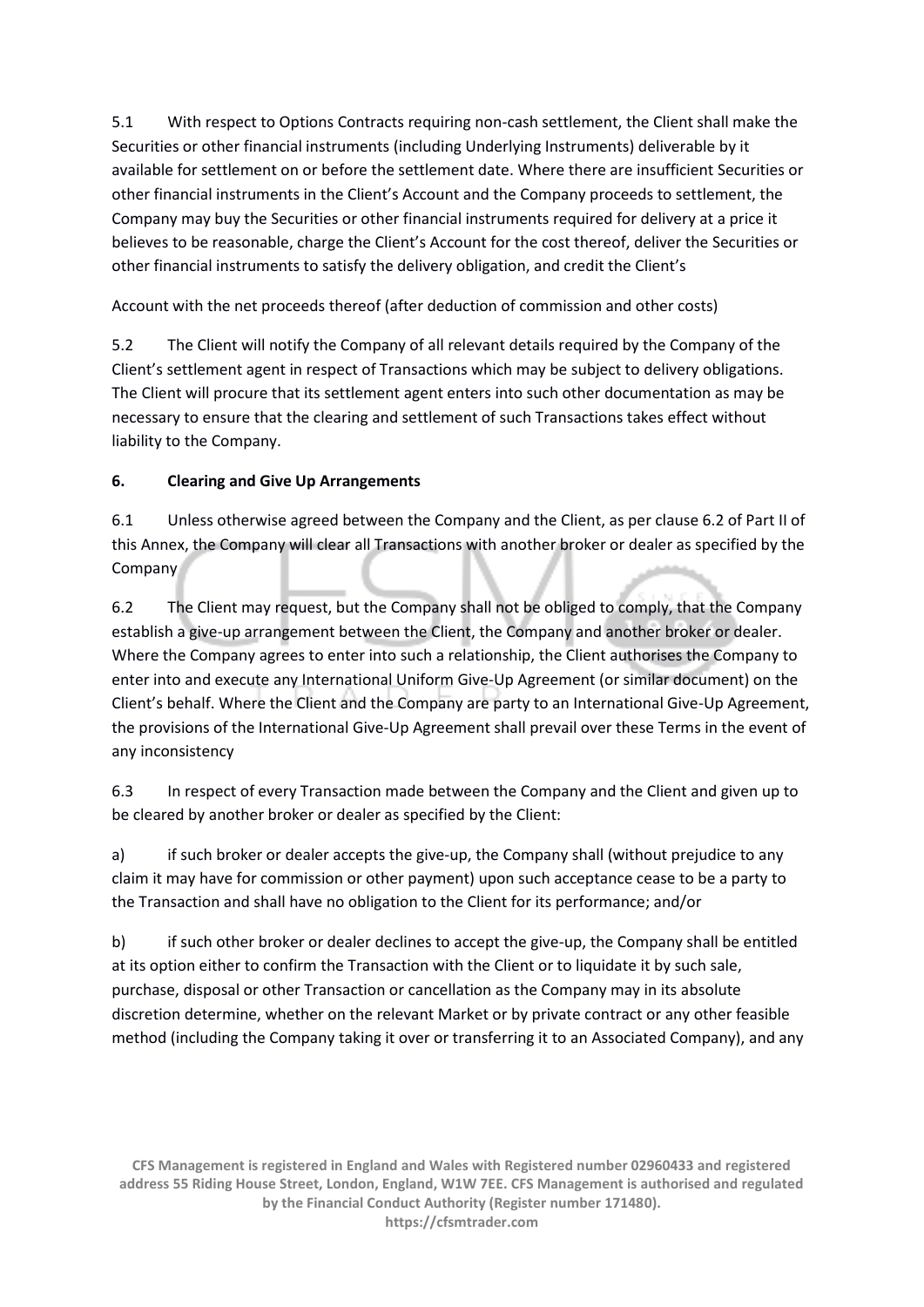balance resulting from such liquidation shall be promptly settled between the Client and the Company but without prejudicing the Company's rights under these Terms or otherwise.

6.4 Subject to Applicable Regulations, clauses 6.4 and 6.5 of Part II of this Annex apply where there is a give-up agreement between the Client, the Company and a third party executing broker, and the reference number or mnemonic applicable to the Client is quoted by such executing broker when a Transaction is submitted to the Company for clearing. In acting as the Client's clearing broker, the Company shall accept a Transaction given up to it for clearing only if the Company has agreed with the Client to clear Transactions of such a description and the acceptance thereof would not breach any position or other limits applicable to the Client's account with the Company. Notwithstanding any provision contained in the relevant give-up agreement, if the Company accepts such Transaction for clearing, such Transaction shall be binding and conclusive on the Client immediately on its acceptance for clearing by the Company whether or not the details of such Transaction have previously been confirmed to the Company by the Client. The Company shall not be liable to the Client for any losses, costs, expenses or damages arising from any discrepancy between details in the Client's instructions to such executing broker and details of Transactions submitted to the Company for clearing. Any dispute relating to a Transaction given up or attempted to be given up to the Company for clearing shall be determined under Applicable Regulations. with the then prevailing Fee Schedule. Any fees imposed by the non-affiliated broker will be charged to your Account. We are not responsible for information you of the non- affiliated broker's fees. You should make yourself aware of such fees before requesting the transfer

6.5 Subject to the Applicable Regulations, if a give-up agreement between you, us and a third party executing broker provides that the executing broker will invoice us directly for its commissions in relation to the execution of an Order, then we shall be entitled to rely on the details specified in any invoice presented to us by such executing broker and, notwithstanding that the amounts specified in the invoice may be incorrect, you shall fully reimburse us for any sum paid to the executing broker in respect of that invoice. We shall have no liability to you for any losses, costs, expenses or damages incurred or suffered by you as a result of an incorrect amount being specified in an invoice.

#### **PART III – MUTUAL FUNDS**

#### **1. Definitions**.

The following words and phrases shall, unless the context otherwise requires, have the following meanings:

"Mutual Fund" means a professionally managed investment vehicle that pools shareholders' money to invest in a portfolio of various financial instruments and assets pursuant to the stated objectives of the vehicle.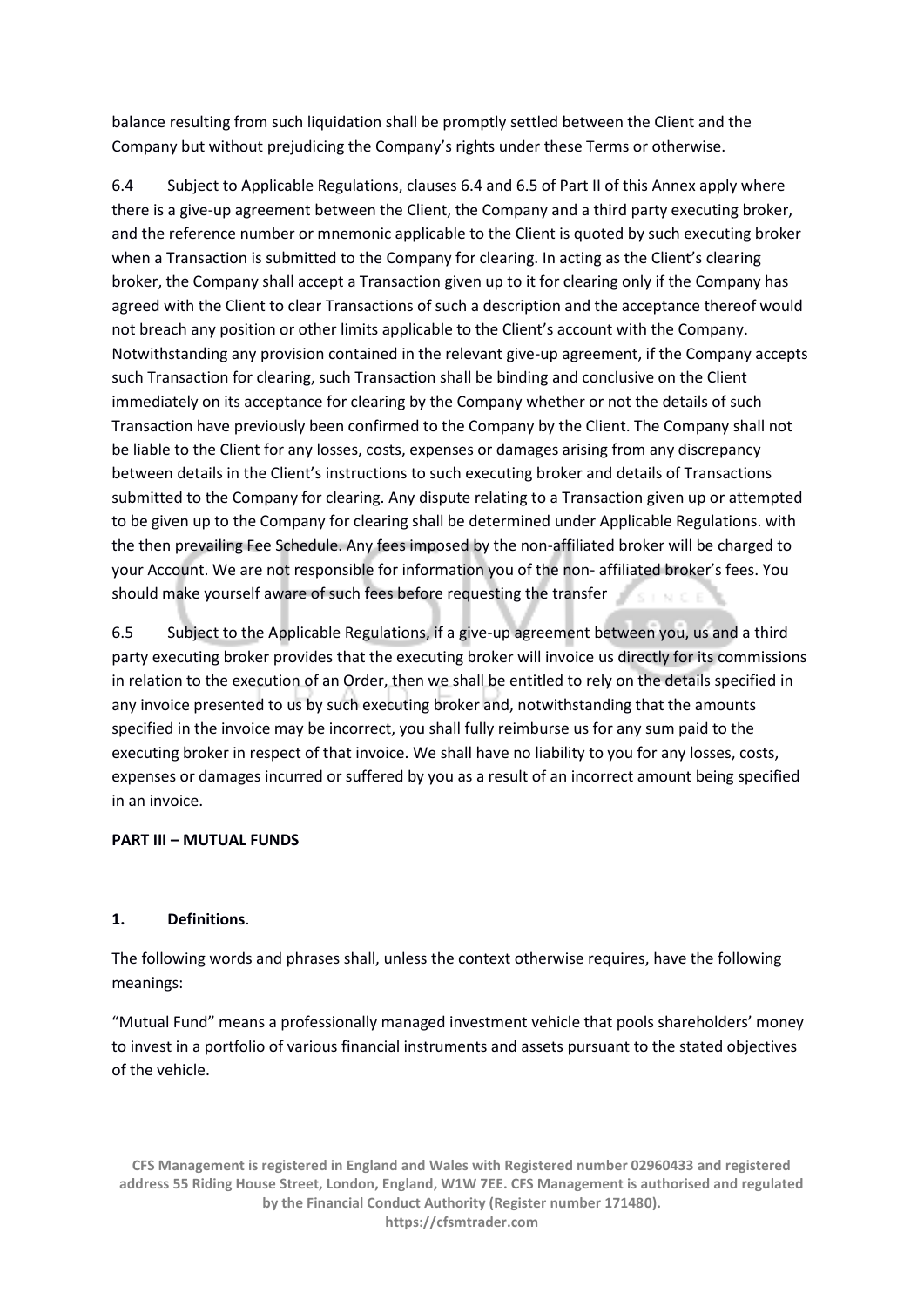"Mutual Fund Share" means a unit or share in a Mutual Fund that is available to the Client for investment purposes through the Trading Facility and/or Secure Access Website. .

# **2. Risks**

We have set out a general description of the nature and risks associated with the products and investments we offer in the Risk Warning Notice. A copy of the Risk Warning Notice is available on our website and upon request. You should review this information before trading under these Terms.

# **3. Purchases "on margin"**

From time to time, we may (at the Company's sole discretion) agree an Extension of Credit to you in accordance with Part V of this Annex in connection with the purchase by you of Mutual Funds "on margin".

# **4. Dealings Between you and the Company**

4.1 We will treat each Instruction you place (in accordance with clause 7.1 of the Terms) as an offer to purchase or sell Mutual Fund Shares subject to these Terms. We may, in our reasonable discretion:

# a) refuse to accept any Instruction from you;

b) accept your Instruction subject to certain conditions; or c) acting reasonably, refuse to proceed with an Order that we have accepted. If we do this, we will notify you as soon as reasonably practicable, subject to Applicable Regulations and laws.

4.2 Once accepted by us, the Order is irrevocable and you cannot amend or cancel your Order, unless, before the execution of a particular Order, you provide alternate Instructions to us and receive confirmation from us of any amendment or cancellation of the Order.

# **5. Short Selling**

We will not accept instructions for Short Sales in relation to Mutual Fund Shares.

# **6. Settlement**

6.1 Settlement dates vary by Market and type of Mutual Fund. You should inform yourself of the relevant settlement date for each Mutual Fund Share Transaction prior to submitting an Instruction. We may provide such information upon request

6.2 The Client is responsible for paying for each Mutual Fund Share Transaction we execute for you (as Principal or Agent), whether by payment of the purchase price, delivery of the relevant Mutual Fund Shares. Except as otherwise agreed, the Client must pay for any Mutual Fund Shares the Company purchases for the Client on or before the settlement date.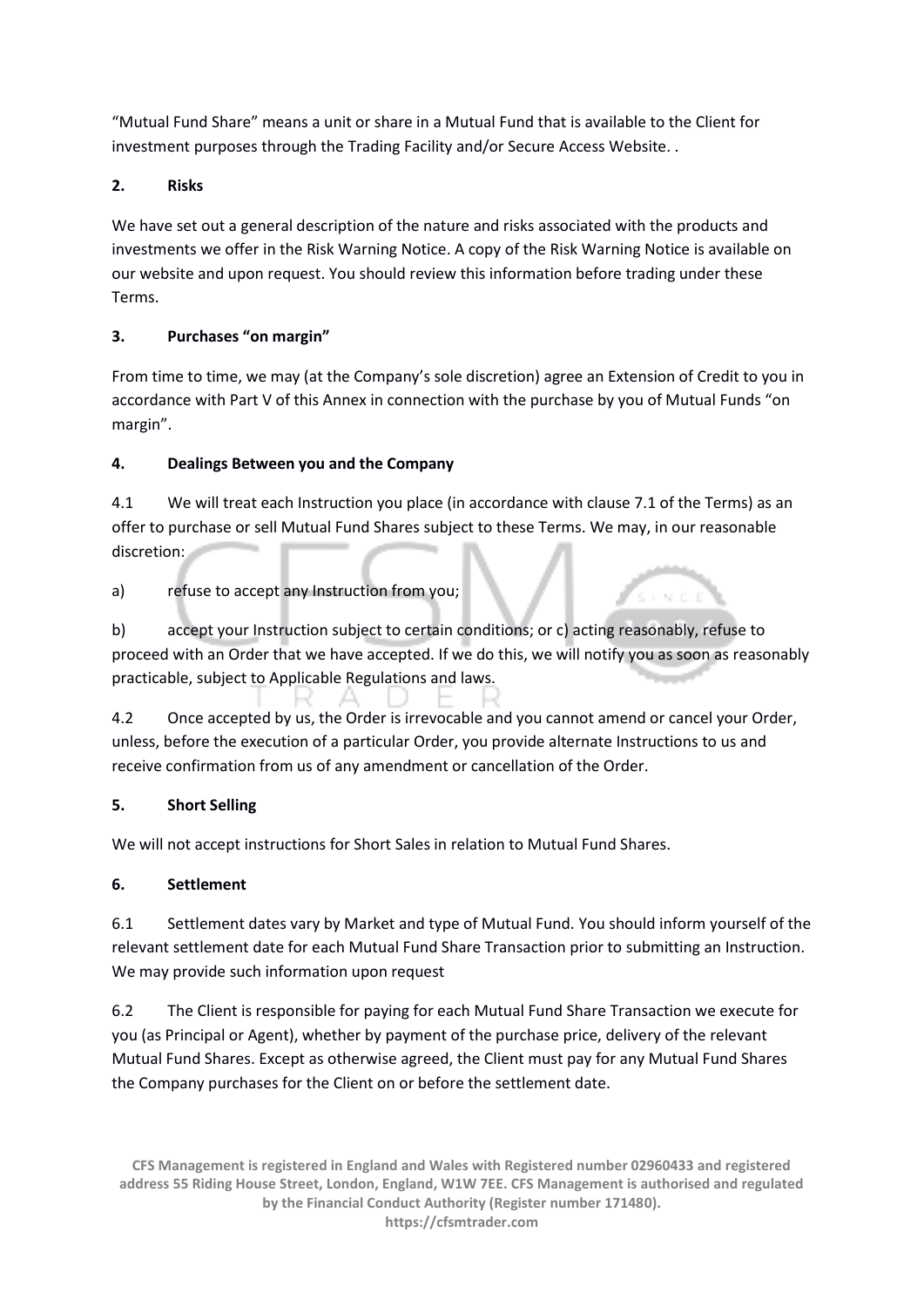6.3 Mutual Fund Shares held for you in custody will be used to settle your sale Transactions. Otherwise, in respect of all sale Transactions you:

a) promise to us that, at the time of placing an Instruction to sell, you own the relevant Mutual Fund Shares; and

b) will immediately arrange for delivery to us of the certificates, transfer forms and other documents of or evidencing title and transfer in respect of the Mutual Fund Shares, at the latest by the contracted settlement date, otherwise payment to you may be delayed.

6.4 When the Client purchases Mutual Fund Shares, the Client only obtains unconditional title or right to the Mutual Fund Shares once final payment to the Company has been made.

6.5 There may be circumstances beyond our control, which may prevent us from settling Transactions into which you have entered or which we have entered on your behalf. If this occurs, we will use reasonable endeavours to settle the Transaction for you. However, there may be circumstances where this is impossible

6.6 The securities settlement conventions in certain Markets that apply to the holding of Mutual Fund Shares or settlement of Transactions for you may result in a delay before proceeds of sale are received for you, or title to an Instrument passes to you.

# **7. Transfer of Mutual Fund Shares**

7.1 When opening an Account with us, you may request to transfer Mutural Fund Shares from a non-affiliated broker to us, by completing a transfer request form. We will use reasonable efforts to effect the transfer but because the transfer involves the participation of a non- affiliated broker, we cannot guarantee that every request will be fulfilled.

7.2 We reserve the right not to accept the transfer of any opr all Mutual Fund Shares from a non-affiliated broker. Where we do accept a transfer, we may changer you a fee in accordance with the then prevailing Fee Schedule. Any fees imposed by the non-affiliated broker will be charged to your Account. We are not responsible for information you of the non-affiliated broker's fees. You should make yourself aware of such fees before requesting the transfer.

# **PART IV – SPOT FOREIGN EXCHANGE ("FX")**

# **1. Definitions**

The following words and phrases shall, unless the context otherwise requires, have the following meanings:

"Spot Date" means the Business Day on which a Spot FX Transaction is settled;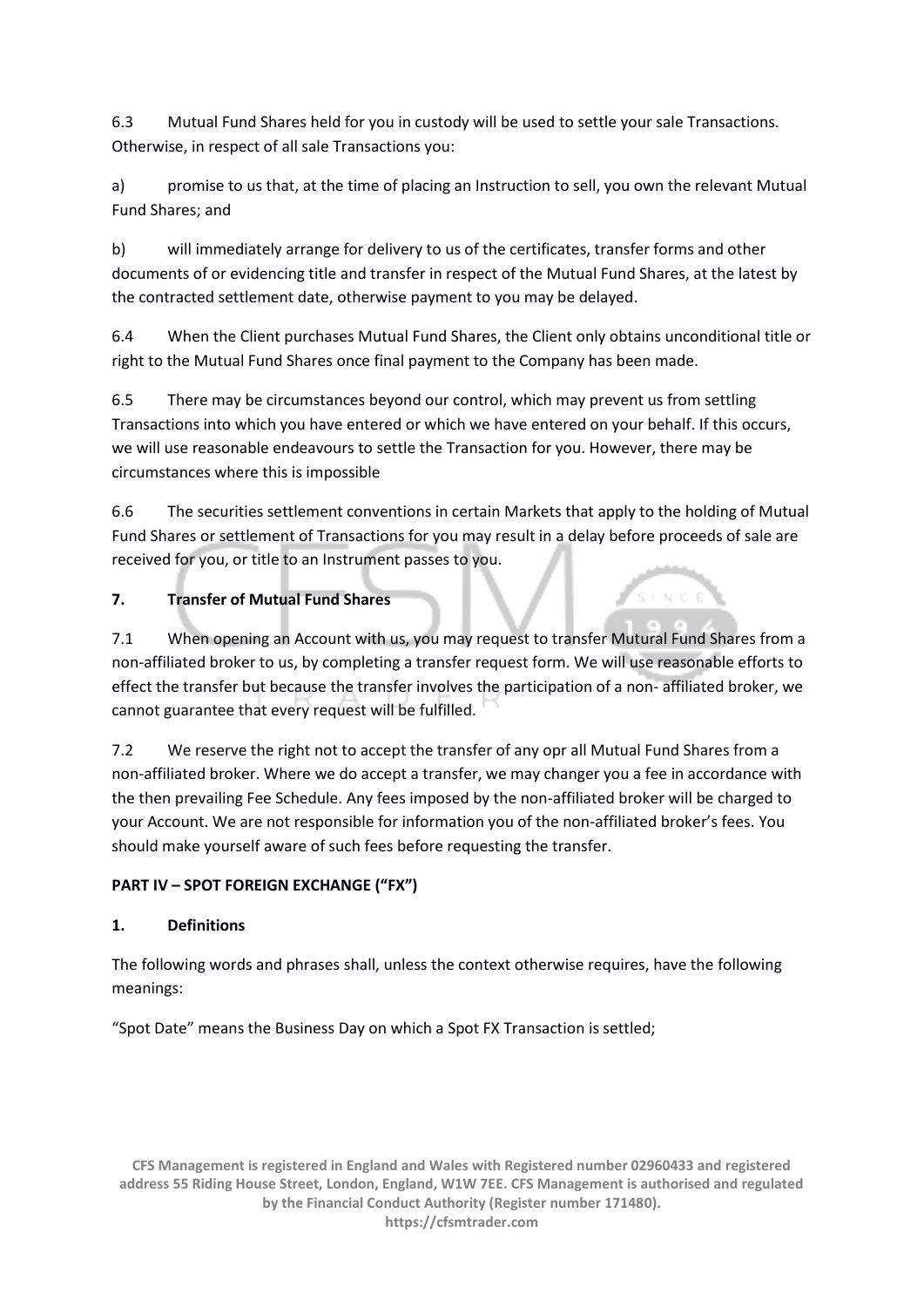"Spot FX Transaction" means a Transaction to buy one currency against selling another currency at an agreed price for settlement on the Spot Date.

# **2. Risks**

We have set out a general description of the nature and risks associated with the products and investments we offer in the Risk Warning Notice. A copy of the Risk Warning Notice is available on our website and upon request. You should review this information before trading under these Terms..

# **3. Dealings Between you and Company**

3.1 We may enter into Spot FX Transactions with you in accordance with the Terms.

3.2 Each Instruction for a Spot FX Transaction must designate (i) the currency you wish to buy, and (ii) the currency you wish to sell. We may, in our reasonable discretion:

(a) refuse to accept an Instruction from you;

(b) accept your Instruction subject to certain conditions; or

(c) acting reasonably, refuse to process an Order we have accepted. If we do this we will notify you as soon as reasonably practicable subject to Applicable Regulations and laws.

3.3 Once accepted by us, the Order is irrevocable and you cannot amend or cancel your Order, unless, before the execution of a particular Order, you provide alternate Instructions to us and receive confirmation from us of any amendment or cancellation of the Order.

3.4 If an Order is accepted by us and in circumstances where you do not have a Currency SubAccount in the purchased currency to enable us to effect settlement, the Company will deem that you have given us an Instruction to establish a Currency Sub-Account in the relevant currency and any reasonable administrative expenses incurred in establishing the Currency

Sub-Account and executing the Order will be payable by you.

# **4. Settlement**

You should inform yourself of the relevant Spot Date for each Spot FX Transaction prior to submitting an Instruction. The Spot Date for most currency pairs is usually two Business Days after the Order is executed. We may provide such information upon request.

# **PART V – EXTENSIONS OF CREDIT**

**1. Definitions**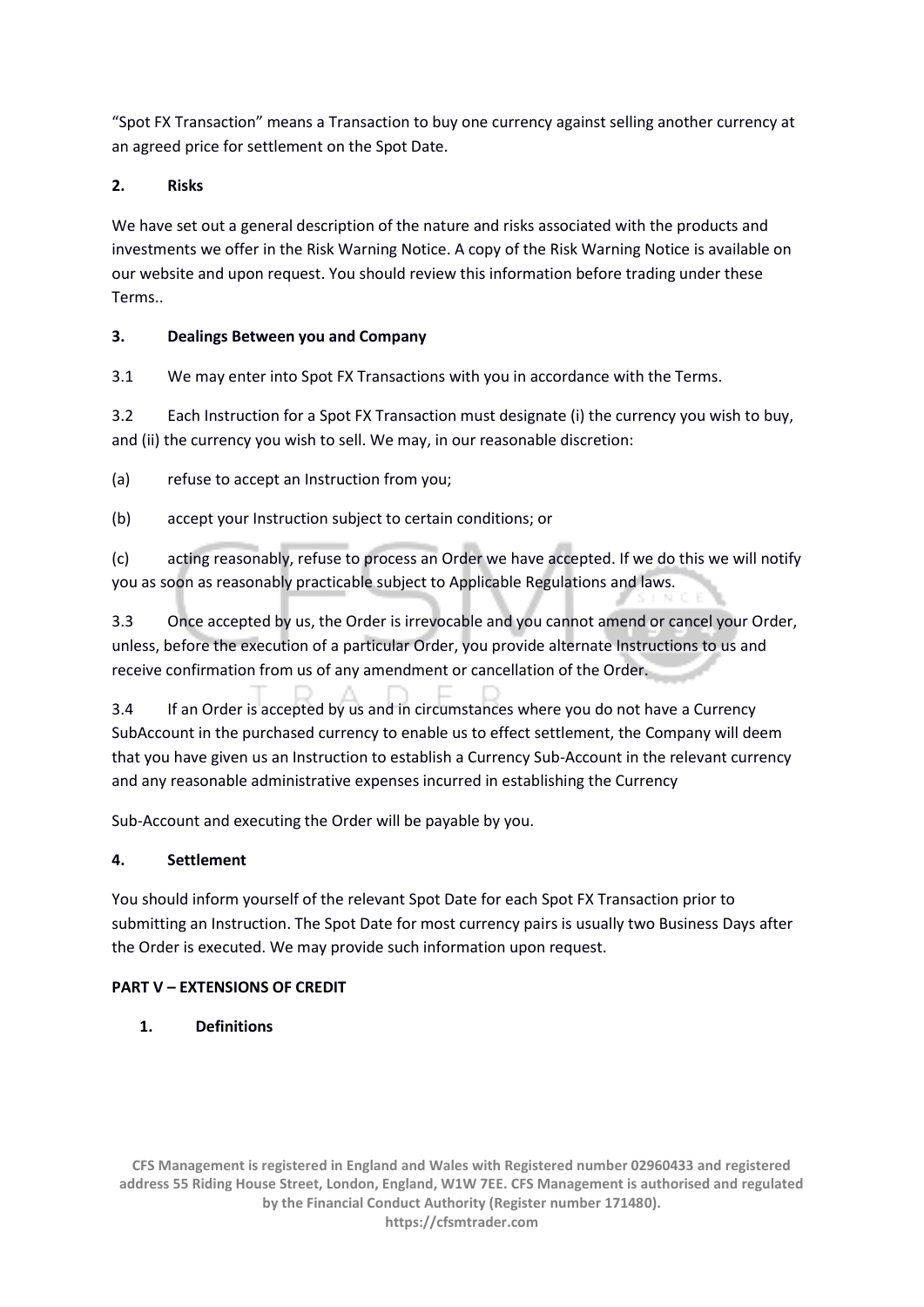The following words and phrases shall, unless the context otherwise requires, have the following meanings:

"Loan" means an extension of credit to you in an amount exceeding £25,000, or the foreign currency equivalent thereof.

#### **2. Dealings Between the Company and the Client**

2.1 From time to time, and at the Company's sole and absolute discretion, the Company may agree to make a Loan to you by advancing sums to your Account (or to a Currency Sub- Account).

2.2 Any such Loan will only be available, and may only be extended, to you when the Company considers, in its sole and absolute discretion, that the net value of your Open Positions, any Transactions carried in your Account and any Custody Assets, together with any Margin held by the Company, are:

a) in excess of the value of the Loan by an amount acceptable to the Company (as determined by the Company in its sole and absolute discretion); and

b) subject to the Company's Security Interests and rights of set off pursuant to these Terms.

2.3 Each Loan will be outstanding from day to day and repayable in the currency or currencies in which it was denominated on demand proved that the Company give you a reasonable time in all the circumstances to effect the mechanics of payment prior to declaring an event of Default pursuant to clause 19 of the Terms. For the avoidance of doubt, you may repay the Loan at any time.

 $\sim$ 

 $\equiv$ 

#### **3. Interest**

3.1 Interest on the Loan shall accrue daily as calculated by the Company as follows:

- A - D

in C

a) The aggregate amount in the relevant currency of the Loan outstanding on that day; multiplied by

b) The interest rate per annum as reasonably determined by the Company and notified in advance to you on the extension of each Loan; divided by

c) 360,365 or 366, ad determined by the Company with reference to the usual base year day count fraction that is customarily used for calculating interest for the currency in question.

3.2 Interest will be payable to the Company monthly in arrears. You authorise the Company to debit your Account or the relevant Currency Sub-Account (as the case may be) with accrued interest and your account statement will itemise any such interest payment debited from the Account.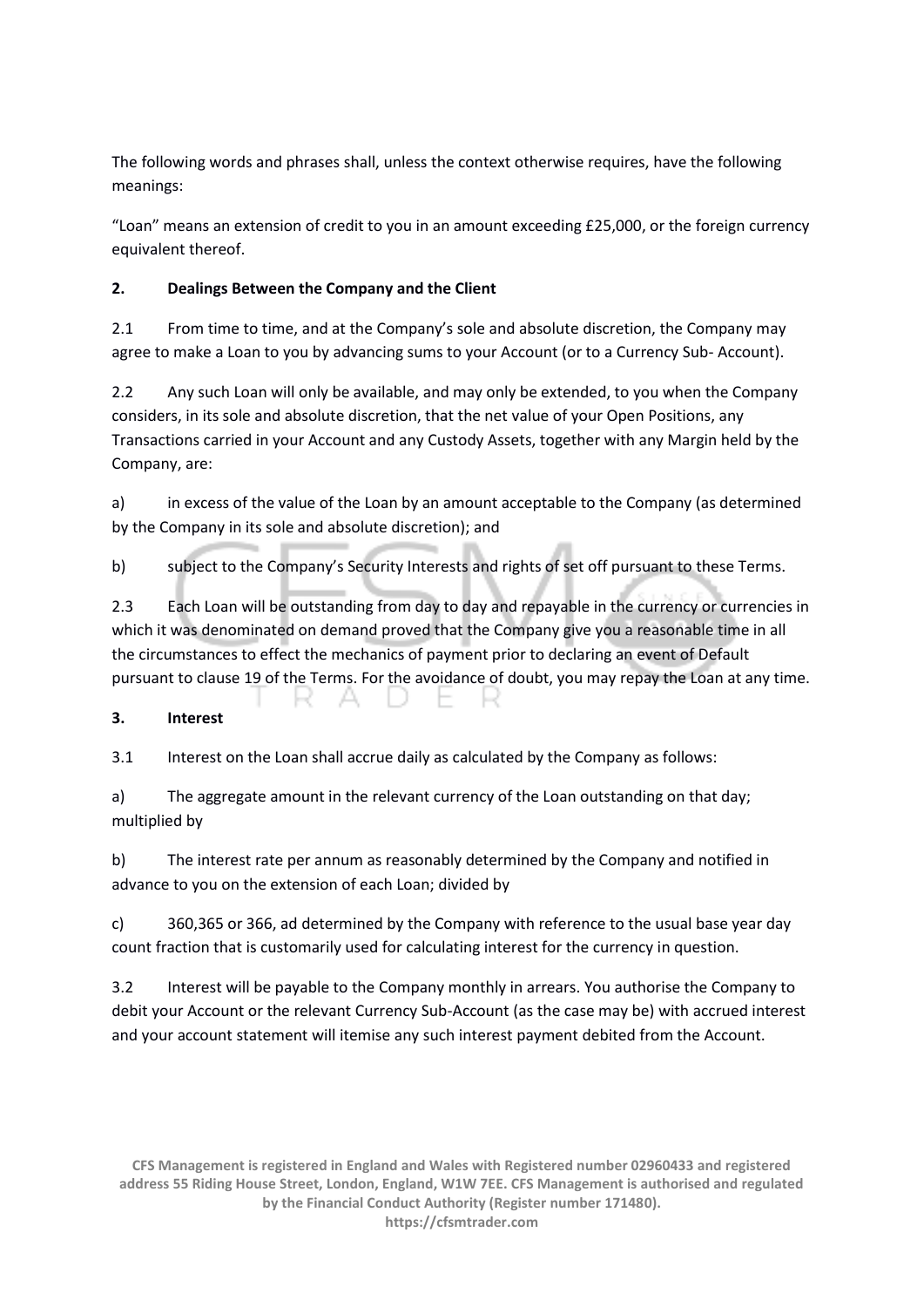#### **PART VI - Contracts for Differences**

You may enter into certain Contracts for Differences ("CFD") Transactions with the Company in accordance with these Terms and the processes set out in, and products shown as available for CFD Transactions on, the Secure Access Website and Trading Facility. In entering into a CFD Transaction you represent and warrant that you will (i) designate each such Transaction as a CFD, (ii) provide the Margin required for creating an Open Position in a CFD, and (iii) at all times and on demand, maintain the Margin Requirement.

#### **Part VII – Research**

Without prejudice to clause 6.4 of the Terms, you may from time to time receive research and analysis ("Research") made available to Clients by the Company. The cost of receiving the Research (whether on a subscription or ad hoc basis) will be set out in the Fee Schedule. Where such Research includes a recommendation in respect of the purchase or sale of the underlying investment(s) that are the subject of the Research, the Company acknowledges that such recommendation constitutes investment advice in financial instruments (as such terms are defined in the FCA Rules) for the purposes of the Conduct of Business Sourcebook of the FCA Rules

#### **Part VIII - SIPP**

#### **1. Definitions**

The following words and phrases shall, unless the context otherwise requires, have the following meanings:

"Permitted Investments" means those investments that the Client and/or Trustee may enter into with the Company in accordance with the SIPP Rules:

"SIPP" means a Self-Invested Personal Pension;

"SIPP Rules" means those rules and regulations governing the administration and use of the SIPP scheme, in force and effect from time; and

"Trustee" refers to the authorised SIPP provider through whom the Client holds its SIPP.

#### **2. Capacity**

2.1 The Company shall treat the Client and the Trustee as its customer for the purposes of these Terms.

2.2 The Client is and will remain the beneficial owner of the assets within the SIPP. The Trustee is the legal owner of the assets and shall, unless otherwise agreed in writing, enter into Transactions with the Company as Principal.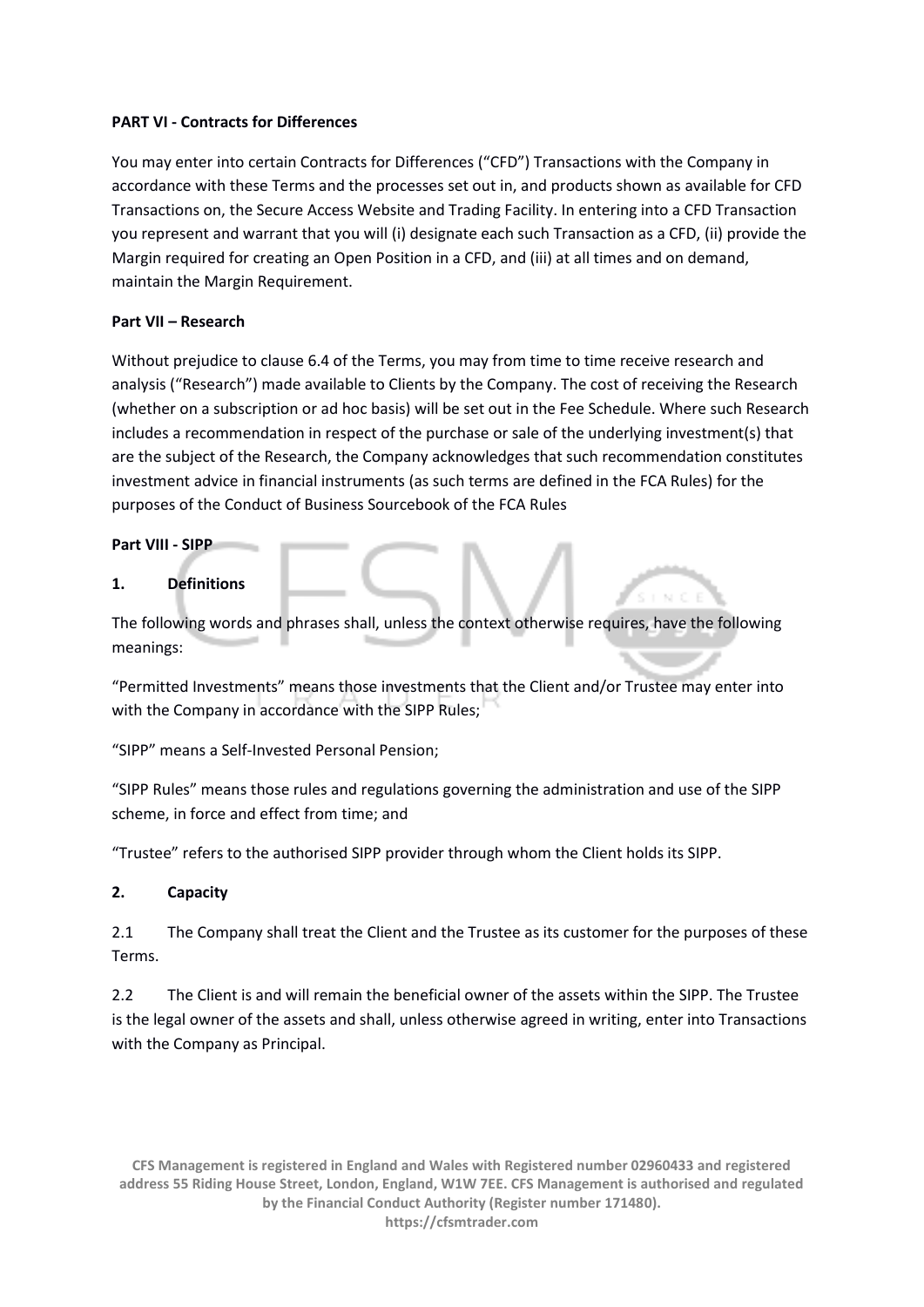2.3 The Trustee has given the Client authority to instruct the Company under a power of attorney and the Company will be entitled to rely on the power of attorney until it is revoked, such revocation to be in writing.

# **3. Dealings between the Company and the Client**

3.1 The Client or the Trustee may only send instructions in relation Transactions that are Permitted Investments. The Company accepts no liability for any direct or indirect loss suffered by the Client or the Trustee in the event that an investment is not a Permitted Investment. The Company is not able to prevent the Client from dealing in investments which are not Permitted Investments.

3.2 Investment decisions, and ongoing compliance with the SIPP Rules, are the sole responsibility of the Client and/or the Trustee. The Company does not and will not provide investment or pension advice to the Client and/or the Trustee.

3.3 The Client and the Trustee acknowledge and agree that the Company may, from time to time, place restrictions on the trading of SIPP funds in terms of the products that may be traded and the reduced leverage that can apply to these products. These restrictions may be additional to those imposed by the SIPP Rules.

3.4 The Company is not responsible and will not be liable for the maintenance and/or running of the Client's SIPP. The Company shall have no responsibility for redressing any breach of the terms of the SIPP, as may have been set by the HMRC

# **4. Limitation of Liability and Indemnification**

4.1 The Client and the Trustee agree to indemnify the Company for all losses, taxes, expenses, costs and liabilities whatsoever (present, future, contingent or otherwise including reasonable legal fees) which may be suffered or incurred by the Company as a result of or in connection with this the SIPP unless and to the extent that such losses, taxes, expenses, costs and liabilities are suffered or incurred as a result of the Company's negligence, fraud. Wilful default or breach of contract.

4.2 The Company acknowledges that the Trustee's liability shall, in relation to the Client and Permitted Investments, be strictly limited to the assets contained in the SIPP by the Client.

4.3 The Client acknowledges that if it breaches the Terms or acts fraudulently, negligently or with willful default, or if there are insufficient funds in the Client's SIPP to meet any of the Client's or Trustee's obligations, the Company is entitled to pursue the Client for any costs or liabilities which exceed the funds in the Client's SIPP

# **PART IX – ISA**

If the Client holds an Individual Savings Account ("ISA") conforming to the Individual Savings Account Regulations 1998 made by HM Treasury under Chapter 3 of Part 6 of the Income Tax (Trading and Other Income) Act 2005 and Section 151 of the Taxation of Chargeable Gains Act 1992 (as may be